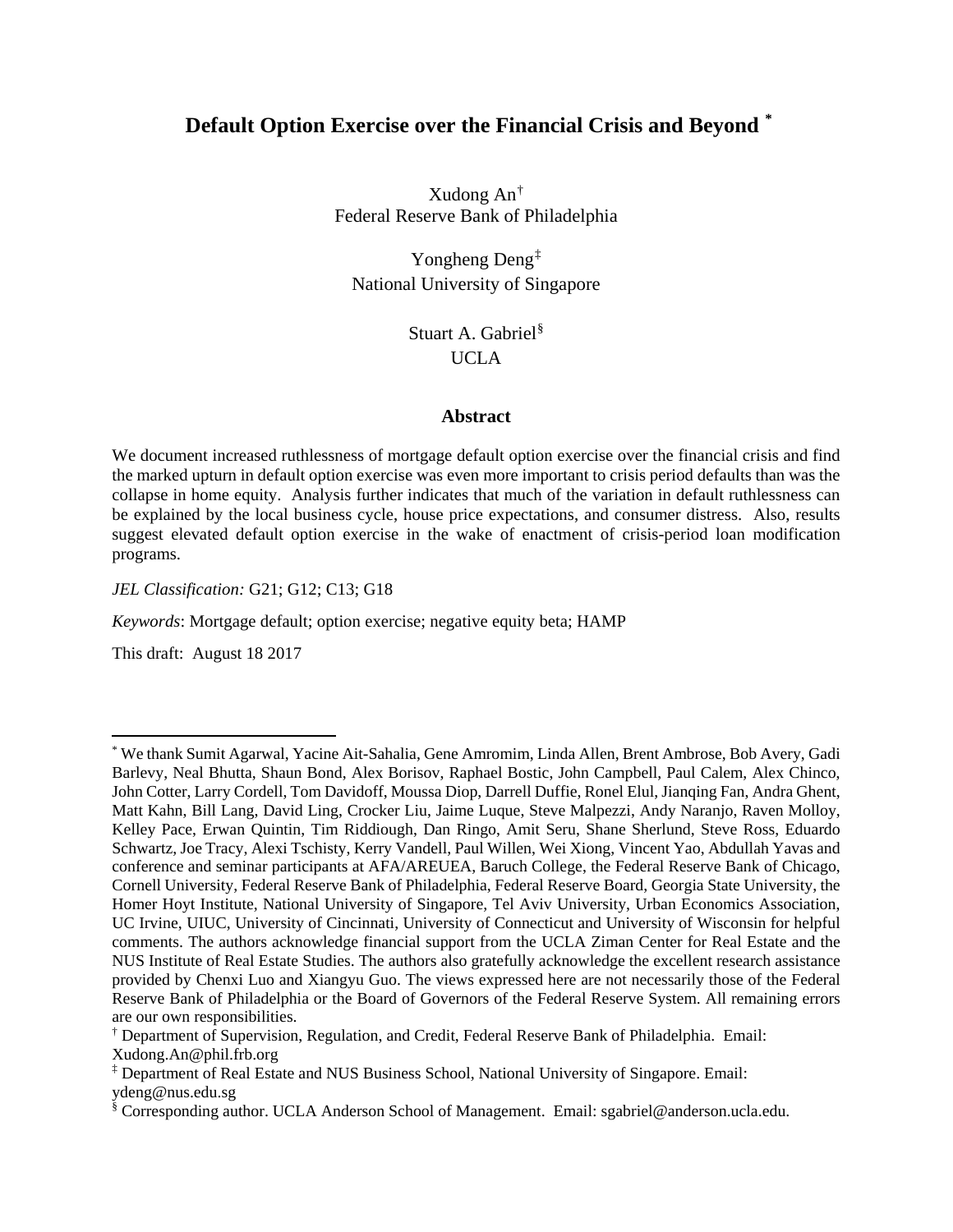### **1. Introduction**

Default on residential mortgages skyrocketed during the late-2000s, giving rise to widespread financial institution failure and global financial crisis. Among factors salient to mortgage failure, analysts have pointed to the importance of property value declines induced rising negative equity, unemployment and broader income shocks, lax underwriting including fraud, and expansive use of risky loan products, to name a few.[1](#page-1-0) In this paper, we provide new evidence of increased ruthlessness of default option exercise as another (but yet to be fully explored) fundamental driver of crisis period defaults. In fact, we find shifts in default option exercise behavior were even more important to the run-up in defaults than w declines in home equity.

In research dating from the 1980s, mortgage default is modeled as borrower exercise of the put option (see literature reviews by Quercia and Stegman, 1992 and Kau and Keenan, 1995). Indeed, empirical findings have shown that negative equity, a proxy for the intrinsic value of the put option, is a major driver of default (see, for example, Giliberto and Ling, 1992, Quigley and Van Order, 1995, and Deng, Quigley and Van Order, 2000). Recent research, however, indicates that home equity must turn deeply negative before most borrowers exercise the default option (see, for example, Bhutta, Dokko and Shan, 2016). Those findings offer empirical support for a "non-ruthless option-exercise" theory of mortgage default (see, for example, Vandell, 1995; Ambrose, Buttimer and Capone, 1997). We extend this literature to show systematic variability in ruthlessness of default option exercise among a cross-section of MSAs and over the economic cycle.<sup>[2](#page-1-1)</sup>

To empirically identify the dynamics of default option exercise, we apply microdata to estimate hazard models of mortgage default (defined as over 60-day delinquency), where the conditional probability of default is a function of the contemporaneous value of negative equity of the underlining property and numerous other factors. The estimated coefficient on negative equity

<span id="page-1-0"></span> <sup>1</sup> The long list of references include but are not limited to Mayer, Pence and Sherlund, 2009, Demyanyk and Van Hemert, 2011; Mian and Sufi, 2009; Keys, et al, 2010; Agarwal et al, 2011, 2012, 2014, 2016; Piskorski, Seru, and Witkin, 2015; Rajan, Seru, and Vig, 2015; Cheng, Raina and Xiong, 2014; Gerardi, et al, 2008; Mian and Sufi, 2011; Mian, Sufi, and Trebbi, 2010, 2015; An, Deng and Gabriel, 2011; Taylor and Sherlund, 2013, Haughwout, et al, 2011, 2014; Li, White, and Zhu, 2011; Brueckner, Calem and Nakamura, 2012; Case, Shiller and Thompson, 2014; Rajan, Seru, and Vig, 2010, 2015; Corbae and Quintin, 2015; Cotter, Gabriel, and Roll, 2015; Ambrose, Conklin and Yoshida, 2015; Bayer, Ferreira and Ross, 2016, Keys, et al, 2016, etc.

<span id="page-1-1"></span><sup>2</sup> In related literature on corporate default, Duffie et al (2009) find evidence of dynamic variation in the role of common latent factors in predicting firm level default.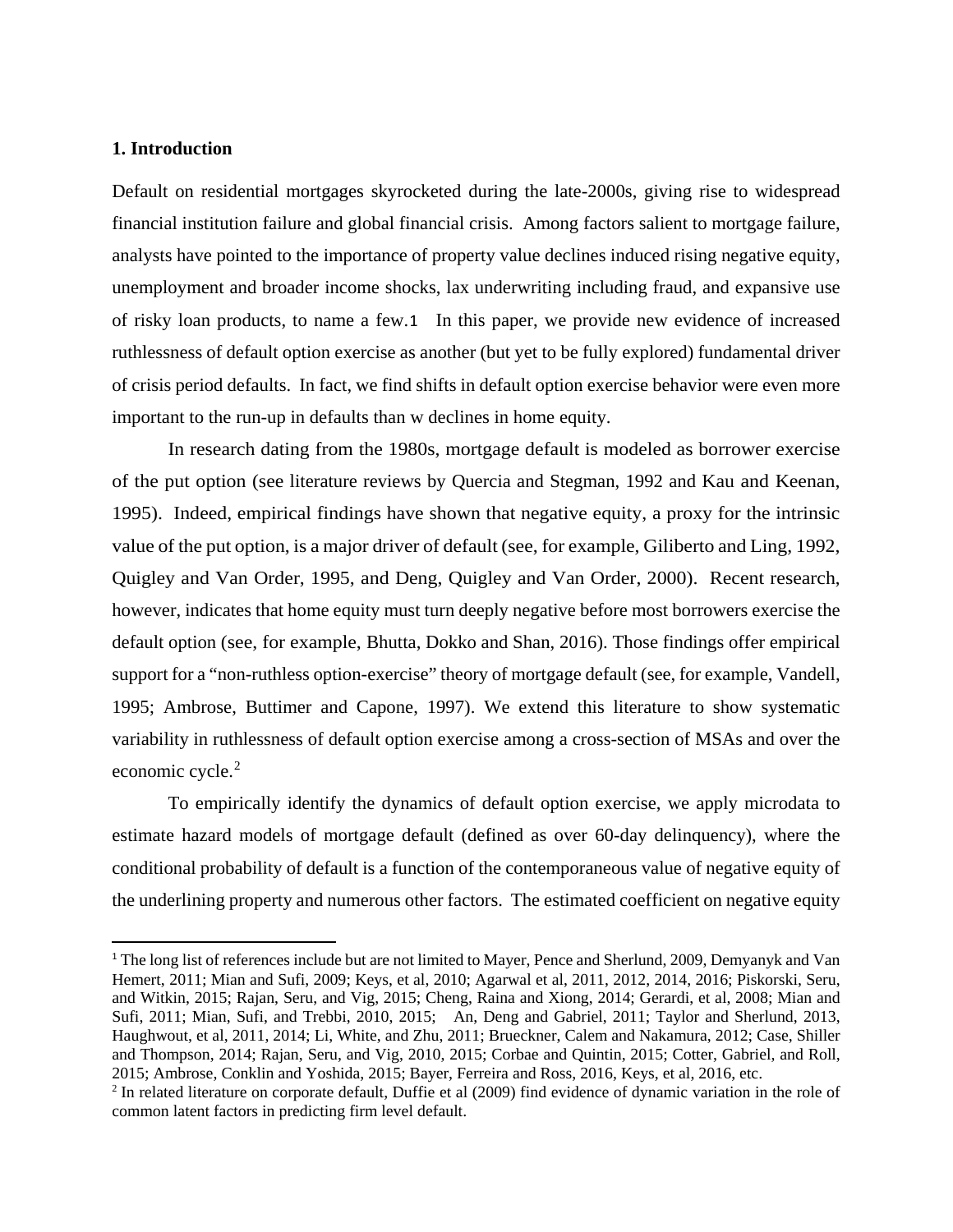(below labelled the negative equity beta) is a measure of borrower ruthlessness (or propensity) to default in the presence of negative equity. Contrary to the existing mortgage default literature, we allow the negative equity beta to vary over time and place.

Recent research has further underscored the importance of income shocks as a default trigger (see, for example, Foote, Gerardi, and Willen, 2008; Elul et al, 2010; Campell and Cocco, 2015; and Gerardi, et al, 2015 for the double trigger argument).<sup>[3](#page-2-0)</sup> Hence, our default model includes highly disaggregated zip code-level income controls. Also, our model includes a large number of other covariates including controls for incentive to refinance (to address for the competing risks in option exercise) as well as numerous borrower, loan, and locational characteristics.

We estimate our models using expansive micro data on loan performance during the 2006-  $2013$  period.<sup>[4](#page-2-1)</sup> Our primary datasets include monthly mortgage performance history for both private-label securitizations (PLS) and Freddie Mac conventional conforming loans. Results of rolling window local estimation of the hazard model show a marked run-up in the negative equity beta from 0.07 in 2007 to about 0.7 in 2012 (Figure 1), leading to substantially higher default probabilities for a given level of negative equity (Figure 2). Model simulation indicates that defaults would have been only one-third of their actual crisis period level, in the wake of the recorded house price implosion, had borrower propensity to default not turned up (Figure 3). These findings suggest that the rise in the negative equity beta during the crisis period was highly salient to the elevated default rate.

We also find substantial heterogeneity in the negative equity beta among sampled MSAs. Figure 3 shows dramatic cyclical movements in the negative equity beta among virtually all sampled metropolitan areas. However, the MSA-specific negative equity beta time-series differ both in slope and in turning point.

We then explore possible explanations of heterogeneity in borrower propensity to default. In so doing, we lay out a simple theoretical framework that illuminates the role of negative equity and other key variables in the borrower's decision to default. Our model builds on existing literature and assumes that borrowers have rational expectations and engage in default to maximize

<span id="page-2-0"></span><sup>&</sup>lt;sup>3</sup> According to the double-trigger argument, negative equity is a necessary but not sufficient condition for mortgage default. That argument further stresses the importance of income shocks to default. Low (2014) presents evidence on positive equity and default.

<span id="page-2-1"></span><sup>4</sup> The current study focuses on the elevated pattern of default exercise during the GFC period. We have also estimated our default models with extended sampling period by including data prior to the crisis period. Our findings remain robust.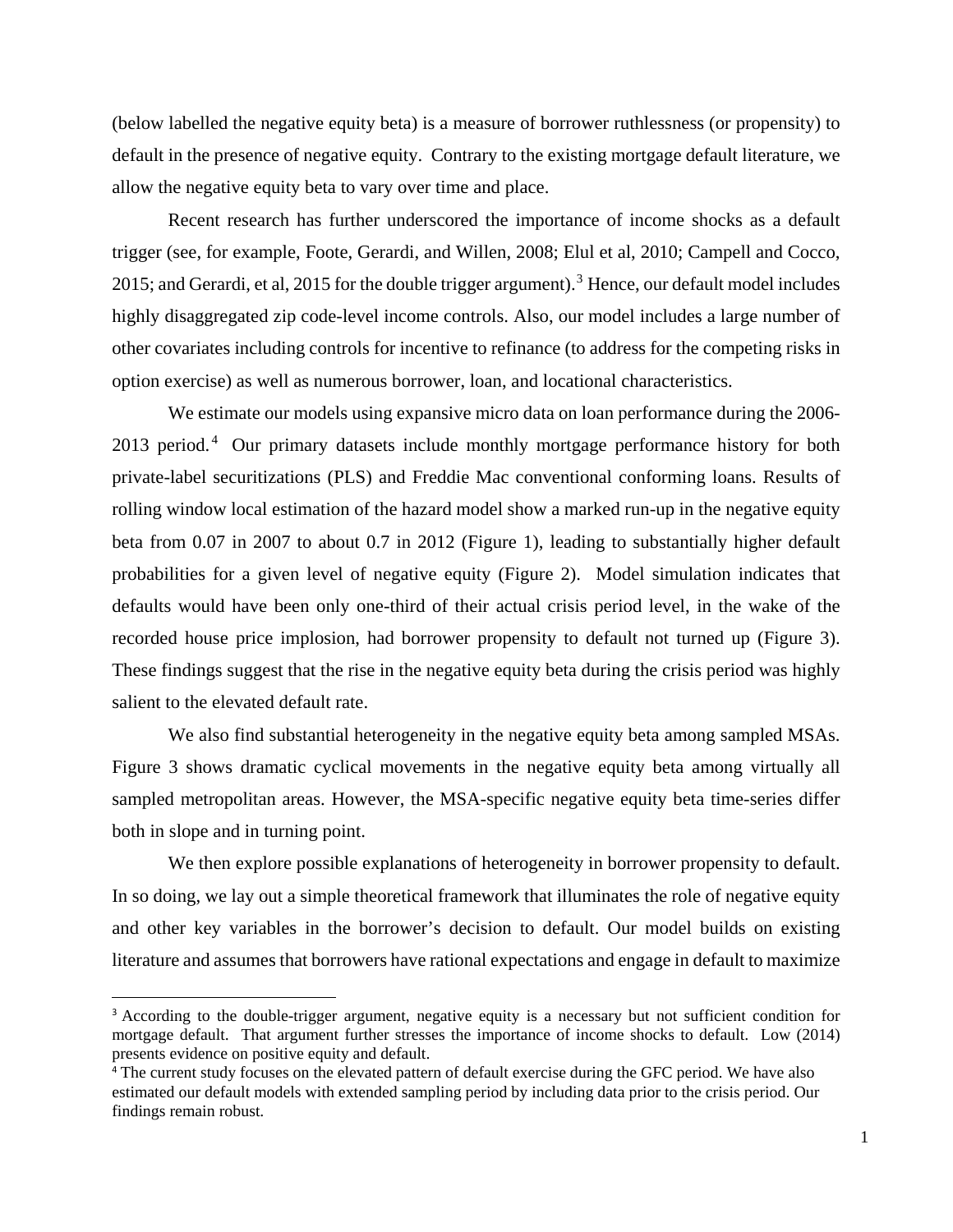wealth (see, for example, Kau et al, 1992; Riddiough and Wyatt, 1994b; Ambrose, Buttimer and Capone, 1997; Campbell and Cocco, 2015; and Corbae and Quintin, 2015). The model suggests that borrower propensity to default can vary over time due to factors such as changing borrower expectations on the path of the local economy, borrowers' subjective assessment of the conditional probability of foreclosure (versus workout), changing default transaction costs (including stigma effects), and the like. For example, pessimism about the future trajectory of house prices could make the borrower more sensitive to a negative equity position. Similarly, expectations of loan modification conditional on default could also lead to more ruthless option exercise.

We employ proxies for factors identified in theory to empirically assess drivers of observed variation in the negative equity beta. We find that MSA unemployment rate shocks, reflecting cyclical fluctuations in the local economy, are highly predictive of variation in the negative equity beta. Conditional on controls for the local business cycle, we find that borrower default propensities are sensitive to consumer distress, where our measure of distress is orthogonalized to current economic fundamentals. We also find evidence of a structural break in the negative equity beta time-series in 2009 which coincides with federal mortgage market intervention via the Home Affordable Modification Program (HAMP). These factors, together with MSA-fixed effects, explain almost two-thirds of the variation in the negative equity beta panel. Results further indicate that lagged HPI return is also highly predictive of the negative equity beta. Finally, while change in average income is an important predictor of default probability, it is not a significant driver of the variation in negative equity beta, consistent with our theoretical predictions.

We also seek to shed light on the structural break in default option exercise in 2009. A difference-in-differences analysis shows that those eligible for HAMP loan modification became significantly more sensitive to negative equity in the wake of program implementation, relative to the non-HAMP eligible control group. This finding is consistent with the notion that mortgage borrowers may be strategic and hence more likely to become delinquent when they expect lenders to modify defaulted loans (see, for example, Guiso, Sapienza and Zingales, 2013; Mayer, et al,  $2014$ ).<sup>[5](#page-3-0)</sup>

 $\overline{\phantom{a}}$ 

<span id="page-3-0"></span><sup>5</sup> Piskorski and Tchistyi (2011) also argue that bailing out the most distressed borrowers in the crisis period encourages irresponsible financial behavior during the boom. Ghent and Kudlyak (2011) find that borrowers in non-recourse states are more sensitive to negative equity.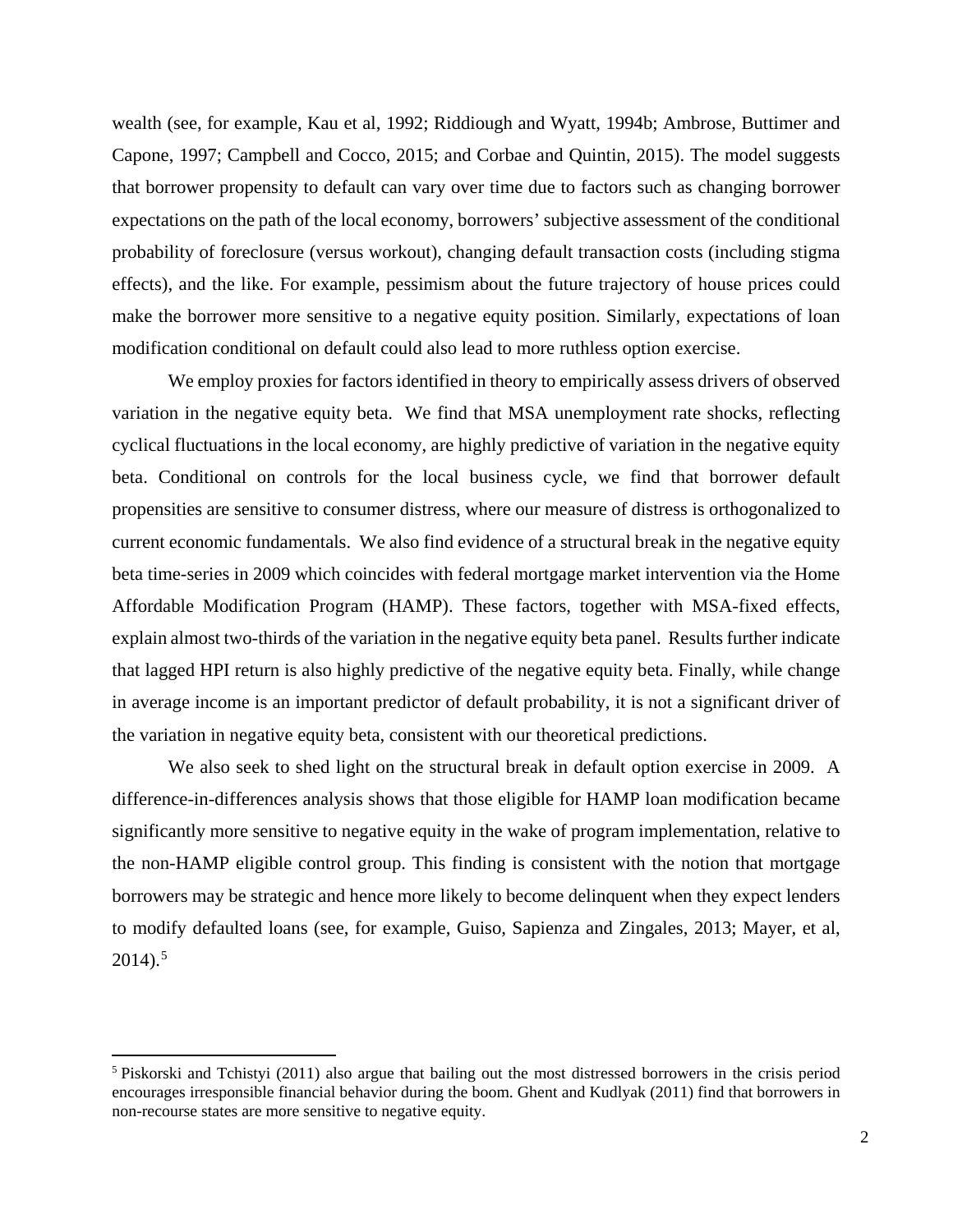Our findings are robust to alternative model specifications and loan samples. As our primary sample is comprised of nonprime (subprime and Alt-A) loans, we re-estimate the model using Freddie Mac prime conforming loan data and confirm a similar pattern of negative equity beta variation. We assess the robustness of findings to alternative definition and functional form of negative equity (e.g., market vs. book value of negative equity in continuous, and categorical form). We also assess whether hazard model results are sensitive to size of the estimation rolling window (e.g., 2 vs 3 years). We further evaluate robustness in the negative equity beta among borrowers less likely to be liquidity constrained. In addition, we test specifications of the model that account for default burnout and age effects in both the negative equity beta and the baseline to the hazard model. Finally, we estimate the model using annual cohorts to assess whether changes in the mix of borrowers may have contributed to the observed variation in the negative equity beta. Results throughout indicate a similar countercyclical pattern of negative equity beta over the crisis period and beyond.

Our findings contribute to the literature in several important ways. First, results provide new insights into cyclical pattern of borrower decision to default and thus help our understanding of the GFC. Among relevant crisis-related analyses (see, for example, Mian and Sufi, 2009; Keys, et al, 2010; Agarwal et al, 2011, 2012, 2014, 2016; Demyanyk and Van Hemert, 2011; Nadauld, and Sherlund, 2013; Cheng, Raina, and Xiong, 2014; Piskorski, Seru, and Witkin, 2015; Rajan, Seru, and Vig, 2015; Elenev, Landvoigt, and Van Nieuwerburgh, 2016), temporal shifts in default behavior among mortgage borrowers have received only limited attention.<sup>[6](#page-4-0)</sup> Here we show that changes in the propensity to exercise the mortgage default option were material to drive the crisis.

Second, our study adds to the growing literature on strategic default (see, for example, Riddiough and Wyatt, 1994a; Jagtiani and Lang, 2011; Guiso, Sapienza and Zingales, 2013; Mayer, et al, 2014). Mortgage default is a more than one-sided process and often involves strategic interaction among borrower and lender. We provide evidence that, in anticipation of policy-driven loan modifications, borrowers may be more willing to exercise the default option.

<span id="page-4-0"></span> <sup>6</sup> Other studies include Gerardi, et al, 2008; Jaffee, et al, 2009; Mayer, Pence and Sherlund, 2009; Mian and Sufi, 2011; Mian, Sufi, and Trebbi, 2010, 2015; An, Deng, and Gabriel, 2011; Haughwout, et al, 2011, 2014; Li, White, and Zhu, 2011; Brueckner, Calem and Nakamura, 2012; Case, Shiller, and Thompson, 2014; Rajan, Seru, and Vig, 2010, 2015; Corbae, and Quintin, 2015; Cotter, Gabriel, and Roll, 2015; Ambrose, Conklin and Yoshida, 2015; Bayer, Ferreira, and Ross, 2016, Keys, et al, 2016, etc.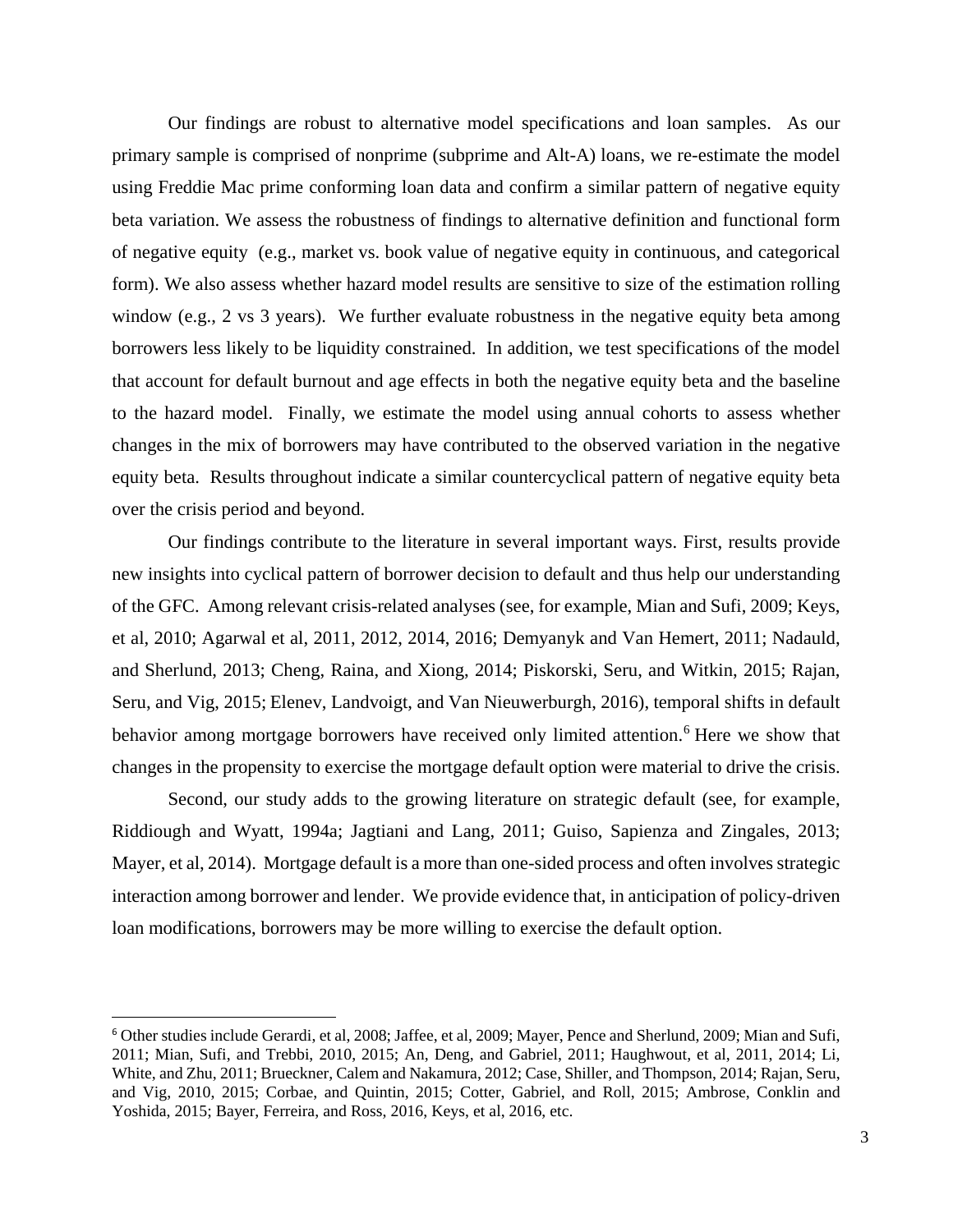Third, our findings raise important issues of modeling and management of mortgage default risk in an ever-changing market environment. As evidenced in recent studies, statistical models may substantially underestimate default risk in the presence of economic fluctuations, policy intervention, and behavioral change (see, for example, An et al, 2012; Rajan, Seru, and Vig, 2015). Indeed, the assumption of a fixed and static negative equity beta may result in significant problems of default prediction and management (Frame, Gerardi and Willen, 2015). The timevarying coefficient hazard model may better characterize ongoing evolution in borrower default behavior so as to enhance risk management.

Finally, our study has important policy implications. While HAMP saved many defaulted borrowers from foreclosure (see, e.g., Agarwal et al, 2016), our findings suggest this program also may have had an unintended consequence of inducing some borrowers to enter into delinquency. While we are silent on the ultimate impact of HAMP on borrower well-being and social welfare, it appears that the efficacy of HAMP in mitigating home foreclosure may have been diminished by an increase in default option exercise among borrowers seeking a HAMP loan modification. Therefore, an effective policy/program should fully account for potential dynamic interactions from the market as reported in the current study.

The remainder of the paper is organized as follows: in the next section, we discuss our data; in section 3, based on hazard model estimates, we document the time-series and cross-sectional variations in the negative equity beta; in section 4, we explore factors that drive variations in the negative equity beta; and section 5 provides concluding remarks.

### **2. Data**

 $\overline{\phantom{a}}$ 

### *2.1. Data sources*

Our primary dataset consists of loan-level information obtained from BlackBox Logic (hereafter BBX). BBX aggregates data from mortgage servicing companies in the U.S. and conducts data standardization and cleaning. The BBX data file contains roughly 22 million nonagency (jumbo, Alt-A, and subprime) securitized mortgage loans, making it a comprehensive source of mortgage information.<sup>[7](#page-5-0)</sup> BBX provides detailed information on borrower and loan characteristics at origination, including the borrower's FICO score, origination loan balance, note

<span id="page-5-0"></span> $7$  As discussed below in section on robustness, we also fully estimate the model using GSE-conforming conventional prime loans.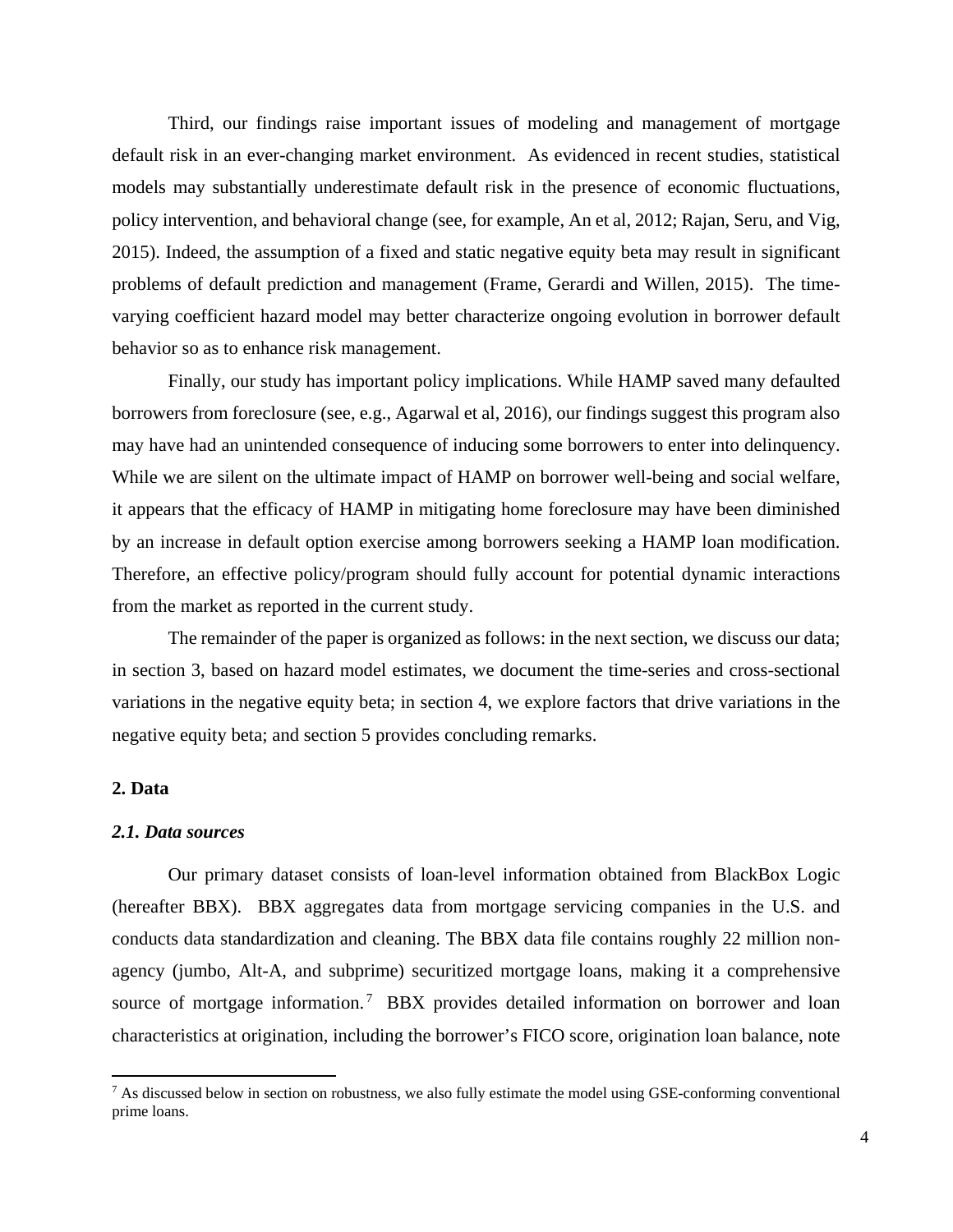rate, loan term (30 year, 15 year, etc.), loan type (fixed-rate, 5/1 ARM, etc.), loan purpose (home purchase, rate/term refinance, cash out refinance), occupancy status, prepayment penalty indicator, and the like. BBX also tracks the performance (default, prepayment, mature, or current) of each loan in every month, which is crucial to our default risk modeling.

We match the BBX loan files to those in the Home Mortgage Disclosure Act (HMDA) database. The HMDA data includes borrower characteristics not contained in the BBX file, such as borrower race, gender, and annual income. HMDA also provides additional information on loan geography, property type, loan amount (in thousands of dollars), loan purpose, borrower-reported occupancy status, and in the case of originated loans whether the loan was sold in the secondary market.

Since there is no unique common identifier of a loan from these two databases, we use the following common variables to match loans common to the BBX and HMDA files<sup>[8](#page-6-0)</sup>: loan purpose, occupancy status, property type, origination year, zip code (census tracts in the HMDA data are mapped to zip codes), and loan amount (in thousands). Our match ratio is about 75 percent and the characteristics of the matched loans are representative of the original BBX sample. Later, we find that estimation results are not sensitive to the addition/removal of HMDA variables in our data. However, for the sake of model completeness, we utilize the BBX-HMDA matched sample for the main analysis.

We then merge the loan-level data with other proxies for labor and housing market fundamentals as well as controls for macroeconomic conditions and sentiment. For example, to calculate negative equity for each loan in each quarter, we merge the loan event history with zip code-level house price index from CoreLogic. We also utilize the S&P/Case-Shiller MSA-level Home Price Index to calculate a time-varying house price volatility, which is then used to normalize our negative equity measure across MSAs. To calculate refinance incentive for each loan in each quarter, we merge mortgage interest rates from the Freddie Mac Primary Mortgage Market Survey to our loan event history. To obtain a measure of borrower income change from loan origination to each loan performance period, we merge the IRS adjusted gross income (AGI) data at the zip-code level to our loan event history. In addition, we supplement our mortgage data

 $\overline{a}$ 

<span id="page-6-0"></span><sup>8</sup> In order to match with BBX data, only loan applications marked as originated in HMDA data are considered. Loans originated by FNMA, GNMA, FHLMC and FAMC are removed. Loans from the FSA (Farm Service Agency) or RHS (Rural Housing Service) are excluded as well.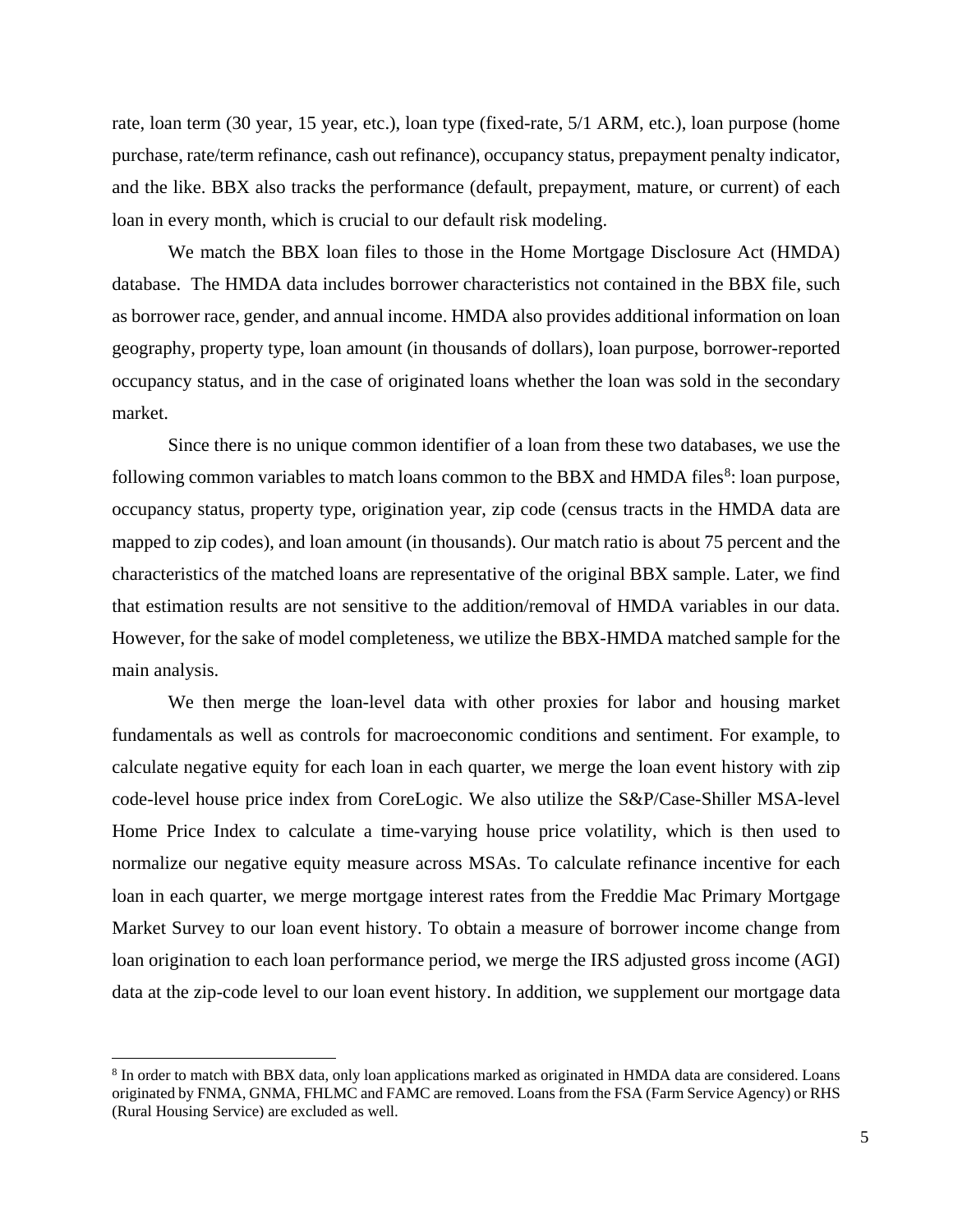with macroeconomic variables including the MSA-level unemployment rate from Bureau of Labor Statistics, Treasury bond rate from the Federal Reserve Board, consumer distress index from St. Louis Fed, and credit card default rate from the New York Fed Consumer Credit Panel. For purposes of robustness, we also estimate our models using loan-level data from Freddie Mac for conventional conforming mortgages. Additional information on data and variable construction is found later in the paper.

### *2.2. Sample and descriptive statistics*

 $\overline{a}$ 

In our main analysis, we focus on first-lien, 15- and 30-year fixed-rate (FRM) subprime and Alt-A (hereafter non-prime) mortgage loans originated during 2003-2007 in 10 large metropolitan statistical areas (MSAs) of the United States, including New York, Los Angeles, Chicago, Dallas, Miami, Detroit, Atlanta, Boston, Las Vegas and Washington DC.<sup>[9](#page-7-0)</sup> Our focus on narrowly defined loan types and borrowers (only 15- and 30-year FRMs) allows us to draw inference on default behavior from a relatively homogeneous sample. The distribution of loans among MSAs allows ample cross-sectional variation in our time-series measures. We limit the analysis to major MSAs to ensure we have adequate loan sample as well as reliable measures of house price changes as the latter is critical to the construction of our negative equity variable.

Our sample contains 131,015 fixed-rate non-prime (subprime and Alt-A)mortgage loans. Most of the subprime loans have FICO scores below 620 and most of the Alt-A loans have FICO scores between 620 and 660.

Table 1 Panel A shows the origination year distribution of the non-prime loan sample. That distribution reflects the rise and fall of the non-prime mortgage market. For example, 15,567 loans (about 12% of our loan sample) were originated in 2003 but the number of loan originations grew to 41,402 in 2006 (about 32% of our loan sample). A sharp decline in non-prime origination ensued with the onset of the crisis in 2007.

In Table 1 Panel B, we report the geographic distribution of our loan sample. Per above, we focus on loans in 10 large MSAs. Among the 10 MSAs, nearly 19 percent (24,724 loans) originate from Miami, followed by Los Angeles (16 percent), New York (15 percent). Dallas also comprises nearly 13 percent of the non-prime loan sample. Washington DC has the lowest share

<span id="page-7-0"></span><sup>&</sup>lt;sup>9</sup> A series of filters is also applied: we exclude those loans with interest only periods; loans with missing or wrong information on loan origination date, original loan balance, property type, refinance indicator, occupancy status, FICO score, loan-to-value ratio (LTV), documentation level or mortgage note rate are also excluded.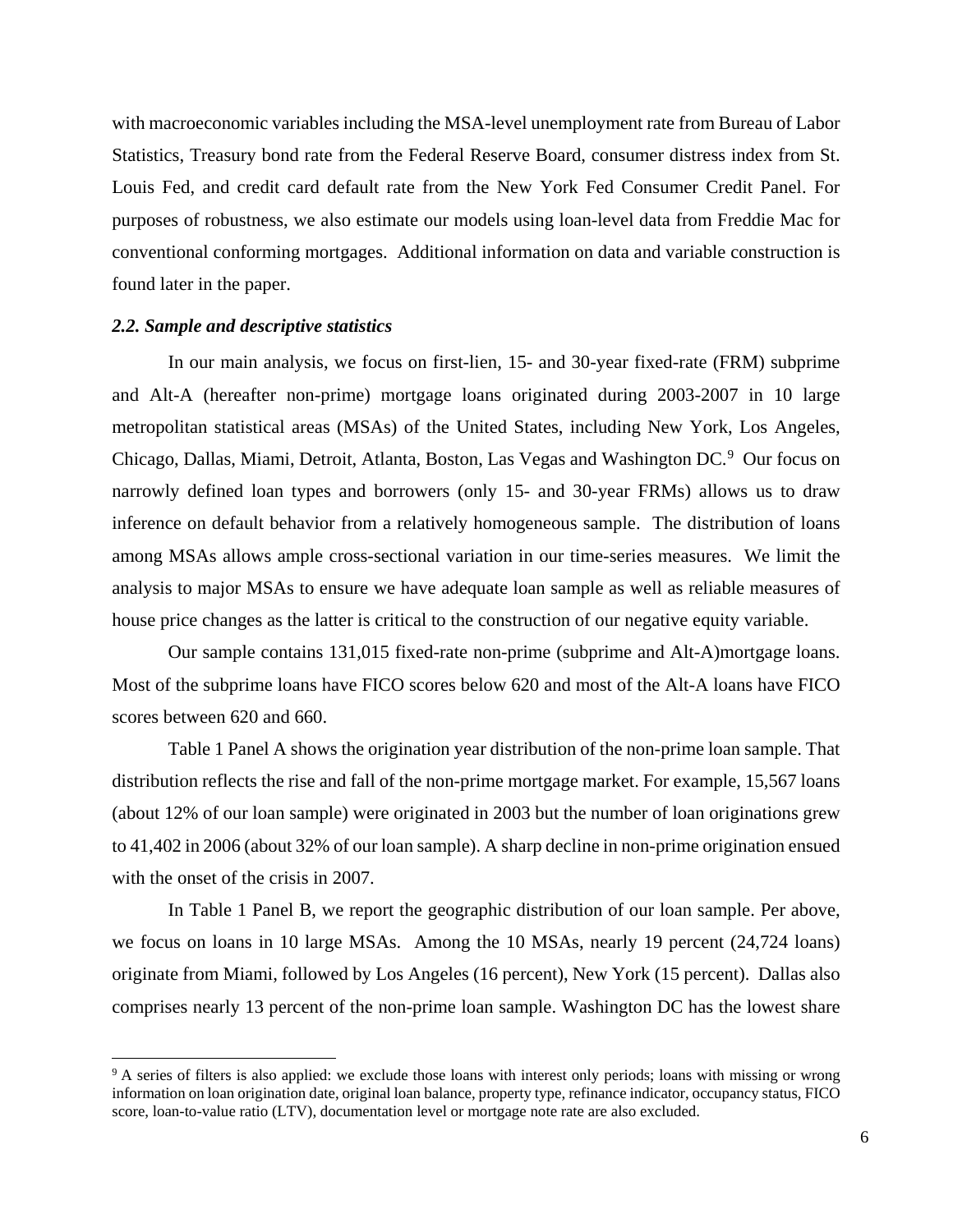of loans at about 1 percent (1,425 loans). Altogether, the fixed-rate non-prime mortgage loans in our 10 MSA sample represent almost 24 percent of the national total of such mortgages.

As is broadly appreciated, the non-prime loans contained in the sample were originated among high-risk borrowers. These loans experienced poor performance in the wake of the implosion in house values. Table 1 Panel C shows that nearly 46 percent of these loans experienced an over 60-day delinquency. Another 35 percent were prepaid. At the time of data collection (2014-Q1), about 19 percent of our loans were still performing and hence were censored. As expected, subprime loans experienced higher rates of delinquency than Alt-A loans.

In Table 1 Panel D, we report descriptive statistics of loan and borrower characteristics. The average origination loan amount is \$214,233. Non-prime mortgage loans usually carry higher interest rates than prime loans. The average note rate is 7.22 percent, which is substantially higher than the average note rate on prime mortgages during our study period.<sup>[10](#page-8-0)</sup> A quarter of the loans carry an interest rate of over 8 percent. The average borrower FICO score is 609 and the median FICO score is 620. While the average LTV is 73 percent, a relatively high 25 percent of loans have LTV in excess of 80 percent. In addition, about 15 percent of loans carry second liens. The average combined LTV is 74%. We also calculate an average 25 percent mortgage payment (principal and interest) to income ratio.

As discussed previously, we focus only on 15- and 30-year FRMs. In fact, 94 percent of our sample consists of 30-year FRMs. In terms of collateral property type, 84 percent are for singlefamily homes. Notably, only about 19 percent of originated mortgages were for home purchase. Cash-out refinance and rate/term refinance mortgages comprised 61 and 20 percent of the sample, respectively. Owner-occupied loans comprise 94 percent of our sample, whereas investment property loans constitute 6 percent.

Almost 34 percent of sampled loans are characterized by low or no documentation while roughly 64 percent of loans are characterized by full documentation. African American and Asian borrowers comprise 21 percent and 3 percent of our sample, respectively. In contrast to prime mortgages, a large proportion (almost 60 percent) of sampled non-prime loans carry prepayment penalties.

 $\overline{\phantom{a}}$ 

<span id="page-8-0"></span><sup>&</sup>lt;sup>10</sup> As reported in the Freddie Mac Primary Mortgage Market Survey, during 2003-2007, the average note rates of conventional prime 30-year FRM and 15-year FRM are 6.1 percent and 5.8 percent, respectively.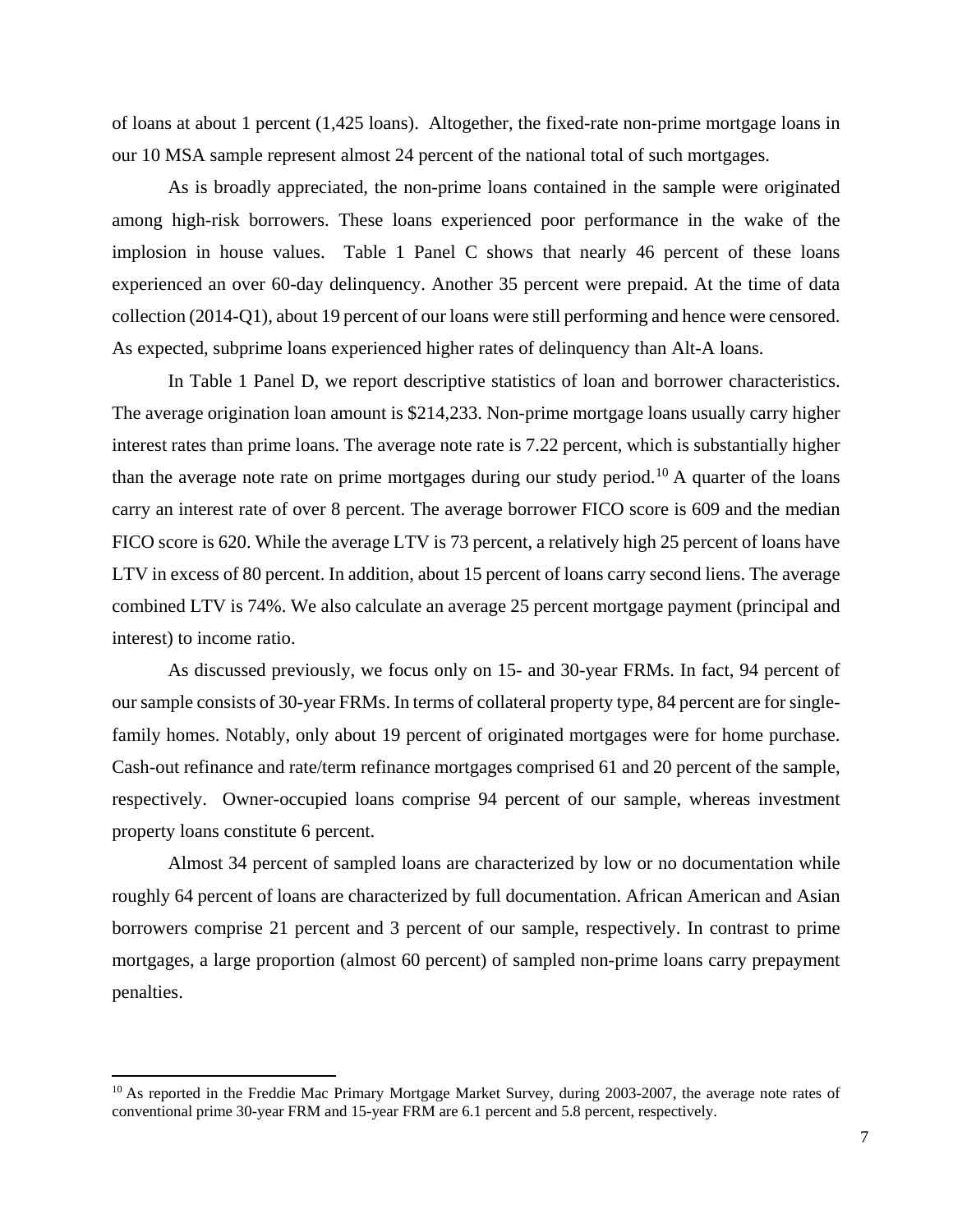### **3. Rise in Mortgage Default Propensities**

### *3.1. Default hazard models*

 $\overline{\phantom{a}}$ 

We follow the existing literature in estimating a Cox proportional hazard model of mortgage default (see, e.g., Vandell, 1993; Deng, Quigley and Van Order, 1996; Deng, 1997; Pennington-Cross, 2002; Demyanyk and Van Hemert, 2011; and An, et al, 2012). The hazard model is convenient primarily because it allows us to work with the full sample of loans despite the censoring of some observations.

As in much of the literature, we define default as mortgage delinquency in excess of 60 days. Another important attribute of this definition of default is that lenders and servicers typically intervene in the default process only after 60-day delinquency; as such, the 60-day delinquency event reflects the borrower decision-making, as is the focus of this paper.

The literature typically assumes the hazard rate of default of a mortgage loan at period  $T$ since origination is of the form

$$
h_i(T, Z'_{i,t}) = h_0(T) \exp(Z'_{i,t} \beta) \tag{1}
$$

Here  $h_0(T)$  is the baseline hazard function, which depends only on the age (duration) T of the loan; and  $Z'_{i,t}$  is a vector of covariates for loan *i* that includes all identifiable risk factors.<sup>[11](#page-9-0)</sup> In the proportional hazard model, changes in covariates shift the hazard rate proportionally without otherwise affecting the duration pattern of default. Covariates include contemporaneous LTV (or negative equity), FICO score, payment (debt) to income ratio, refinance incentives (as prepayment is a competing risk to default), and a host of other loan, borrower, and locational characteristics.

In our analysis, we allow the coefficient of negative equity in the hazard model to be timevarying so as to focus on possible intertemporal variation in the sensitivity of borrower default probability to negative equity. Therefore, our model becomes a time-varying coefficient (partially linear) model of the form

$$
h_i(T, Z'_{i,t}) = h_0(T) \exp(Z'_{i,t} \beta_t),
$$
\n(2)

To estimate a time-varying coefficient hazard model, we adopt the rolling window local estimation approach from the statistics literature. The idea is that the time-varying coefficient model can be treated as locally linear, so we can assume the coefficients to be constant for each

<span id="page-9-0"></span><sup>&</sup>lt;sup>11</sup> Notice that the loan duration time  $T$  (tau) is different from the calendar time  $t$ , which allows identification of the model.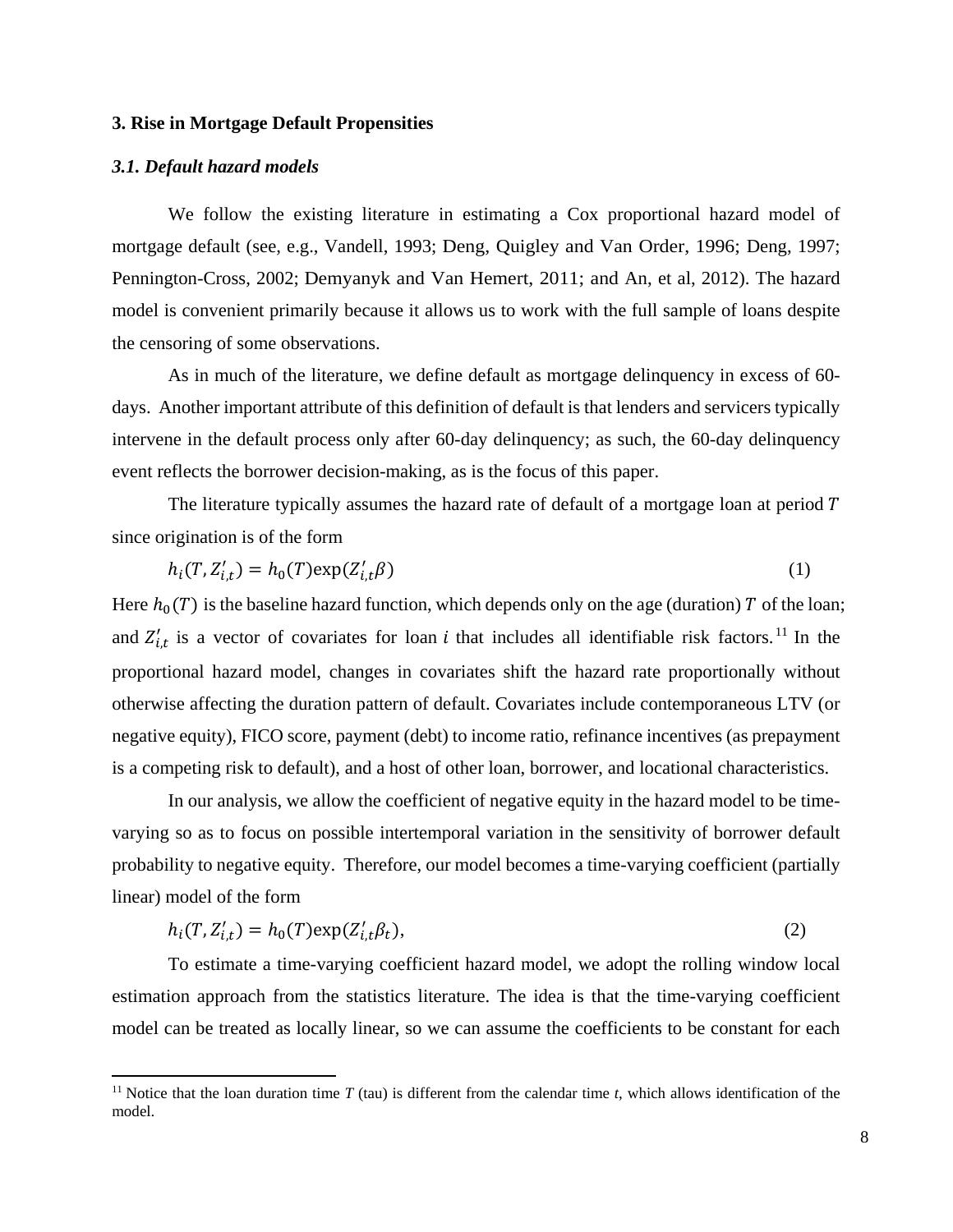short time window and apply the usual estimation method to obtain a local estimator.<sup>[12](#page-10-0)</sup> In that regard, we form quarterly three-year rolling windows to construct our local estimation samples. As discussed below, we also assess robustness of results to the size of the rolling window.

The hazard model is estimated with loan event-history. We thus construct the quarterly event-history of each loan based on the performance history reported by BBX and merge a number of time-varying explanatory variables. Negative equity is the percentage difference between the market value of the property and the market value of the loan. The market value of the property is calculated by adjusting property value at origination given subsequent zip code-level house price index (HPI) changes, while the market value of the loan is calculated based on the market prevailing mortgage interest rate and remaining mortgage payments at each quarter (see, for example, Deng, Quigley and Van Order, 2000)<sup>[13](#page-10-1)</sup>. To account for cross-MSA differences in house price volatility, we calculate HPI volatility-adjusted negative equity for use in model estimation.

We employ zip code-level data on income growth to control for income shocks. That term is calculated based on IRS data on adjusted gross income (AGI). Our assumption is that borrower income growth moves in tandem with zip code-level income growth plus random noise. Further, it also seems reasonable to assume that the random noise component of individual income growth is independent of property value change and other variables in our model. Accordingly, this term should not bias estimates of other model coefficients. Also, as in Bhutta, Dokko and Shan (2016), we use county-level credit card delinquency rates as an alternative measure of income shocks.

We account for the competing risks of mortgage prepayment via a measure of the incentive to refinance (alternatively, one can view this as measure of risk associated with the distance to the mortgage prepayment). That measure is computed as the contemporaneous difference between the market value of the loan and the book value of a loan. The book value of the loan is the remaining mortgage balance (from the loan amortization schedule) whereas the market value of the loan is computed based on the remaining mortgage payments and the mortgage interest rate prevailing in the market. Sample statistics of the time-varying covariates are reported in Table 2.

Static covariates included in the hazard model include loan and borrower characteristics

 $\overline{\phantom{a}}$ 

<span id="page-10-0"></span><sup>&</sup>lt;sup>12</sup> This can result in unsmoothed estimates. A more sophisticated method is the two-step procedure presented in Fan and Zhang  $(1999)$  and Fan and Zhang  $(2008)$  that will result in smoothed estimates.

<span id="page-10-1"></span> $13$  One might argue that borrowers do not calculate the market value of the loan in assessment of negative equity, but instead focus on remaining loan balance, otherwise known as the book value of the loan. In further tests, we confirm that results are robust to the book value definition of negative equity.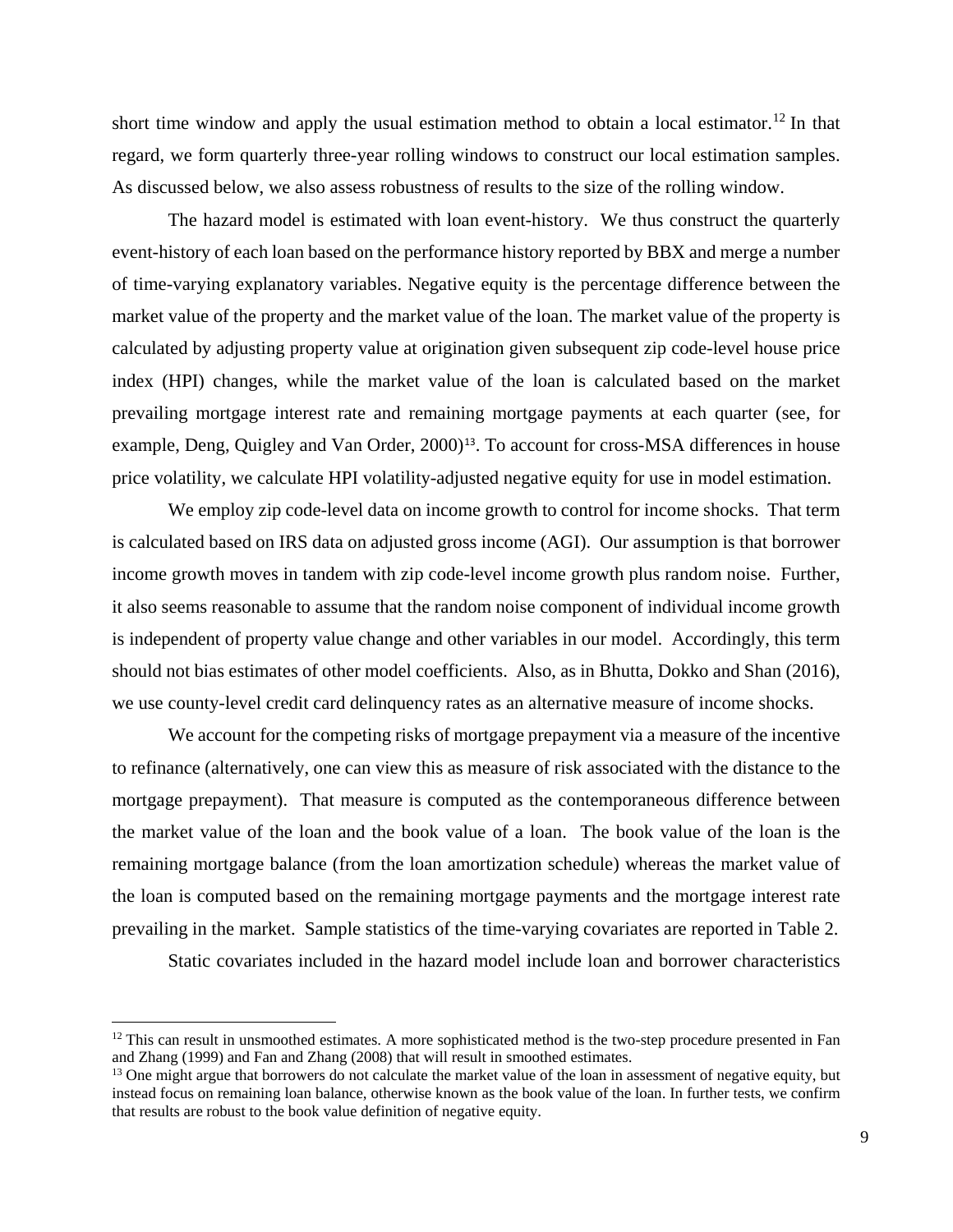such as borrower FICO score, payment-to-income ratio, loan credit category (Alt-A vs. subprime), documentation type (full vs. low doc), loan type (30-year vs. 15-year), loan purpose, property type, occupancy status, log origination loan balance, prepayment penalty indicator, borrower race and gender, and the like. We also include MSA-fixed effects and vintage-fixed effects. MSA-fixed effects account for the possible impact of varying state foreclosure laws and residual MSA-specific characteristics on default probability, whereas vintage-fixed effects control for unobserved changes over time in underwriting standards.  $14$  To account for potential non-linearities, we also include square terms of such key variables as negative equity, income growth, FICO score, and payment-to-income ratios.

#### *3.2. Negative equity beta time series*

 $\overline{a}$ 

Prior to presentation of our rolling window estimates and to assure the reasonableness of model specification, we examine a pooled-sample baseline model. Estimates of the baseline model are reported in Table 3. As is evident, model coefficients conform to economic intuition and to findings in the existing literature (see, e.g. Deng, Quigley and Van Order, 2000; Deng and Gabriel, 2006). For example, negative equity is positively related to default risk. That relationship is nonlinear as reflected by the significance of the negative equity square term. The refinance incentive term is negative and significant and is consistent with competing risks of mortgage prepayment and default. FICO score is negative and significant in determination of default probability, whereas the payment-to-income ratio is positive and significant. Alt-A loans are associated with lower default probabilities than subprime loans, all things equal; as would similarly be expected, 15-year fixed-rate mortgages (FRMs) are lower default risk than 30-year FRMs. Low/no doc loans, investment property loans, loans with over 80 percent LTV at origination, and larger denomination loans are all characterized by elevated default hazard. The coefficient on income growth is negative and significant suggesting that higher borrower income growth serves to reduce default probabilities. In addition, the relation is concave as evidenced in the sign and significance of the square term of income growth.

<span id="page-11-0"></span><sup>&</sup>lt;sup>14</sup> We adopt a well-specified model in an effort to mitigate concerns about the role of omitted variables in estimation of the mortgage default model (see, Rajan, Seru and Vig, 2015 for a discussion of omitted variables problem in subprime default models).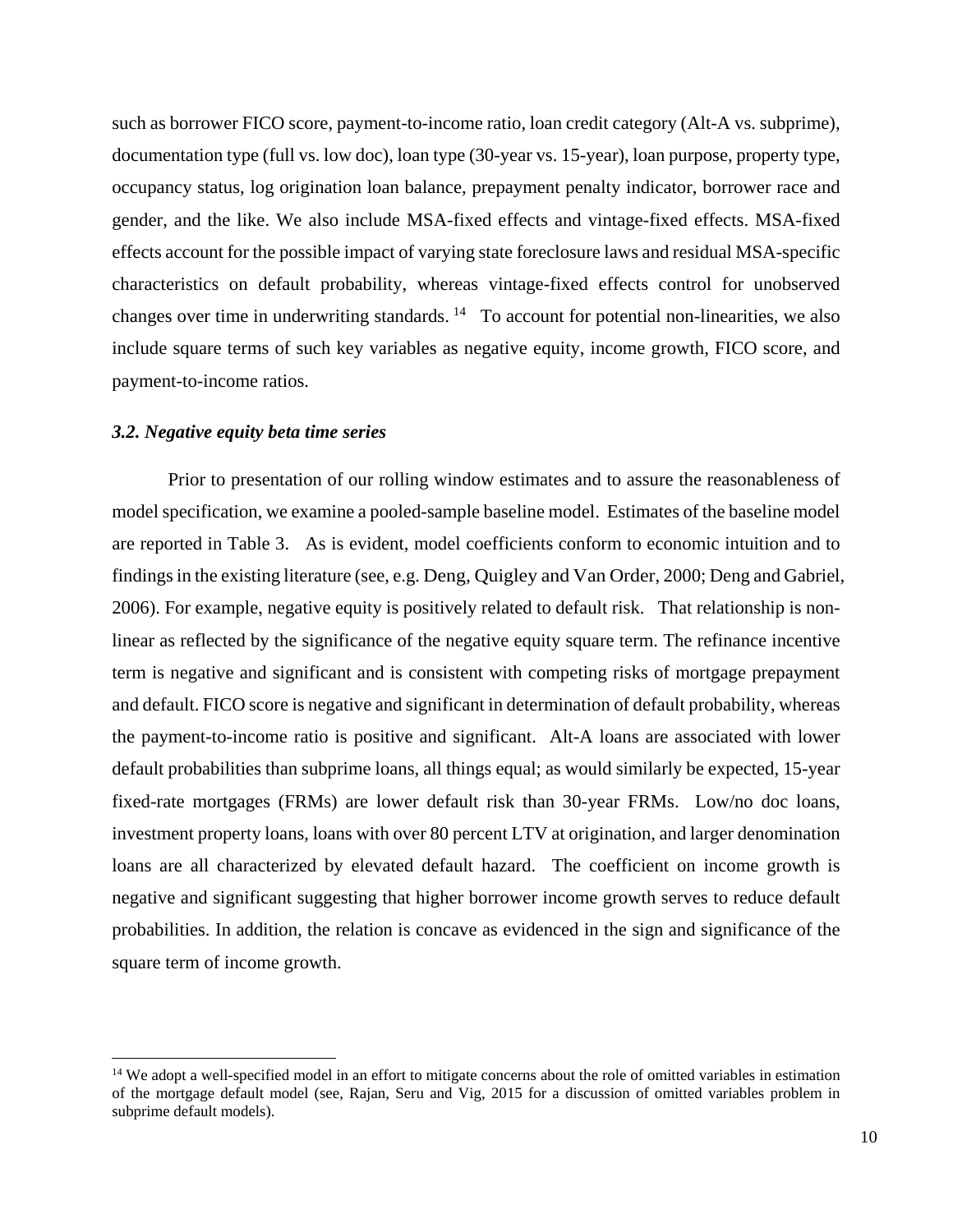As discussed above, our focus is on the time variation in the negative equity beta. In Figure 1, we display rolling window estimates of the negative equity beta from equation (2). Given the presence of the square term in negative equity, the negative equity beta is calculated as the coefficient of the negative equity term plus two times the coefficient of the negative equity square term times the mean value of the negative equity term – the first-order partial derivative of the hazard rate with respect to negative equity.

We plot both the point estimate and the confidence band of the negative equity beta. Clearly evidenced are sizable and significant intertemporal variations in the estimated beta. In that regard, the negative equity beta rose gradually from about 0.05 in 2006 to over 0.1 in 2008. Subsequently, in the wake of housing and mortgage crisis, the negative equity beta ran up to about 0.4 in 2009 and then nearly 0.6 in 2010. After a slight decline in early 2011, it rose further during late 2011 to reach a peak of around 0.8 in mid-2012. Subsequent to that, a clear trending down in negative equity beta was evidenced; nonetheless, as recently as 2014-Q1, the estimated beta remained elevated at about 0.5. Note that samples of non-prime loans are limited in size in early and late years of the sample and the confidence band surrounding the estimates is larger during those periods. That notwithstanding, results indicate statistically significant differences over the estimation timeframe in the negative equity beta.

To provide further insights as to the economic significance of changes in the mean estimated beta, we plot in Figure 2 the impact of negative equity on default probability in 2007 and 2012. Interestingly, negative equity had a limited impact on default probability in 2007. A loan with 20 percent negative equity had only about a 5 percent additional chance of entering into default relative to a loan with 10 percent negative equity, and a loan with 30 percent negative equity had only about 11 percent higher risk than that with 10 percent negative equity. In marked contrast, by 2012 the impact of negative equity on loan default probability was sizable. In that year, a loan with 30 percent negative equity had over a 220 percent chance of entering into default as compared to a loan with 10 percent negative equity. In addition, a loan with 40 percent negative equity had over a 340 percent chance of entering into default as compared to a loan with 10 percent negative equity. Loans with negative equity in the range of 10 - 30 percent witnessed an increase in the default hazard ratio of 140 – 280 percent during the 2007 to 2012 period.

As is evident in Figure 1, the estimated movement over time in the negative equity beta appears to be strongly correlated with cyclical fluctuations in house prices and the broader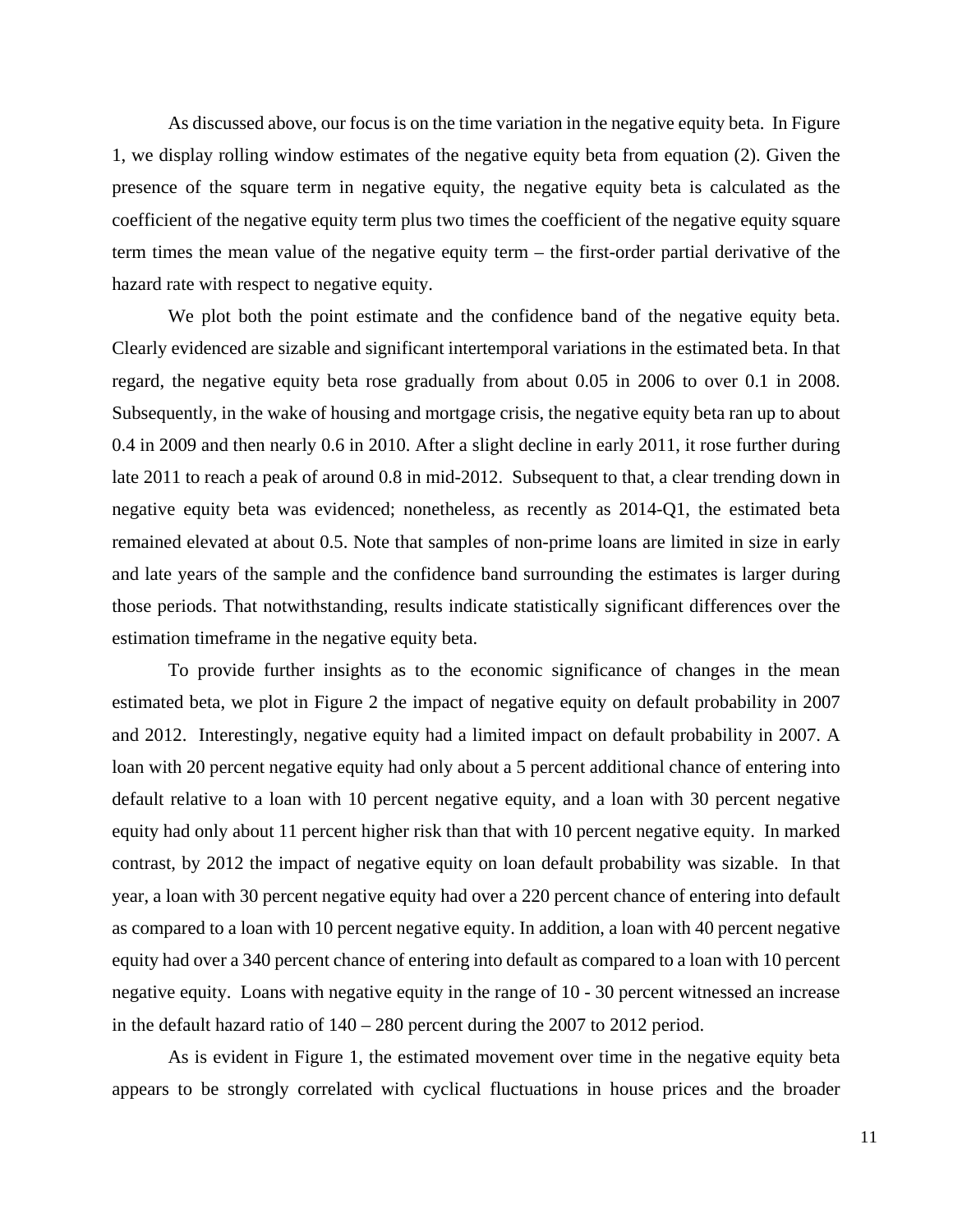economy. During pre-crisis boom years and in the context of strong housing market performance, the negative equity beta was small in magnitude. As boom turned to bust, the negative equity beta rose quickly. Finally, in the wake of the post-downturn expansion and as economic conditions improved, the negative equity beta again declined.

During the crisis period, not only were more borrowers characterized by negative equity, but also more borrowers chose to exercise the default option conditional on given level of negative equity. Hence the sharp run-up in defaults during the crisis period reflected declines in home equity compounded by a markedly elevated borrower propensity to default in the presence of negative equity. To illustrate the net effect of elevated borrower propensity to default that drives sharp upward movement in mortgage default during the crisis period, we conduct the following experiment: we apply the estimated negative equity beta associated with 2003-2008 loan performance event history data with a sample of 2003 vintage loans, to predict 2006-2011 loan performance of the 2006 vintage loans, assuming perfect foresight in house price movement. The dashed-line in Figure 3 shows the predicted cumulative default rates by loan age (quarters). The solid line in the chart depicts the actual cumulative default rate of the 20006 vintage loans. Over the 23-quarter horizon, even in the event of perfect foresight regarding house prices, the predicted default rate (using the pre-crisis observed borrower default propensity) is only about one-third of the actual default rate. In other words, had borrower propensity to default remained unchanged during the crisis period, defaults would have been substantially lower than those actually recorded.

To put this further into perspective, application of the observed default propensity of the 2006 vintage loans to a hypothetical flat house price trajectory yields a default prediction that is 46 percent below the actual default rate, compared to a 64 percent under-prediction using the negative equity beta from the pre-crisis period in the example discussed above. Together, these findings highlight the importance of increased ruthlessness of borrower default option exercise to elevated crisis period defaults as well as further underscore that changes in default behavior were more salient to crisis period defaults than were declines in home equity.

One might question whether the estimated increase in the negative equity beta is an artifact of the non-prime loan sample. To address that issue, we re-estimated our models using prime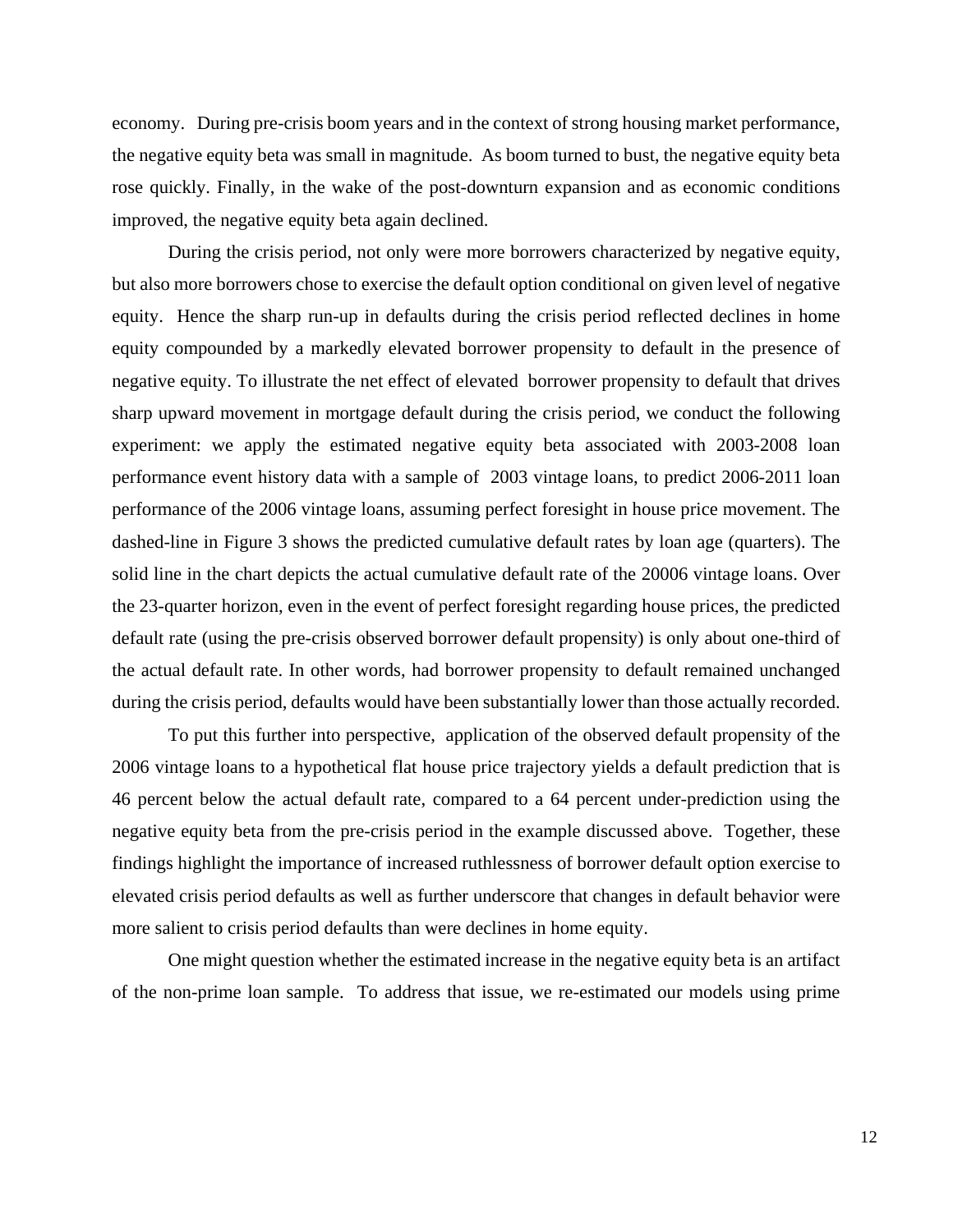conventional conforming loans from Freddie Mac in place of our non-prime loan sample.[15](#page-14-0) Results in Appendix Figure 1 indicate the time series pattern in the negative equity beta is robust to loan sample.

Among other robustness checks, we estimate the rolling window model using different window sizes (24 vs. 36 months). To address the concern of potential measurement error bias due to the noise from the HPI estimations, we further test whether the negative equity beta is sensitive to standard deviations of the point estimates of MSA-level HPI (a measure of noise in the HPI).<sup>[16](#page-14-1)</sup> Next, we replace the continuous negative equity term with a categorical variable indicating whether the loan is characterized by negative equity or not in the current quarter, regardless of the magnitude of negative equity. The results are robust to those alternative model specifications.

### *3.3 MSA-level Negative Equity Beta Panel*

We further evaluate spatial heterogeneity in the negative-equity beta time series across metropolitan markets. To do so, we stratify the sample by MSA and estimate the rolling window model. Note that estimation precision is reduced by the substantially smaller MSA samples.<sup>17</sup> To obtain a better picture of the spatial heterogeneity in the MSA-specific beta estimates, we plot the polynomial of the default option beta time-series for each of the top 5 MSAs in Figure 3. As is evident, most MSAs display significant cyclical movement in the negative equity beta over the boom, bust and crisis aftermath. For example, Los Angeles, Miami, Dallas and several other MSAs demonstrate a hump-shaped negative equity beta during 2006-2013 as borrower propensities to exercise the default option rose significantly during the crisis and declined thereafter.

Interestingly, we also observe variations in beta levels and turning points across MSAs. For example, the negative equity betas are substantially larger in Los Angeles and Miami than in New York and Dallas. In addition, while the default option beta estimates peaked in 2010 in both Los Angeles and Miami, it continued to rise through 2012 in Chicago and New York. Finally, we also observe substantially larger volatility in the estimated betas in certain MSAs, notably including Las Vegas, Miami and Los Angeles.

<span id="page-14-0"></span> <sup>15</sup> To promote credit risk transfer (CRT) deals, starting in 2014 Freddie Mac began releasing to the public detailed loan-level loss data on their first lien, full documentation, fixed-rate mortgage (FRM) loans originated between 1999 and 2014. We obtained these data directly from the Freddie Mac website.

<span id="page-14-1"></span><sup>16</sup> We thank Darrell Duffie for pointing this out.

<span id="page-14-2"></span><sup>&</sup>lt;sup>17</sup> In addition, we do not have adequate observations to obtain sensible estimations for early 2006 and late 2013early 2014, so we lost a few quarters of estimates during those periods.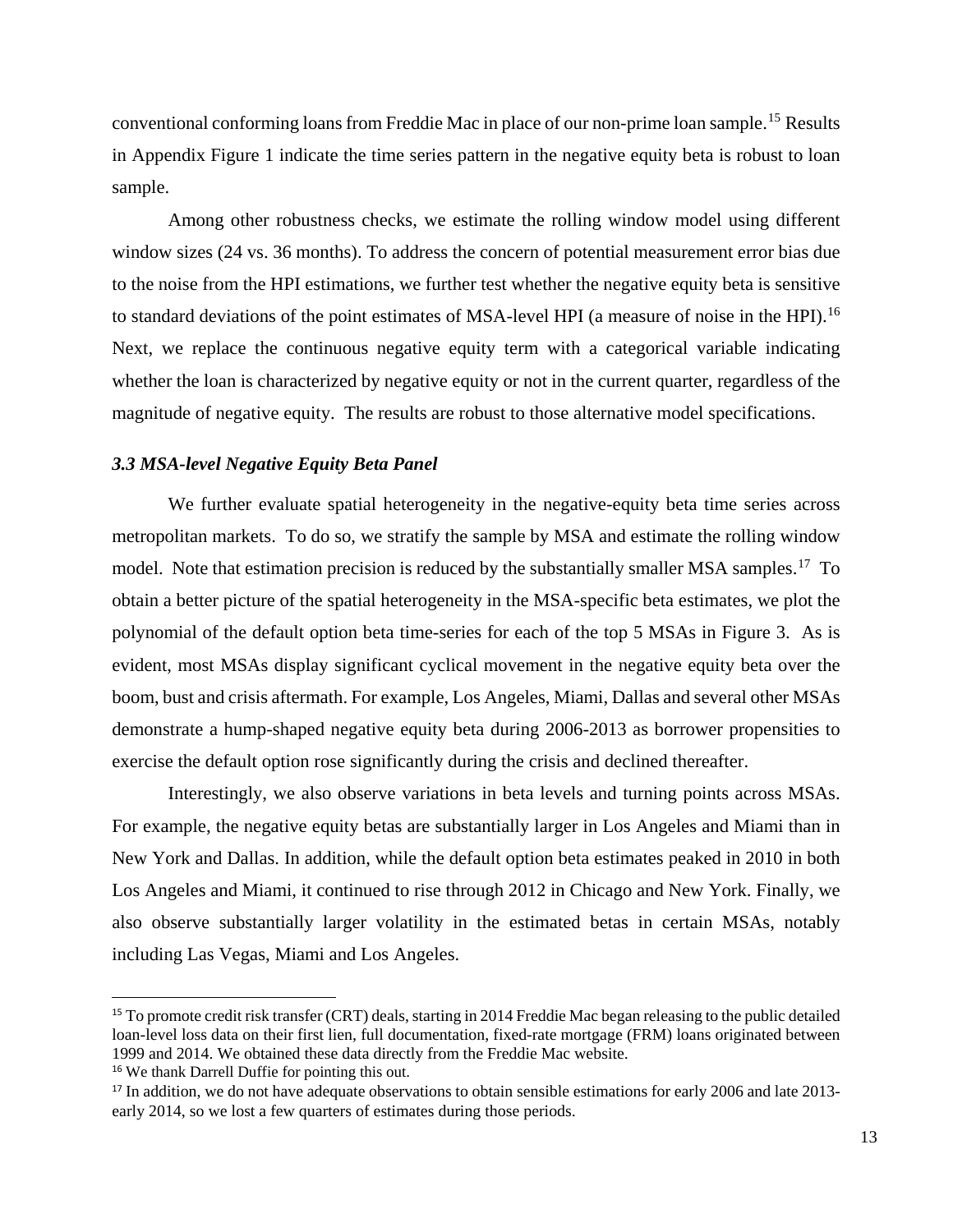### **4. What Drives Variations in Default Propensities?**

### *4.1. A Theoretical Framework*

As evidenced above, variations in negative equity beta are sizable both in the time- series and in the cross-section. Below, we explore some explanations of these variations. We start with a simple theoretical framework to inform the empirical analysis.

The mortgage termination literature emanates from an option-based contingent claims framework whereby mortgage default and prepayment are options to put and call the contract, respectively (see, e.g., Kau et al, 1992; Schwartz and Torous, 1992; Ambrose, Buttimer and Capone, 1997). Recent literature has extended early literature in the context of a more general household utility/wealth maximization framework. In the broader model, mortgage borrowers exercise the default option to maximize utility/wealth, subject to liquidity constraints and other exogenous shocks (see, e.g., Campbell and Cocco, 2015; Corbae and Quintin, 2015).

As in the mortgage default literature, we characterize mortgage loans as debt contracts with a compound default (put) option, such that a borrower who does not default in a given period has the right to default in the future.[18](#page-15-0) Consider a mortgage borrower who faces a decision at time *t* of whether to continue to make the mortgage payment or to default on the loan. Assume the property value is  $H_t$  and the remaining mortgage balance is  $M_t$  (negative equity is thus  $H_t - M_t$ ). Default eliminates borrower negative equity.

Building on Riddiough and Wyatt (1994b) and others, we allow for the possibility of a loan workout in the wake of default. Accordingly, if the borrower chooses to default, there are two possible outcomes, including foreclosure with probability  $p_t$ , and workout with probability (1 –  $p_t$ ). If foreclosed, the borrower incurs tangible transaction costs  $R_t$ , which include moving costs and credit impairment (Cunningham and Hendershott, 1984, Foster and Van Order, 1985). There are also intangible foreclosure transaction costs  $S_t$ , which include stigma effects and possible psychic costs (Kau and Keenan, 1995; White, 2010). If instead the bank agrees to workout the loan, the borrower will receive a benefit of  $V_t$  in terms of payment reduction (reduced interest rate, term extension, and the like) and/or write-off of some portion of principal balance.

Let  $B_t$  denote the benefit to the borrower of default. Then

 $\overline{a}$ 

<span id="page-15-0"></span><sup>&</sup>lt;sup>18</sup> In this simplified framework and given our interest in the drivers of default option exercise, we do not focus on mortgage prepayment. The model can also be extended to consider utility-maximization in the context of the competing risks of mortgage default and prepayment (see Deng, Quigley and Van Order, 2000, for a discussion).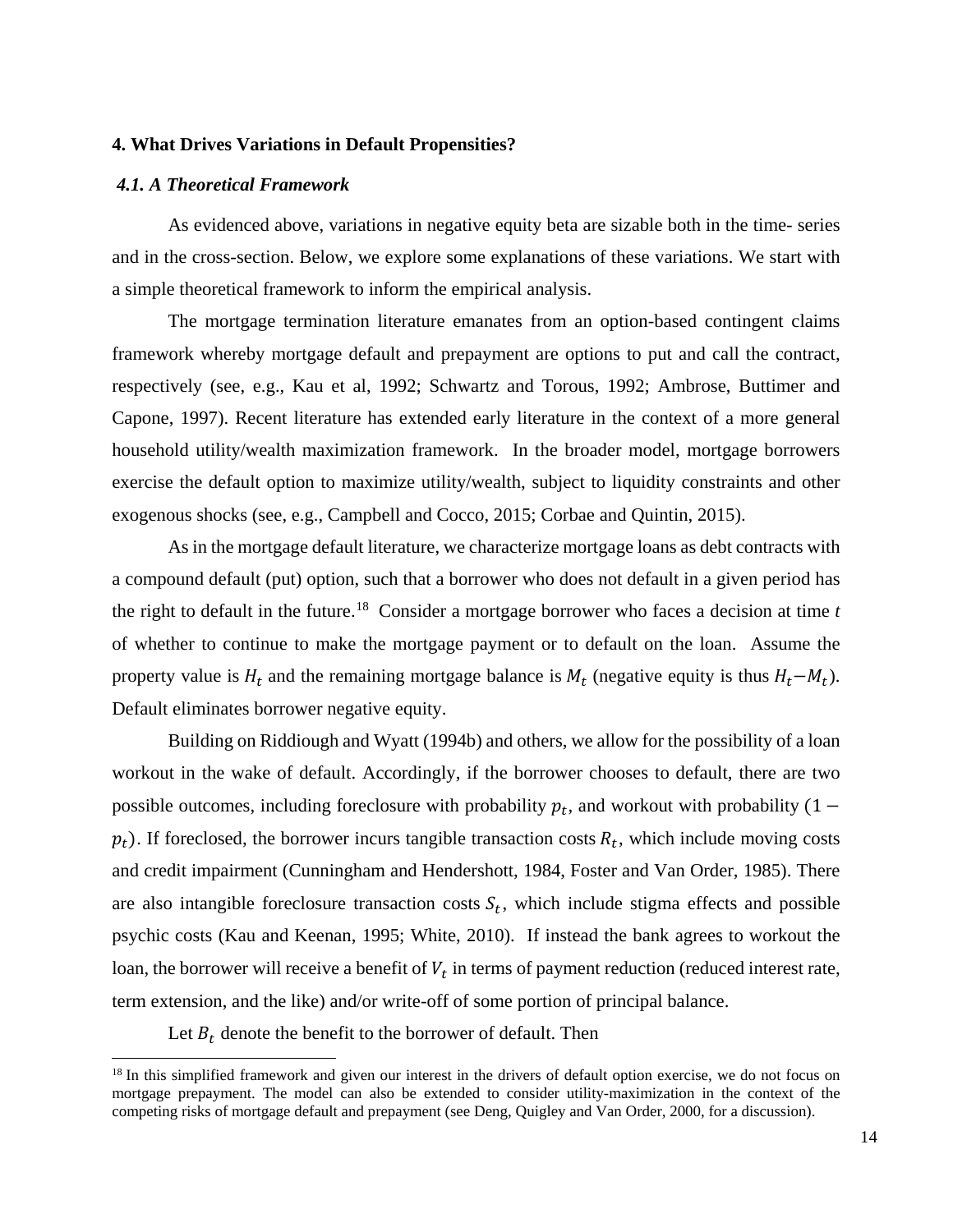$$
B_t = p_t[-(H_t - M_t) - R_t - S_t - (1 + r_t)^{-1}E_t B_{t+1}] + (1 - p_t)V_t,
$$
  
where  $B_{t+1} = p_{t+1}[-(H_{t+1} - M_{t+1})\cdots]\cdots$  (3)

Equation (3) shows that the default benefit consists of two parts: the first part is net benefit from possible foreclosure, including the extinguishment of negative equity  $(H_t - M_t)$ , incurrence of transaction costs  $(R_t + S_t)$ , and loss of the option to default in the net period with a value of  $E_t B_{t+1}$ discounted back to the current period with a discount rate  $r_i$ ; and the second part is the net benefit of possible work out,  $V_t$ . The total benefit is just a weighted average of these two parts.

Upon loan maturity at time  $T$ , the net benefit becomes

$$
B_T = p_T[-(H_T - M_T) - R_T - S_T] + (1 - p_T)V_T,
$$
\n(4)

as there's no remaining next period default option.

It has long been recognized that certain exogenous shocks such as loss of job could trigger default. Foster and Van Order (1984) and Vandell and Thibodeau (1985) describe such an outcome as suboptimal default, whereas Campell and Cocco (2015) and Corbae and Quintin (2015) model default resulting from income shocks in the context of a utility/wealth maximization problem. More generally, such trigger events may be described in terms of borrower budget constraints. For the borrower to be able to continue making monthly payments, her income must be adequate to cover her mortgage payment, other debt payments, and consumption,

$$
Y_t \ge P_t + D_t + C_t,\tag{5}
$$

where  $Y_t$  denotes the borrower's income,  $P_t$  is the mortgage payment,  $D_t$  is other debt payment and  $C_t$  is consumption.

There is the possibility of borrower insolvency such that her income falls short of required debt payments and consumption. In such circumstances, the borrower can sell the property to pay off the loan and thus avoid default. However, there may be substantial transactions costs associated with a fire sale of the property, including commissions paid to the real estate agents and psychic distress. Alternatively, the borrower can choose to default to avoid such transaction costs. We denote such transaction costs as  $W_t$ . Further we denote the probability that the borrower becomes insolvent as  $q_t$ . The ultimate benefit of default to the borrower at decision point  $t$  is then

$$
G_t = (1 - q_t)B_t + q_t(W_t + B_t) = B_t + q_t W_t.
$$
\n(6)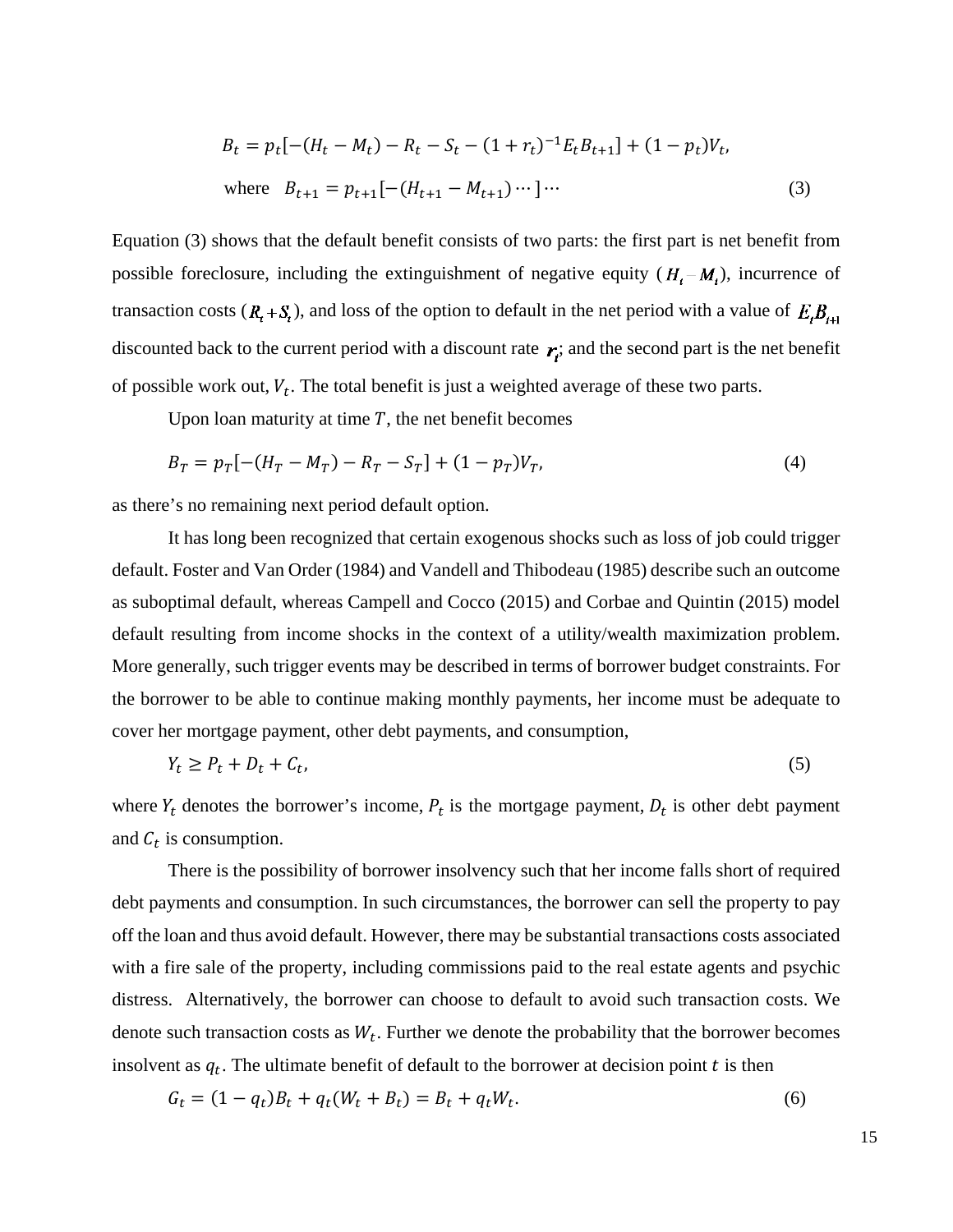The default condition is  $G_t \geq 0$ .

Model solution requires information about the full dynamics of house prices, mortgage interest rates, transaction costs, borrower income, other debt payments, consumption, the conditional probability of foreclosure given loan default, and benefits of loan workout. While a closed-form solution is unlikely, we are able to make some inferences that inform the empirical analysis.

First, consider the probability of default. Per equation (3), a borrower benefit from default is the extinguishment of negative equity  $(H_T - M_T)$ . The probability of default then varies positively with that term. The probability of default also varies with the borrower's expectation of house prices and interest rates over the life of the loan, reflected in the  $B_{t+1}$ term. Finally, default probability is a function of transaction costs, borrower assessment of the likelihood of receiving a workout and magnitude of workout benefit, and borrower probability of insolvency.

Further, per above, the sensitivity of default probability to negative equity, which is the first-order partial derivative of default probability with respect to negative equity, should be a function of the borrower's expected conditional probability of foreclosure  $p_t$ . It should also be a function of borrower expectations of future house prices, and mortgage interest rates.<sup>[19](#page-17-0)</sup> This is because  $B_t$  depends on  $E_t B_{t+1}$ , which varies with current  $H_t$  as well as expected changes in house prices and mortgage interest rates.<sup>[20](#page-17-1)</sup>

To summarize, the above model suggests that negative equity is a key driver of loan default. Further, as suggested above, the borrower's sensitivity to negative equity can vary with changing market expectations, the conditional probability of foreclosure (or workout), and other factors.

### *4.2. Panel data regression of MSA-level negative equity beta*

In this section, informed by the above theoretical framework, we study underlying factors that drive variation in the estimated negative equity betas (sensitivity of default probability to negative equity). Recall that our rolling window hazard model estimates yield a panel of negative equity betas by MSA and by quarter. As discussed above, we hypothesize that potential drivers

<span id="page-17-0"></span><sup>&</sup>lt;sup>19</sup> Here we assume negative equity is independent of borrower insolvency probability,  $q_t$ , and transaction costs (a combination of  $R_t$ ,  $S_t$  and  $W_t$ ).

<span id="page-17-1"></span> $20$  More formally if we assume house price follows a geometric Brownian motion with time varying drift, such a relation will be obvious from the first-order derivative calculation.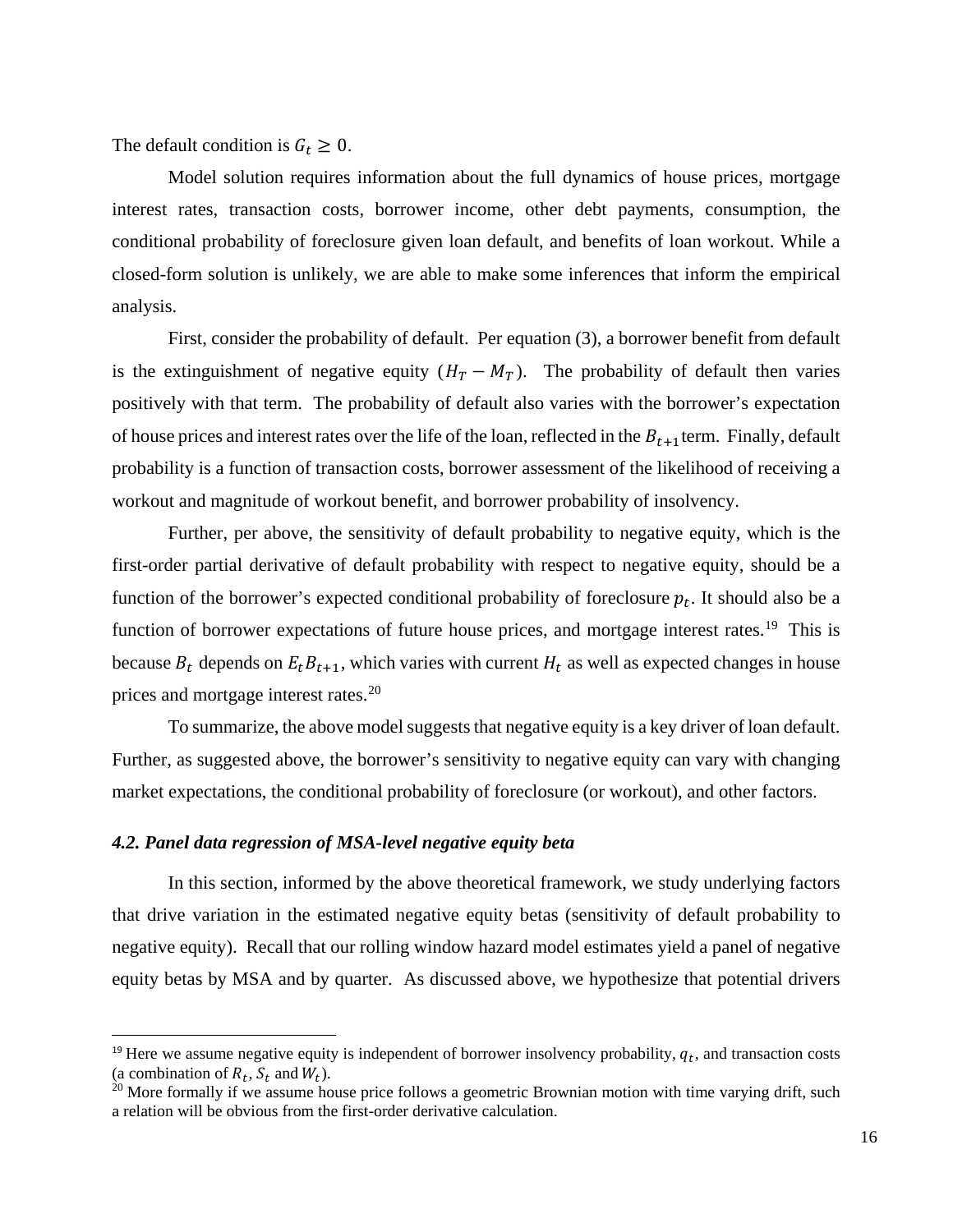of the negative equity beta include such factors as borrower changing market expectations, the future path of house prices, and the conditional probability of foreclosure.

We proxy for borrower market expectations using measures of the local business cycle and consumer sentiment. Both terms are available at the MSA-level. Following Korniotis and Kumar (2013), we use unemployment rate innovation as a measure of local business cycle. It is calculated as the current quarter unemployment rate divided by the average of the past four-quarters. Also, borrowers might use past evidence of house price appreciation to gauge future returns. For this reason, we include an alternative lagged house price return term.

We use a consumer distress index to proxy sentiment. The index comes from CredAbility and is a quarterly comprehensive measure of the average American household's financial condition. CredAbility uses more than 65 variables from government, public and private sources to convert a complex set of factors into a single index of consumer distress. Given that this distress index in part reflects economic fundamentals, which might be already reflected by unemployment rate innovation, we first regress the CredAbility consumer distress index on unemployment rate innovations as well as time- and MSA-level fixed effects to obtain a distress index orthogonalized to fundamentals. We then use the orthogonalized distress index in our analysis.

There is no consensus on how to measure borrowers' subjective assessment of likelihood of loan modification (vs foreclosure) conditional on default. Our approach is to test for structural breaks in default option exercise coincident to enactment of major crisis-period loan modification programs, as existing literature suggests elevated borrower strategic default in the wake of such loan modification programs (see, e.g., Mayer, et al, 2014).

Note that our theory suggests that while borrower income shocks are an important driver of default probability, they should not directly affect the negative equity beta. However, to account for the possibility that our first-stage hazard model does not fully control for this factor, we include average income growth in our panel data regression as well.

The sample statistics of the above variables are included in Table 2. For example, the average unemployment rate innovation is 108%, indicating that the average local unemployment rate was rising over the life of sampled loans. The average consumer distress index is 74 on a scale of 100. A lower level of the index indicates more consumer distress.

We present results of our panel data regression in Table 4. The dependent variable is the by-MSA by-quarter estimate of the negative equity beta from the hazard model. In model 1, we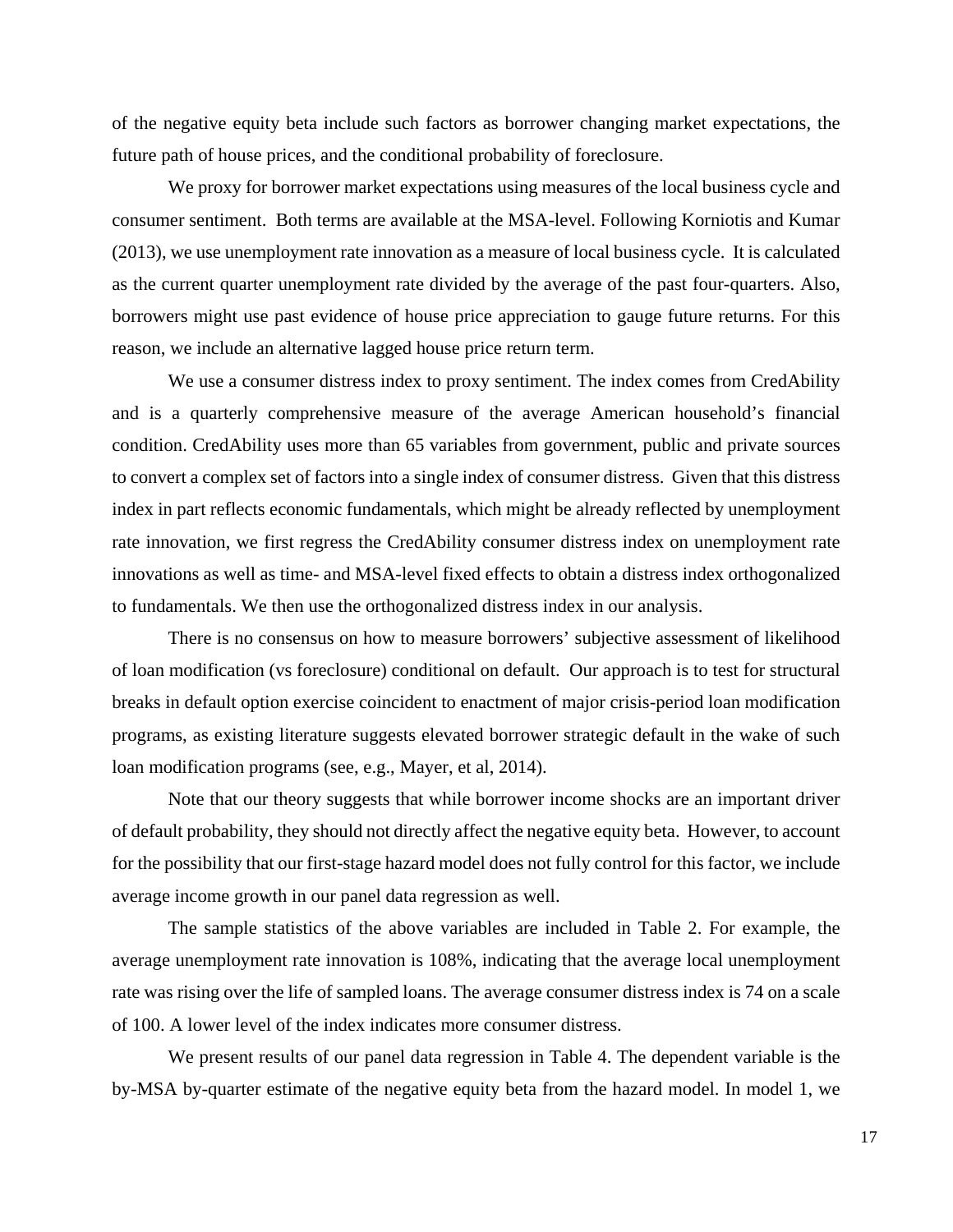include among explanatory terms the MSA unemployment rate innovation, the orthogonalized MSA consumer distress index and a time dummy. MSA unemployment rate innovation is positive and significant, indicating an elevated negative equity beta in the context of a weaker local economy. The orthogonalized MSA consumer distress index is negative and significant, suggesting elevated default option exercise in the context of higher levels of consumer distress. The time dummy is positive and significant, indicating a raised negative equity beta post 2009Q3. We tested a number of other breaking points but find post-2009Q3 provides the best fit of the data. Later in the paper we test whether this result is related to the borrower's changing view of the likelihood of receiving a loan workout in the wake of the enactment of a major mortgage modification program. The three variables combined explain about 44 percent of the variations in negative equity beta.

In model 2, we add MSA-fixed effects. Those fixed effects may reflect variation in the default legal environment across areas. In that regard, Ghent and Kudlyak (2011) find that borrowers in non-recourse states are more sensitive to negative equity. With MSA-fixed effects, model 2 explains about two-thirds of the variation in the negative equity beta. In model 3, we replace the MSA unemployment rate innovation and orthogonalized MSA distress index terms with proxies for house price expectations and income shocks. House price expectations are computed based on the Case-Shiller 20 MSA house price index returns whereas borrower income shocks are IRS zip code-level average adjusted-gross income aggregated to the MSA-level. Model 4 is identical to model 3 except for the addition of MSA-fixed effects. Results of models 3 and 4 show that lagged HPI return is significant and negative in explanation of the negative equity beta. To the extent lagged HPI return is a measure of borrower expectations, this result suggests that the negative equity betas are damped in the context of elevated expectations of house price returns. Consistent with our theory, while change in average AGI is a positive and significant factor in the first-stage hazard model for default probability, that same factor is insignificant in determination of the negative equity beta. In other words, borrower insolvency probability is a determinant of default probability but not necessarily an important factor in explaining borrower default propensities. The time dummy remains significant and positive.

Finally, in model 5 we include all five variables. Results there are consistent with those of the above models. In sum, empirical findings based on the panel data analysis are consistent with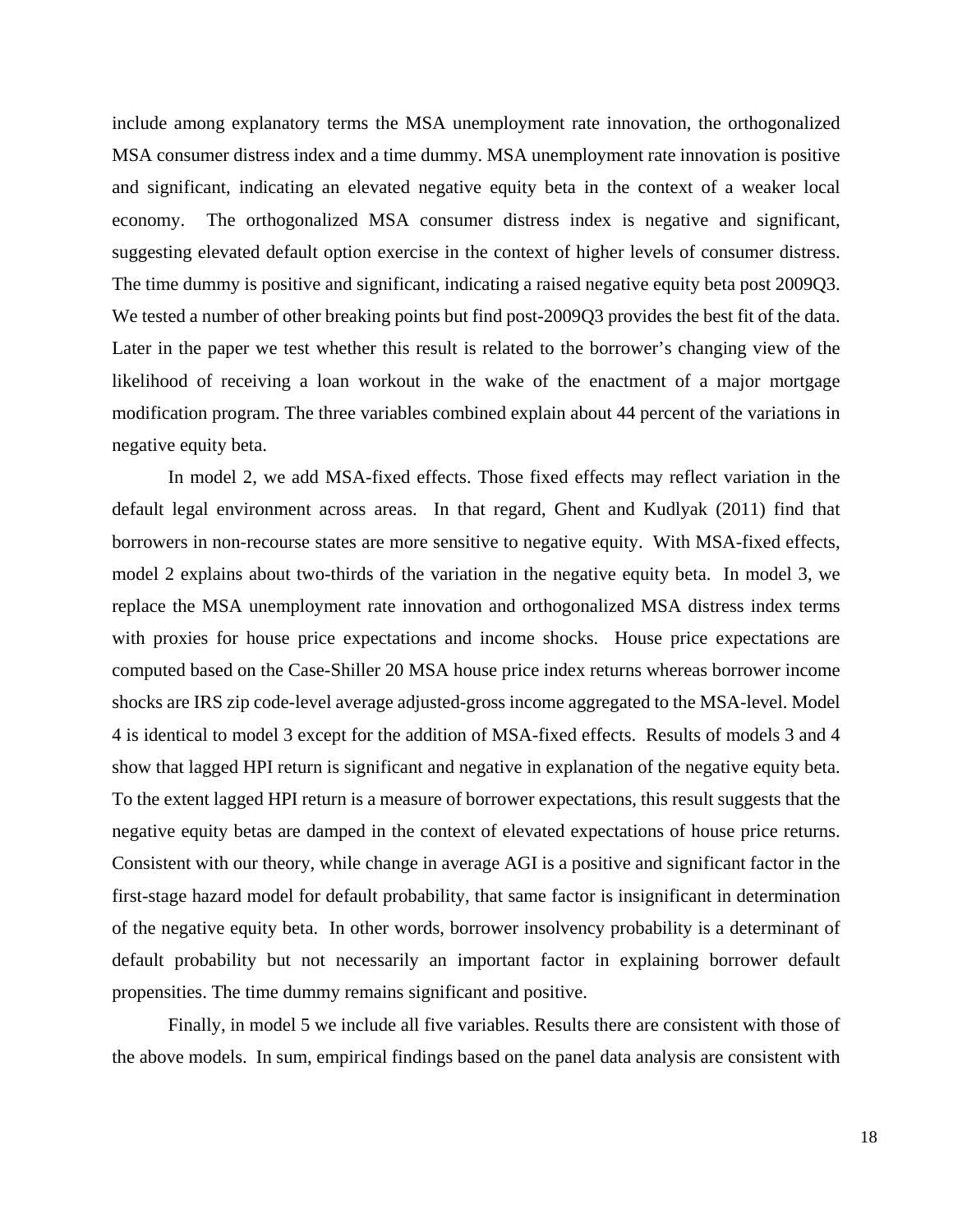theory in that controls for the local economic cycle, sentiment and house price expectations explain much of the variation in the negative equity beta.

### *4.3 Hazard model with interaction terms*

′

Literature on varying coefficient models suggests that if we know the determinants of time variation in the negative equity beta, we can simply include interaction terms between the covariate and those factors and estimate the model in linear form (see, Cai et al., 2008). In this case, the model becomes

$$
h_i(T, Z_{i,t}^{'}) = h_0(T) \exp[a(t)Z_{i,t}^{'} \beta]
$$
\n
$$
(7)
$$

Here  $a(t)$  is the time series factor that determines the time-varying coefficient. As the focus of this paper is the time-varying coefficient of negative equity, we hold constant the coefficients of the other covariates in our interaction model. As such, we have

′

$$
a(t)Z_{i,t}\beta = \beta^1 u_t x_{i,t} + W_{i,t} \gamma, \qquad (8)
$$

where we decompose  $Z_{i,t}$  into negative equity  $x_{i,t}$  and the other covariates  $W_{i,t}$ . Here  $\beta^1$ measures how the sensitivity of borrower default to negative equity varies with time series factors  $u_t$ , which include house price return, business cycle, sentiment and other indicators that we discuss in the next section.

We now turn to estimation of the hazard model with interaction terms. In contrast to the 3-year moving window estimates displayed in Figure 1, here we pool all observations in estimation of the default hazard model. We start with the hypothesized drivers of the negative equity beta explored in section 4.2, namely unemployment rate innovations, orthogonalized MSA consumer distress index, and a time dummy coincident to implementation of the HAMP loan modification program.

Model estimates are reported in Table 5. While the regressions include a large number of loan, borrower, and locational controls, we focus in the table on the interaction terms. In the first column, results are based on the full sample. As is consistent with results in the panel data model, the estimated negative equity beta is higher for MSAs and time-periods with higher unemployment rate innovations. In other words, borrower sensitivity to negative equity varies with the economic cycle – borrowers are more sensitive to negative equity and are more likely to pull the trigger on default in bad times. Further, findings indicate that innovations in the unemployment rate are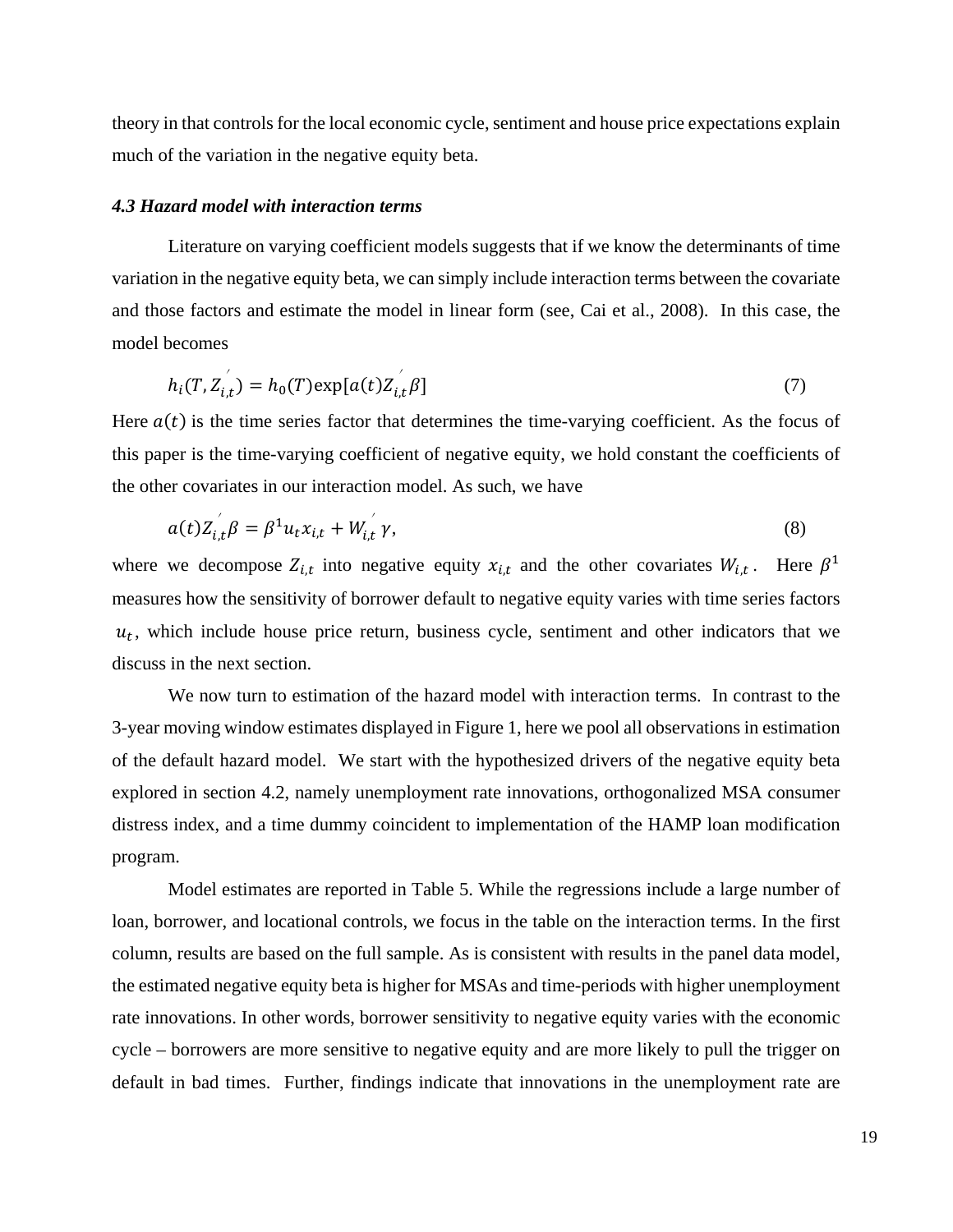themselves positively associated with default probability. As is also consistent with results of panel estimation, low levels of orthogonalized MSA consumer sentiment are associated with higher likelihoods of loan default. We similarly find evidence of a structural break in default likelihood and behavior in 2009-Q3. All things equal, borrowers are more likely to default after the third quarter of 2009; further, borrowers become more sensitive to negative equity at that time.<sup>21</sup> As suggested above, that timing is coincident to implementation of a major loan modification program (HAMP) that likely affected borrower priors regarding receipt of a favorable loan modification conditional on loan default. We also test alternative versions of the local business cycle indicator including a state-level coincident indicator. Results are robust to that transformation of the business cycle indicator.

Note that zip code-level income growth is included among hazard model control terms. It is shown to be a significant driver of default probability. We further test whether borrower income constraint is associated with observed variations in the negative equity beta. To that end, we stratify the sample based on payment-to-income ratio and re-estimate the model using the bottom quartile of borrowers. These borrowers are least likely to have liquidity issues and hence are less sensitive to income shocks. Results in the second column of Table 5 show that even among the borrowers who are least likely to be liquidity constrained, there remain significant variations in negative equity beta with respect to unemployment rate innovations, orthogonalized MSA consumer distress index and the 2009Q3 time dummy.

In addition to analyzing subsamples based on borrower payment-to-income ratios, we also dynamically sort sampled loans based on neighborhood income growth. In each year, we sort sampled loans into four quartiles based on zip code income growth and then re-estimate the model separately for each quartile. We similarly hypothesize here that liquidity constraints should be least binding in the highest borrower income growth neighborhoods. Results are presented in Table 6. Results confirm the robustness of findings as regards variation in the negative equity beta with respect to various drivers even among the least liquidity constrained and highest income growth neighborhoods.

We conduct a series of additional robustness checks. In so doing, we replace zip codelevel income growth by county-level credit card delinquency rates as well as augment our model

 $\overline{\phantom{a}}$ 

<span id="page-21-0"></span> $21$  We use the Wald test discussed in Andrews (1993) and test a number of alternative dates for the structural break and find 2009Q3 is the most significant structural break point.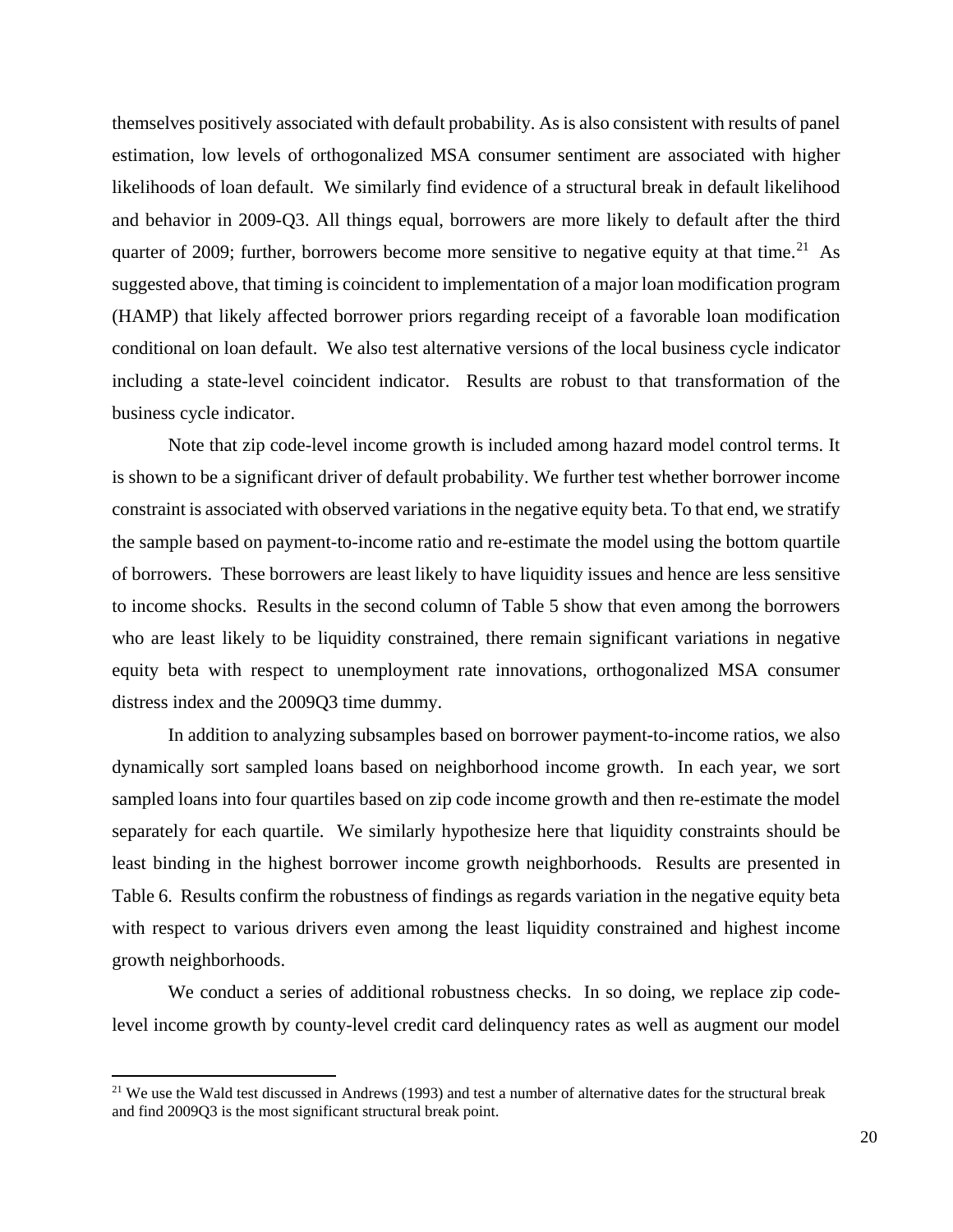specification to assess the effects of a "woodhead" <sup>[22](#page-22-0)</sup> measure (missed default opportunities) and age effects in determination of the negative equity beta. Results in Appendix Tables 1 show our findings regarding drivers of beta changes are highly robust to those specifications.

To assure our results are not merely driven by specific sample of mortgage loans, we also re-run our analysis using alternative loan samples. Specifically, we re-estimate our models using only prime jumbo loans, and conventional conforming Freddie Mac loans, respectively. Results as displayed in Appendix Table 2 again show consistent results.

Finally, we estimate the model using annual cohorts. This test addresses the concern that the changing mix of borrowers might have contributed to the observed changes in the negative equity beta, even after controlling for a large set of borrower characteristics. As displayed in Appendix Table 3, results are robust to the cohort specification, so as to underscore the primary findings of the paper.

### *4.4. HAMP Program Effects*

In the wake of the housing crisis, numerous government mortgage modification programs were enacted with the aim of mitigating home foreclosure. Among the most notable was the federal Home Affordable Modification Program (HAMP), which was implemented in the first quarter of 2009. The HAMP program used federal subsidies to incentivize lenders to modify loans rather than foreclose on defaulted borrowers. In the spirit of the "Lucas Critique", we suspect that enactment of a major foreclosure abeyance program may have influenced the default behavior of mortgage borrowers, e.g., borrowers may have become more likely to default to the extent a loan modification was forthcoming.

The existing literature provides ample evidence on strategic default. Riddiough and Wyatt (1994) and Guiso, Sapienza and Zingales (2013) argue that a borrower's delinquency decision may depend on the anticipated lender response (for example, the likelihood of foreclosure conditional on delinquency). Mayer et al. (2014) provide evidence of increased borrower willingness to strategically default in response to a lender loan modification program. As discussed above, in Table 5 we report on estimation of elevated default probabilities post-2009-Q3. The structural

<span id="page-22-0"></span> <sup>22</sup> See Deng and Quigley (2001) for a discussion.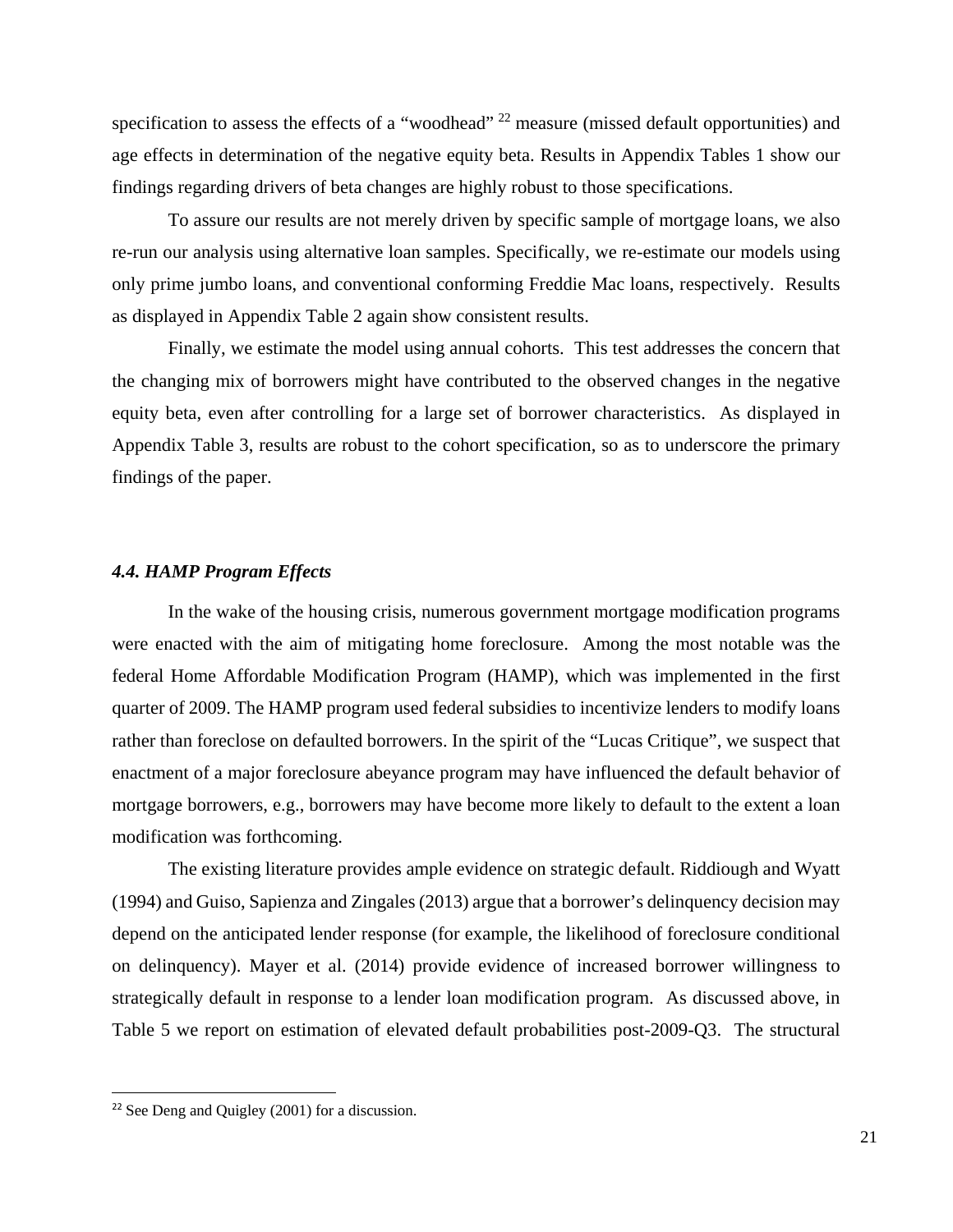break coincides with the timing of HAMP implementation. Further, results show a sizable and significantly elevated negative equity beta for the post-2009 period. Below we report on related corroborating difference-in-differences analysis.

For a loan to qualify for modification under the HAMP program, a number of criteria must be met. First, only owner-occupied loans were eligible for modification under HAMP. Second, the loan must have been originated prior to January 2009. Third, the remaining balance on the loan must be less than \$729,500. Fourth, the borrower's debt-to-income ratio at time of modification was required to be in excess of 31 percent as the intent of the modification was to reduce borrowers monthly housing payments to no more than 31 percent of gross monthly income. Finally, there was a HAMP implementation window, which originally was set to be from March 2009 to December 2012 but later was extended through 2016. We utilize the above eligibility rules to conduct difference-in-differences (DID) analysis of changes in borrower default option exercise in the wake of the enactment of the HAMP program. Agarwal et al (2016) use this strategy to identify the impact of HAMP on loan renegotiations.<sup>[23](#page-23-0)</sup>

Similar to Agarwal et al (2016), our DID control group is comprised of investor property loans that did not qualify for modification under HAMP whereas our treatment group includes owner-occupied loans which may be qualified for HAMP pending other conditions. We use the 2009-Q1 HAMP enactment as the treatment date. To avoid confounding effects and consistent with HAMP program terms, we limit the sample to loans with a remaining balance below the HAMP threshold of \$729,500. For similar reasons, we also exclude loans with a payment-toincome ratio below 31 percent. All of our loans were originated prior to January 2009. Note that our DID test does not require a perfect identification of HAMP eligible loans or loans eventually modified via HAMP.<sup>[24](#page-23-1)</sup> As long as one group of borrowers had a higher probability of receiving a HAMP modification than the other group based on *ex ante* borrower expectations, we are able to identify HAMP effects via our DID test.

Given well-known challenges in applying DID framework in the context of non-linear models such as the Cox hazard model (Card and Krueger, 1994, Ai and Norton, 2003 and Karaca-Mandic, Norton and Dowd, 2012), we instead conduct our DID analysis using a linear regression

 $\overline{a}$ 

<span id="page-23-1"></span><span id="page-23-0"></span> $^{23}$  In contrast to Agarwal et al (2016) our analysis focuses on borrower delinquency rather than loan modification.<br><sup>24</sup> Not all HAMP applications that met those five criteria were approved and some fell out of the pro trial period.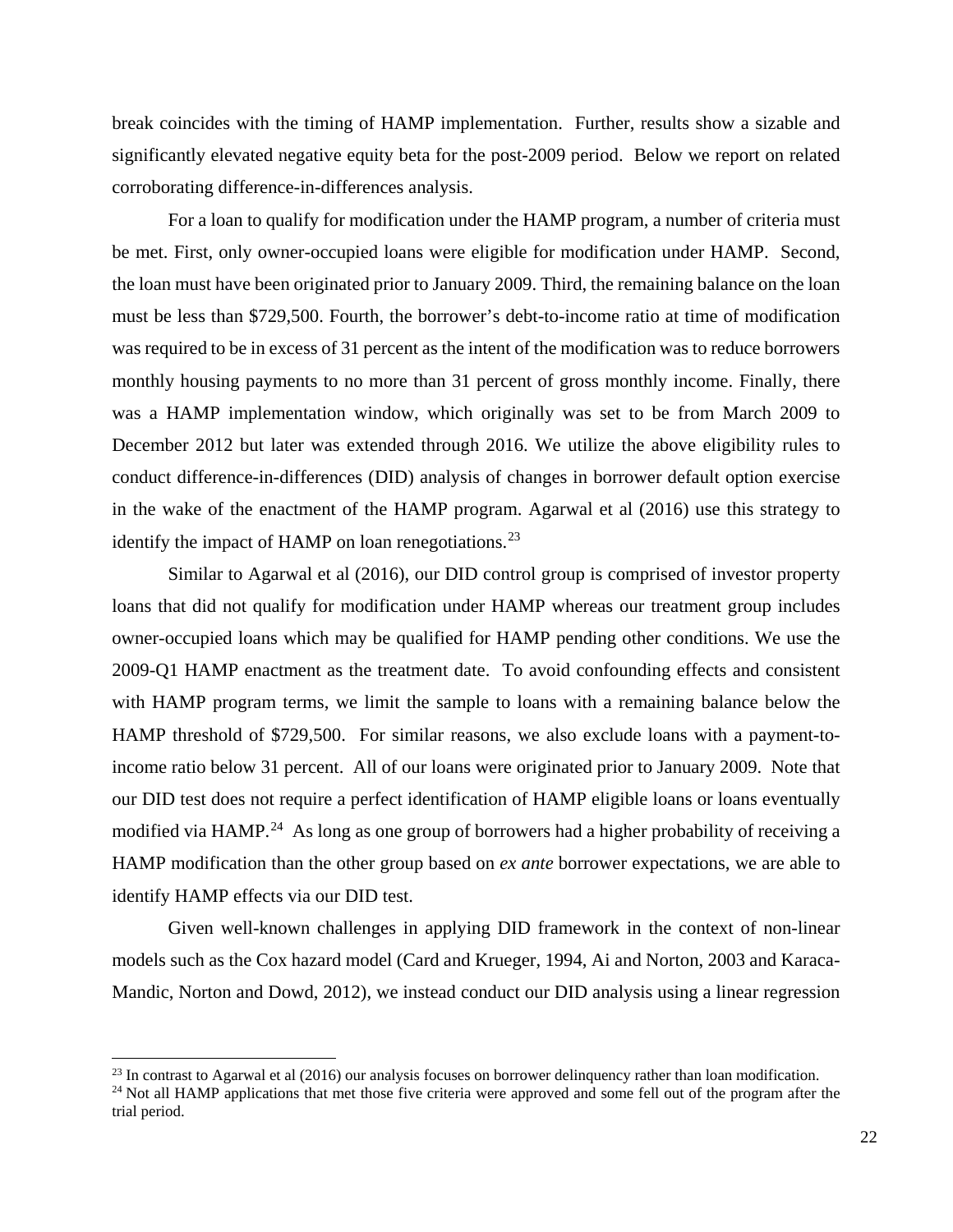modeling framework. Table 7 presents our DID regression results. The DID regression takes the form

$$
Y = \beta_{1} T + \beta_{2} T * After + \beta_{3} After + Z' \gamma,
$$
\n(9)

where T represents the treatment group, After represents the period after which the policy was implemented, and the Z vector represents a vector of control variables. The dependent variable Y takes value of "1" if a loan defaults in a particular quarter and "0" otherwise. Note first in Appendix Figure 2 the parallel trends exhibited in the negative equity beta time-series among the treated (owner-occupied) and control (investor) loans pre-treatment. However, as shown in Table 7, post-2009-Q1 HAMP implementation, the treated owner-occupied loans exhibit a statistically elevated negative equity beta. These findings are consistent with the hypothesis that the federal program may have inadvertently resulted in elevated default propensities among borrowers in that group. In an alternative specification, we conduct a DID analysis where we utilize outstanding loan balance above and below the HAMP cutoff. The alternative specification yields similar results (see column 2 of Table 7).

We further conduct a placebo test of our difference-in-differences test, where we randomly choose a cutoff point prior to policy implementation to evaluate whether the DID regression results might simply reflect uncontrolled differences between our control and treatment groups. Results in Table 8 indicate lack of significance associated with the treatment group beta for a random period prior to the implementation of the HAMP program. In addition, in Appendix Table 4, we show the robustness of our HAMP test results in the context of a more limited test window.

#### **5. Conclusion**

In the wake of the late-2000s implosion in house values, mortgage default skyrocketed. While crisis period default commonly has been associated with sizable run-up in borrower negative equity, we show that outcome was precipitated as well by increased ruthlessness of default option exercise. Results of hazard model estimation indicate that for a given level of negative equity, borrower propensity to default rose markedly during the period of the financial crisis and in hardhit metropolitan areas. Findings indicate that the marked upturn in borrower default propensity was more important factor driving crisis period mortgage failure than the collapse in home equity that was focused of the conventional wisdom. Panel data analysis indicates that that much of the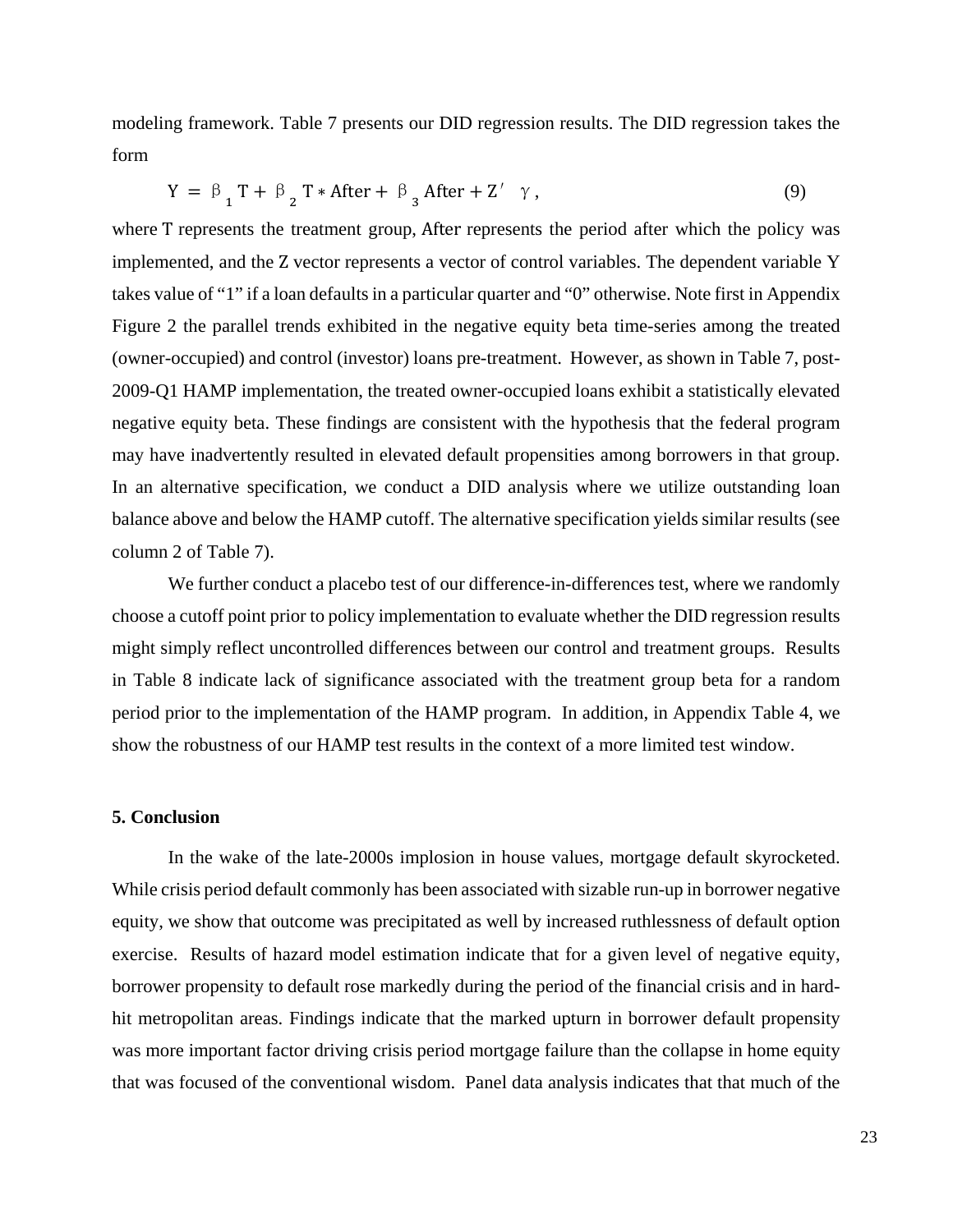variation in default option exercise can be explained by the local business cycle, house price expectations, consumer distress, and federal policy innovations.

Our findings have implications for mortgage underwriting and pricing. From the perspective of credit risk management, results underscore the importance of model instability and the appropriateness of time-varying coefficient models. Our study also provides guidance on factors governing cross-section and time-series variation in estimated default option betas. Mortgage originators, investors, and regulators need to account for such shifts in their business planning and practice.

Our findings also have implications to macroprudential policy. In that regard, there has been substantial debate on whether government should bailout borrowers via mortgage modification. Arguments against such programs point to borrower moral hazard, whereby anticipated bailout of distressed borrowers may encourage irresponsible financial behavior. Our findings supports the previous literature that federal foreclosure prevention and loan work-out programs may have inadvertently incented higher levels of delinquency, through additional channel of elevated default propensity, in turn suggesting adverse, unintended consequences of policies designed to mitigate mortgage failure.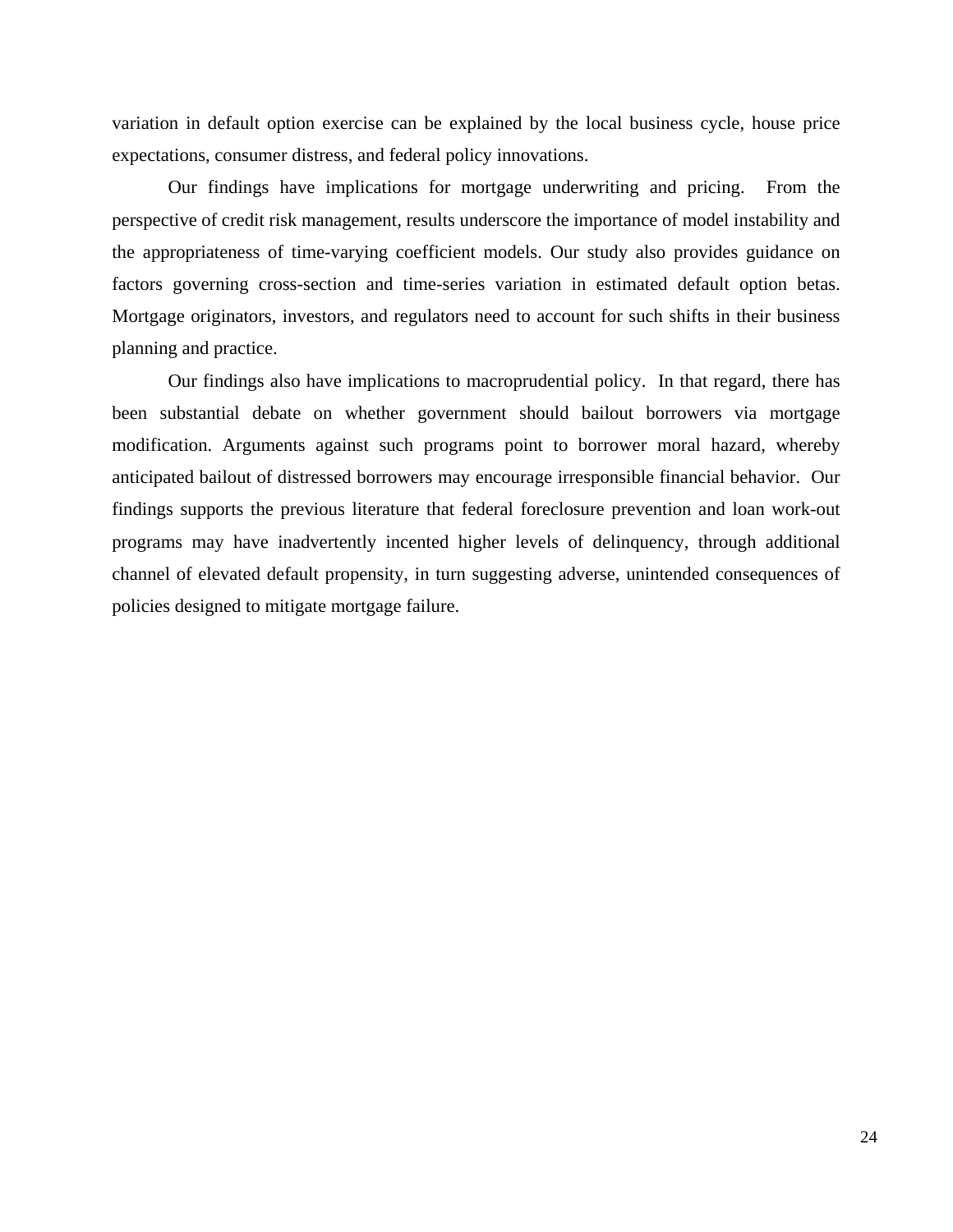#### **References**

- Agarwal, Sumit, Gene Amromin, Itzhak Ben-David, Souphala Chomsisengphet, and Douglas D. Evanoff. 2011. The Role of Securitization in Mortgage Renegotiation. *Journal of Financial Economics*, 102(3), 559-578.
- Agarwal, Sumit, Gene Amromin, Itzhak Ben-David, Souphala Chomsisengphet, and Douglas D. Evanoff. 2014. Predatory Lending and the Subprime Crisis. *Journal of Financial Economics*, 113(1), 29-52.
- Agarwal, Sumit, Gene Amromin, Itzhak Ben-David, Souphala Chomsisengphet, Tomasz Piskorski and Amit Seru. 2016. Policy Intervention in Debt Renegotiation: Evidence from the Home Affordable Modification Program. *Journal of Political Economy*, forthcoming.
- Agarwal, Sumit, Effi Benmelech, Nittai Bergman, and Amit Seru. 2012. Did the Community Reinvestment Act (CRA) Lead to Risky Lending? SSRN working paper.
- Ai C. and E. C. Norton. 2003. Interaction Terms in Logit and Probit Models. *Economics Letters*, 80(1), 123–9.
- Ambrose, Brent W., Richard J. Buttimer, Jr. and Charles A. Capone. 1997. Pricing Mortgage Default and Foreclosure Delay. *Journal of Money, Credit and Banking*, 29(3), 314-325.
- Ambrose, Brent W., James N. Conklin, and Jiro Yoshida. 2015. Credit Rationing, Income Exaggeration, and Adverse Selection in the Mortgage Market. *Journal of Finance*, Forthcoming,
- An, Xudong, Yongheng Deng and Stuart A. Gabriel. 2011. Asymmetric Information, Adverse Selection and the Pricing of CMBS. *Journal of Financial Economics*, 100(2), 304-325.
- An, Xudong, Yongheng Deng, Eric Rosenblatt and Vincent W. Yao. 2012. Model Stability and the Subprime Mortgage Crisis. *Journal of Real Estate Finance and Economics*, 45(3), 545-568.
- Andrews, D. 1993. Tests for Parameter Instability and Structural Change with Unknown Change Point. *Econometrica* 61 (4): 821–856.
- Bayer, Patrick, Fernando Ferreira, and Stephen L. Ross. 2016. The Vulnerability of Minority Homeowners in the Housing Boom and Bust. *American Economic Journal: Economic Policy*, 8(1), 1-27.
- Brueckner, Jan K, Paul S. Calem and Leonard I. Nakamura. 2012. Subprime Mortgages and the Housing Bubble. *Journal of Urban Economics*, 71(2), 230-243.
- Bhutta, Neil, Jane Dokko, and Hui Shan. 2016. Consumer Ruthlessness and Mortgage Default during the 2007 to 2009 Housing Bust. *Journal of Finance*, forthcoming.
- Cai, J., J. Fan, J. Jiang and H. Zhou. 2008. Partially Linear Hazard Regression with Varying-Coefficients for Multivariate Survival Data. *Journal of Royal Statistical Society B*, 70, 141-158.
- Campbell, J.Y. and J.F. Cocco. 2015. A Model of Mortgage Default. *Journal of Finance*, 70(4): 1495-1554.
- Card, David, and Alan Krueger. 1994. Minimum Wages and Employment: A Case Study of the Fast-Food Industry in New Jersey and Pennsylvania. *American Economic Review*, 84(4), 772-793.
- Case, Karl E., Robert J. Shiller and Anne K. Thompson. 2014. What Have They Been Thinking? Homebuyer Behavior in Hot and Cold Markets — A 2014 Update. *SSRN working paper* 2580196.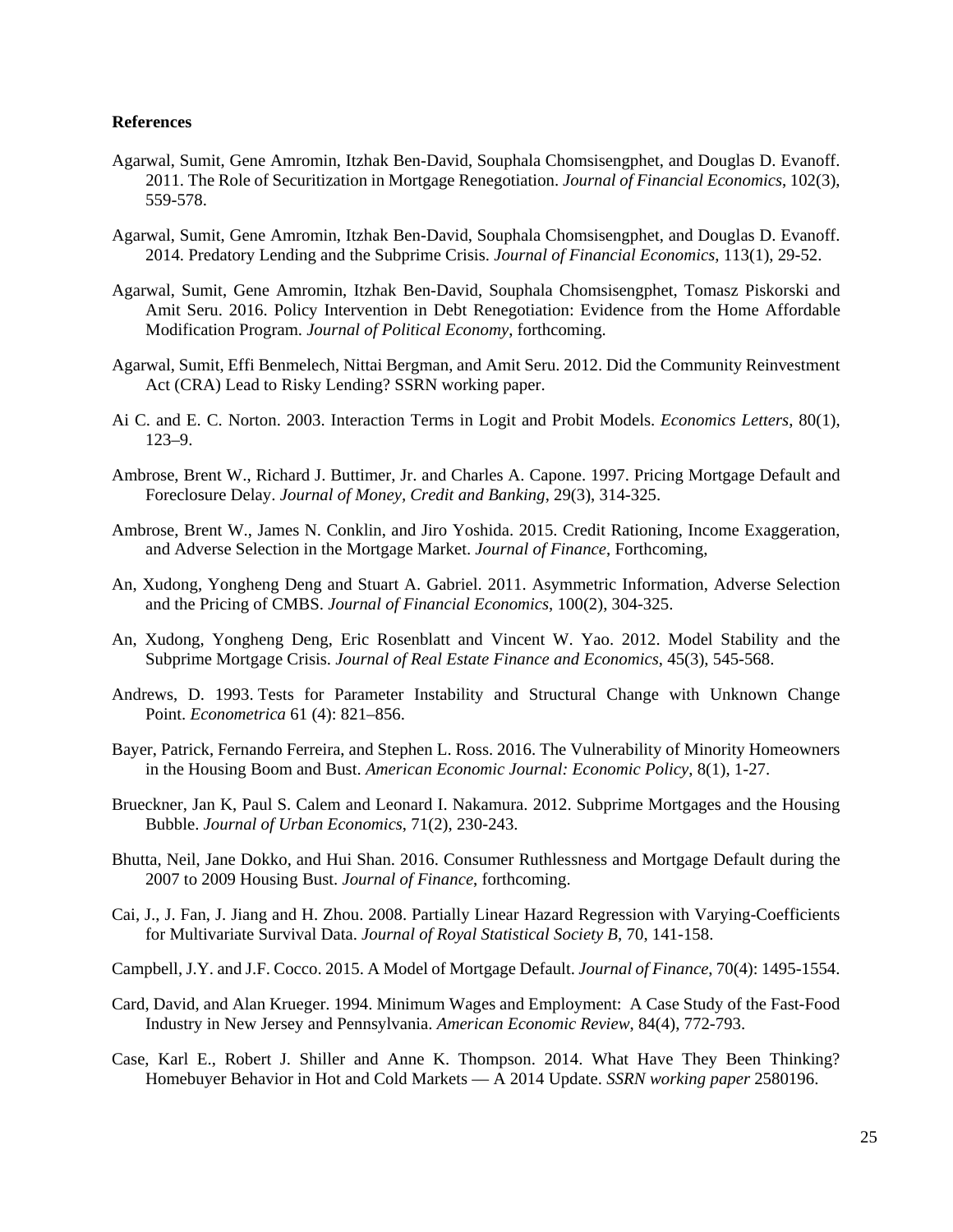- Cheng, Ing-haw, Sahil Raina and Wei Xiong. 2014. Wall Street and the Housing Bubble. *American Economic Review*, 104(9), 2797-2829.
- Corbae, Dean and Erwan Quintin. 2015. Leverage and the Foreclosure Crisis. *Journal of Political Economy*, 123, 1-65.
- Cotter, John, Stuart Gabriel, and Richard Roll. 2015. Can Metropolitan Risk be Diversified? A Cautionary Tale of the Housing Boom and Bust. *Review of Financial Studies*, 28(3), 913-936.
- Cunningham, C. R. and P.H. Hendershott. 1984. Pricing FHA Mortgage Default Insurance. *Housing Finance Review*, 3(4), 373-392.
- Demyanyk, Y., and O. Van Hemert. 2011. Understanding the subprime mortgage crisis. *Review of Financial Studies*, 24(6), 1848-1880.
- Deng, Yongheng. 1997. Mortgage Termination: An Empirical Hazard Model with Stochastic Term Structure. *Journal of Real Estate Finance and Economics*, 14 (3), 309-331.
- Deng, Yongheng and Stuart A. Gabriel. 2006. Risk-based Pricing and the Enhancement of Mortgage Credit Availability among Underserved and Higher Credit-Risk Populations. *Journal of Money, Credit and Banking*, 1431-1460.
- Deng, Yongheng and John M. Quigley. 2001. Woodhead Behavior and the Pricing of Residential Mortgages. *SSRN Working paper 288694.*
- Deng, Yongheng, John M. Quigley and Robert Van Order. 1996. Mortgage Default and Low Downpayment Loans: The Costs of Public Subsidy. *Regional Science and Urban Economics*, 26 (3-4), 263-285.
- Deng, Yongheng, John M. Quigley, and Robert Van Order. 2000. [Mortgage Terminations, Heterogeneity](http://urbanpolicy.berkeley.edu/pdf/DQV_2000PB.pdf)  [and the Exercise of Mortgage Options.](http://urbanpolicy.berkeley.edu/pdf/DQV_2000PB.pdf) *Econometrica*, 68(2), 275-308.
- Duffie, Darrell, Andreas Eckner, Guillaume Horel, and Leandro Saita. 2009. Frailty Correlated Default. *Journal of Finance*, 64, 2089-2124.
- Elenev, Vadim, Tim Landvoigt, and Stijn Van Nieuwerburgh. 2016. Phasing Out the GSEs. *Journal of Monetary Economics*, 81, 111-132.
- Elul, Ronel, Nicholas S. Souleles, Souphala Chomsisengphet, Dennis Glennon, and Robert Hunt. 2010. What "Triggers" Mortgage Default? *American Economic Review*, 100(2), 490-94.
- Fan, Jianqing and Wenyang Zhang. 1999. Statistical Estimation in Varying Coefficient Models. *Annals of Statistics*, 27(5), 1491-1518.
- Fan, Jianqing and Wenyang Zhang. 2008. Statistical Methods with Varying Coefficient Models. *Statistics and Its Inference*, 1, 179-195.
- Foote, Chris, Kristopher S. Gerardi and Paul S. Willen. 2008. Negative Equity and Foreclosure: Theory and Evidence. *Journal of Urban Economics*, 64(2), 234–245.
- Foster, C. and R. Van Order. 1984. An Option-Based Model of Mortgage Default. *Housing Finance Review*, 3(4), 351-372.
- Frame, S. W., K. Gerardi and P. Willen. 2015. The Failure of Supervisory Stress Testing: Fannie Mae, Freddie Mac, and OFHEO. FRB Boston Working Paper Series, paper no. 15-4.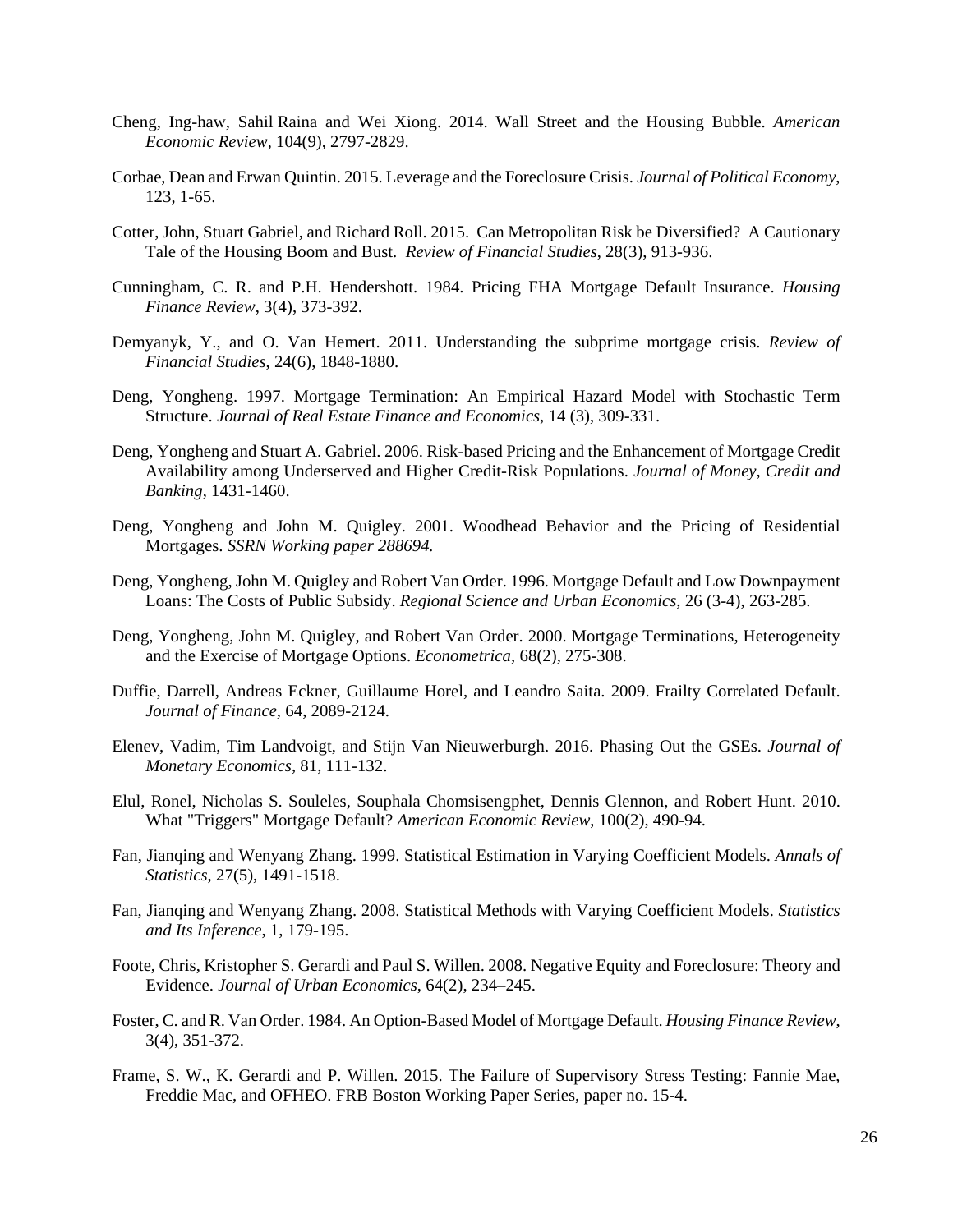- Gerardi, Kristopher, Kyle Herkenhoff, Lee O'Hanian, and Paul Willen. 2015. [Can't Pay or Won't](https://sites.google.com/site/kristophergerardishomepage/Home/PSID_Default_12_2016.pdf?attredirects=0)  Pay? [Unemployment, Negative Equity, and Strategic Default.](https://sites.google.com/site/kristophergerardishomepage/Home/PSID_Default_12_2016.pdf?attredirects=0) FRB Atlanta Working Paper.
- Ghent, Andra C. and Kudlyak, Marianna. 2011. Recourse and Residential Mortgage Default: Evidence from U.S. States. *Review of Financial Studies*, 24(9), 3139-3186.
- Giliberto, Michael C. and David C. Ling. 1992. An Empirical Investigation of the Contiengent-Claims Approach to Pricing Residential Mortgage Debt. *Real Estate Economics*, 20(3), 393-426.
- Guiso, L., Sapienza, P., & Zingales, L. 2013. The determinants of attitudes toward strategic default on mortgages. *Journal of Finance*, 68(4), 1473-1515.
- Haughwout, Andrew, Donghoon Lee, Joseph Tracy and Wilbert van der Klaauw. 2011. Real Estate Investors, the Leverage Cycle, and the Housing Market Crisis. *Federal Reserve Bank of New York Staff Report no. 514.*
- Haughwout, Andrew, Ebiere Okah, and Joseph Tracy. 2014. Second Chances: Subprime Mortgage Modification and Re-Default. *Journal of Money, Credit, and Banking*, forthcoming.
- Jaffee, Dwight, Anthony Lynch, Matthew Richardson, and Stijn Van Nieuwerburgh. 2009. Mortgage Origination and Securitization in the Financial Crisis, in *Restoring Financial Stability: How to Repair a Failed System*, *Chapter 1*, edited by V. Acharya and M. Richardson, John Wiley and Sons.
- Jagtiani, Julapa and William W. Lang. Strategic Default on First and Second Lien Mortgages During the Financial Crisis. *Journal of Fixed Income*, 20(4), 7-23.
- Kahn, Charles M. and Abdullah Yavas. 1994. The Economic Role of Foreclosures. *Journal of Real Estate Finance and Economics*, 8, 35-51.
- Karaca-Mandic, P., E. C. Norton and B. Dowd. 2012. Interaction Terms in Non-Linear Models. *Health Service Research*, 47(1), 255-274.
- Kau, J. B., D. C. Keenan, W. Mueller III, and J. F. Epperson. 1992. A Generalized Valuation Model for Fixed-Rate Residential Mortgages. *Journal of Money, Credit, and Banking*, 24(3), 279-99.
- Kau, J. B., and D. C. Keenan. 1995. An Overview of the Option-Theoretic Pricing of Mortgages. *Journal of Housing Research*, 6, 217-244.
- Keys, Benjamin, Tanmoy Mukherjee, Amit Seru and Vikrant Vig. 2010. Did Securitization Lead to Lax Screening? Evidence from Subprime Loans. *Quarterly Journal of Economics*, 125(1), 307-362.
- Keys, Benjamin, Tomasz Piskorski, Amit Seru and Vincent W. Yao. 2016. Mortgage Rates, Household Balance Sheets, and the Real Economy. *Journal of Political Economy*, forthcoming.
- Li, Wenli, Michelle J. White, and Ning Zhu. 2011. Did Bankruptcy Reform Cause Mortgage Default to Rise? *American Economic Journal: Economic Policy* 3(4): 123-147.
- Mayer, Christopher, Karen Pence, and Shane M. Sherlund. 2009. The Rise in Mortgage Defaults. *Journal of Economic Perspectives*, 23(1), 27-50.
- Mayer, C., E. Morrison, T. Piskorski and A. Gupta. 2014. Mortgage Modification and Strategic Behavior: Evidence from a Legal Settlement with Countrywide. *American Economic Review*, 104(9), 2830-57.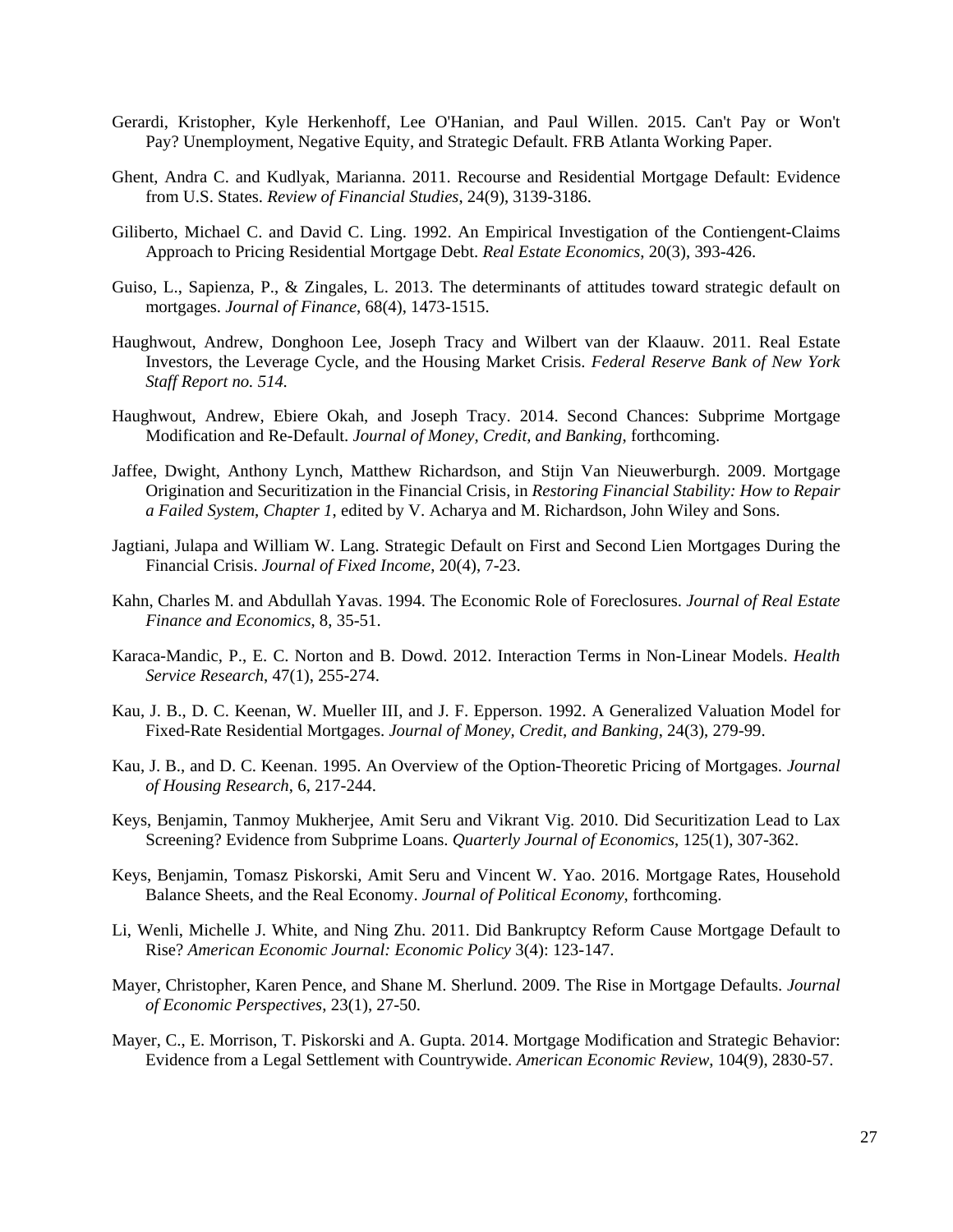- Mian, A., and A., Sufi. 2009. The Consequences of Mortgage Credit Expansion: Evidence from the U.S. Mortgage Default Crisis. *Quarterly Journal of Economics*, 124 (4), 1449-1496.
- Mian, Atif, and Amir Sufi, 2011. House Prices, Home Equity-Based Borrowing, and the U.S. Household Leverage Crisis. *American Economic Review*, 101, 2132-2156.
- Mian, Atif, Amir Sufi, and Francesco Trebbi. 2010. The Political Economy of the U.S. Mortgage Default Crisis. *American Economic Review*, 100, 67-98.
- Mian, Atif, Amir Sufi, and Francesco Trebbi. 2015. Foreclosures, House Prices, and the Real Economy. *Journal of Finance* 70(6), 2587-2634.
- Nadauld, Taylor D., and Shane M. Sherlund (2013). "The Impact of Securitization on the Expansion of Subprime Credit," *Journal of Financial Economics*, 107(2), 454-476.
- Pennington-Cross, A. 2002. Credit History and the Performance of Prime and Nonprime Mortgages. *Journal of Real Estate Finance and Economics*, 27 (3), 279-302.
- Piskorski, Tomasz, Amit Seru, and James Witkin. 2015. Asset Quality Misrepresentation by Financial Intermediaries: Evidence from RMBS Market. *Journal of Finance*, 70(6), 2635-2678
- Piskorski, T. and A. Tchistyi. 2011. Stochastic House Appreciation and Optimal Mortgage Lending. *Review of Financial Studies*, 24, 1407-1446.
- Quercia, R. G., and M. A. Stegman. 1992. Residential Mortgage Default: A Review of the Literature. *Journal of Housing Research*, 3, 341-379.
- Quigley, J. M., & Van Order, R. 1995. Explicit tests of contingent claims models of mortgage default. *Journal of Real Estate Finance and Economics*, 11(2), 99-117.
- Rajan, U., A. Seru and V. Vig. 2010. Statistical Default Models and Incentives. *American Economic Review*, *Papers and Proceedings*, 100(2), 506-510.
- Rajan, U., A. Seru and V. Vig. 2015. The Failure of Models that Predict Failure: Distance, Incentives and Defaults. *Journal of Financial Economics*, 115(2), 237-260.
- Riddiough, T. J., and S.B. Wyatt. 1994a. Wimp or Tough Guy: Sequential Default Risk and Signaling with Mortgages. *Journal of Real Estate Finance and Economics*, 9, 299-321.
- Riddiough, T. J., and S.B. Wyatt. 1994b. Strategic Default, Workout, and Commercial Mortgage Valuation. *Journal of Real Estate Finance and Economics*, 9(1), 5-22.
- Schwartz, Eduardo S., and Walter N. Torous. 1992. Prepayment, Default, and the Valuation of Mortgage Pass-through Securities. *Journal of Business*, 65(2), 221-239.
- Vandell, K. D. 1993. Handing over the keys: a perspective on mortgage default research. *Real Estate Economics*, 21(3), 211-246.
- Vandell, Kerry D. 1995. How Ruthless Is Mortgage Default? A Review and Synthesis of the Evidence. *Journal of Housing Research* 6(2): 245-264.
- Vandell, K. D. and T. Thibodeau. 1985. Estimation of Mortgage Defaults Using Disagregate Loan History Data. *Journal of the American Real Estate and Urban Economics Association*, 13(3), 292-316.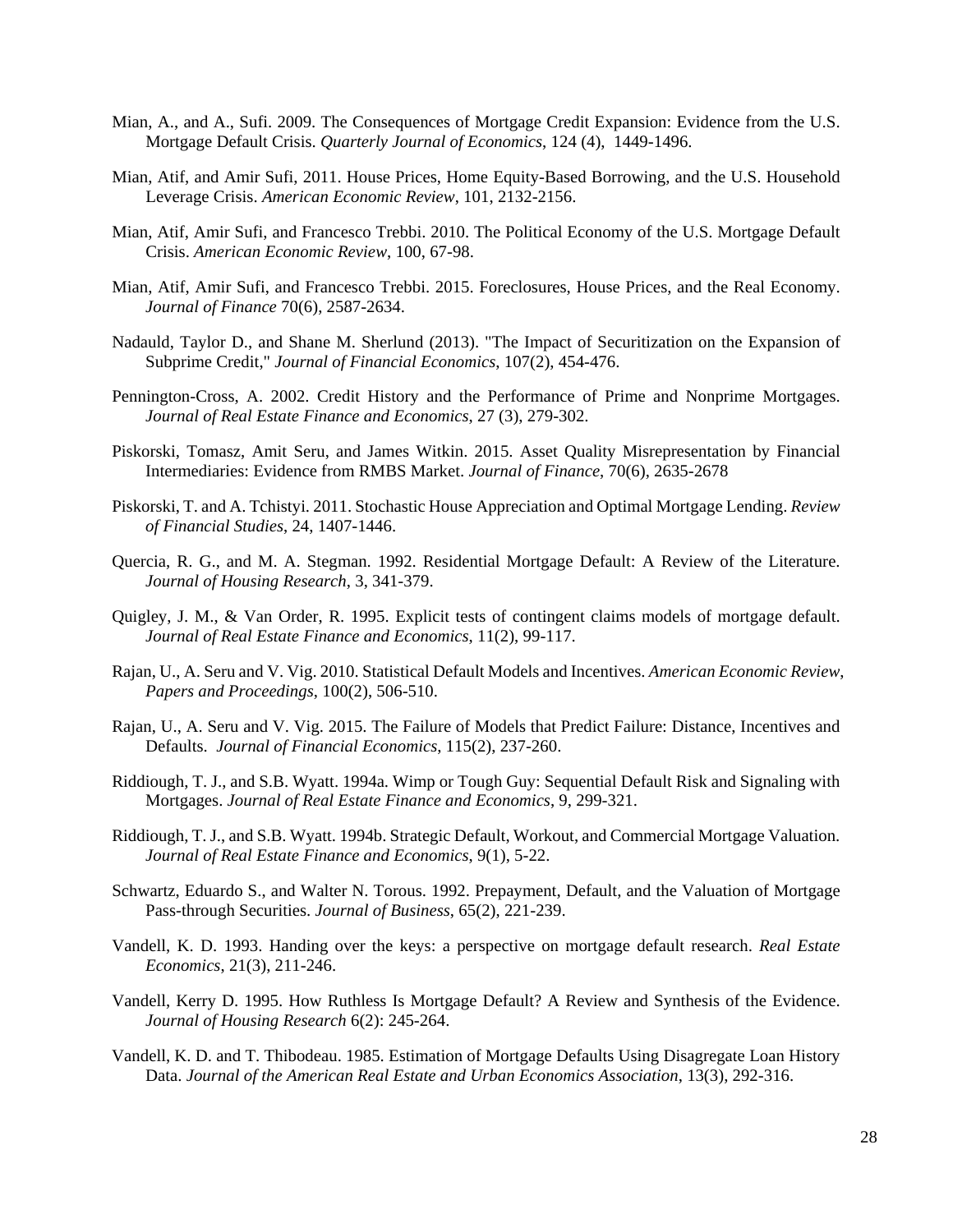White, B. T. 2010. Underwater and not walking away: shame, fear, and the social management of the housing crisis. Wake Forest L. Rev., 45, 971.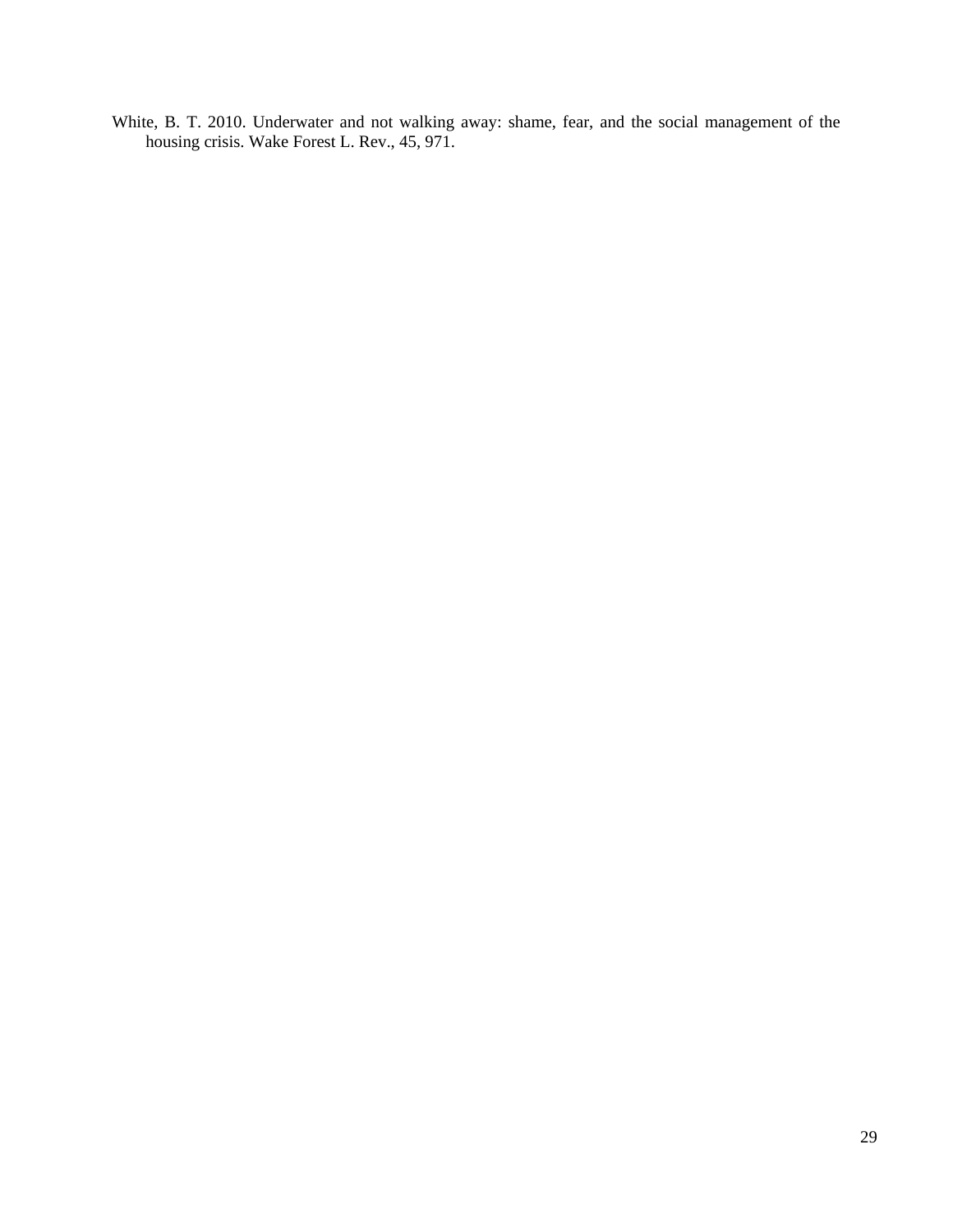### **Figure 1 Rolling Window Estimates of the Negative Equity Beta**

This figure shows the estimates of negative equity beta in a hazard model. The estimation is based on threeyear rolling window samples of subprime and Alt-A loans in 10 MSAs, including New York, NY, Los Angeles, CA, Chicago, IL, Miami, FL, Dallas, TX, Atlanta, GA, Boston, MA, Phoenix, AZ, Detroit, MI, and Washington, DC. The dark line shows the point estimates and the shaded area shows the confidence interval.

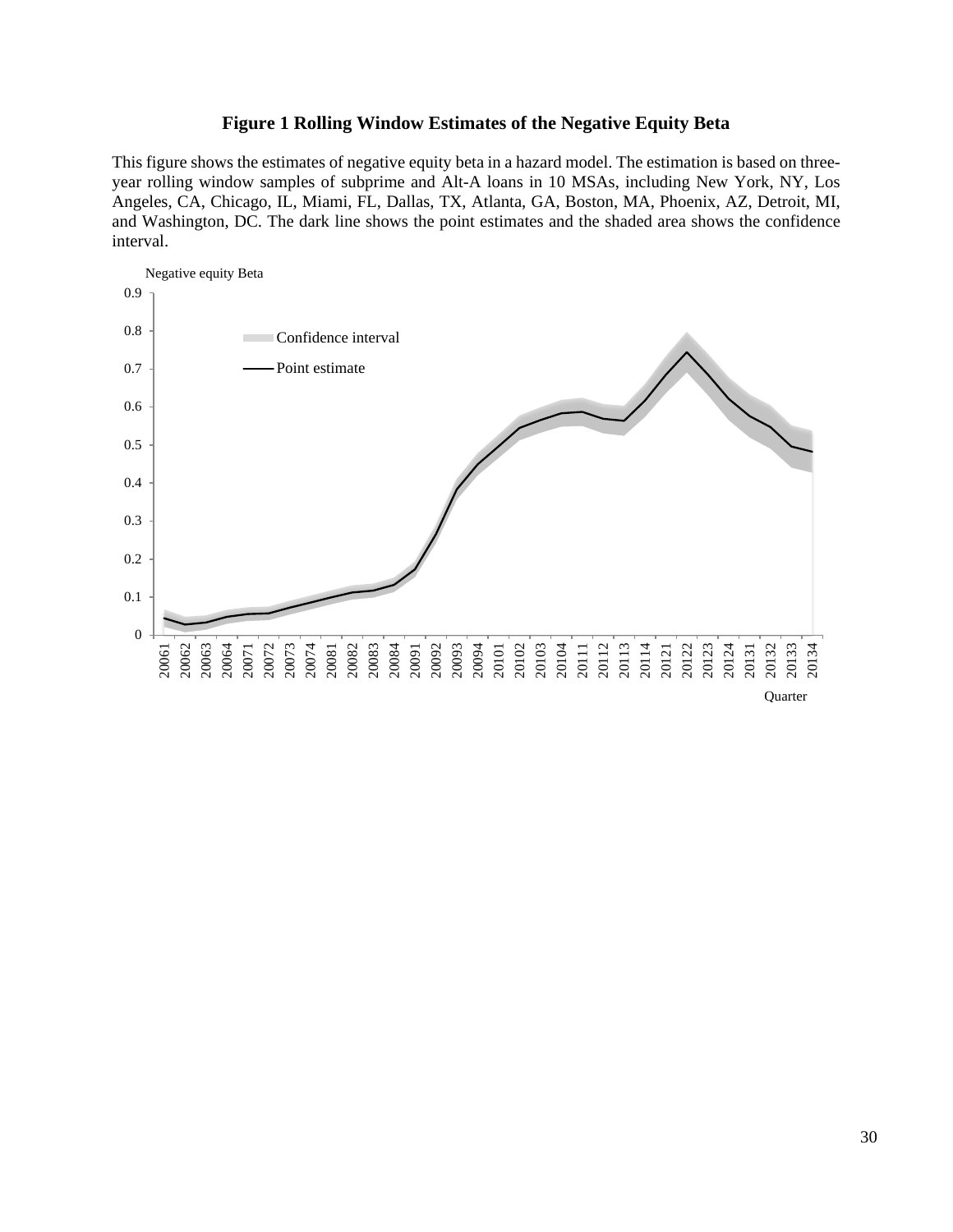## **Figure 2 The Impact of Negative Equity on Mortgage Default Probability**

This figure shows the simulated impact of negative equity on default probability in different years. Simulations are based on the negative equity beta estimates shown in Figure 1. Values of all other covariates are set at sample means.

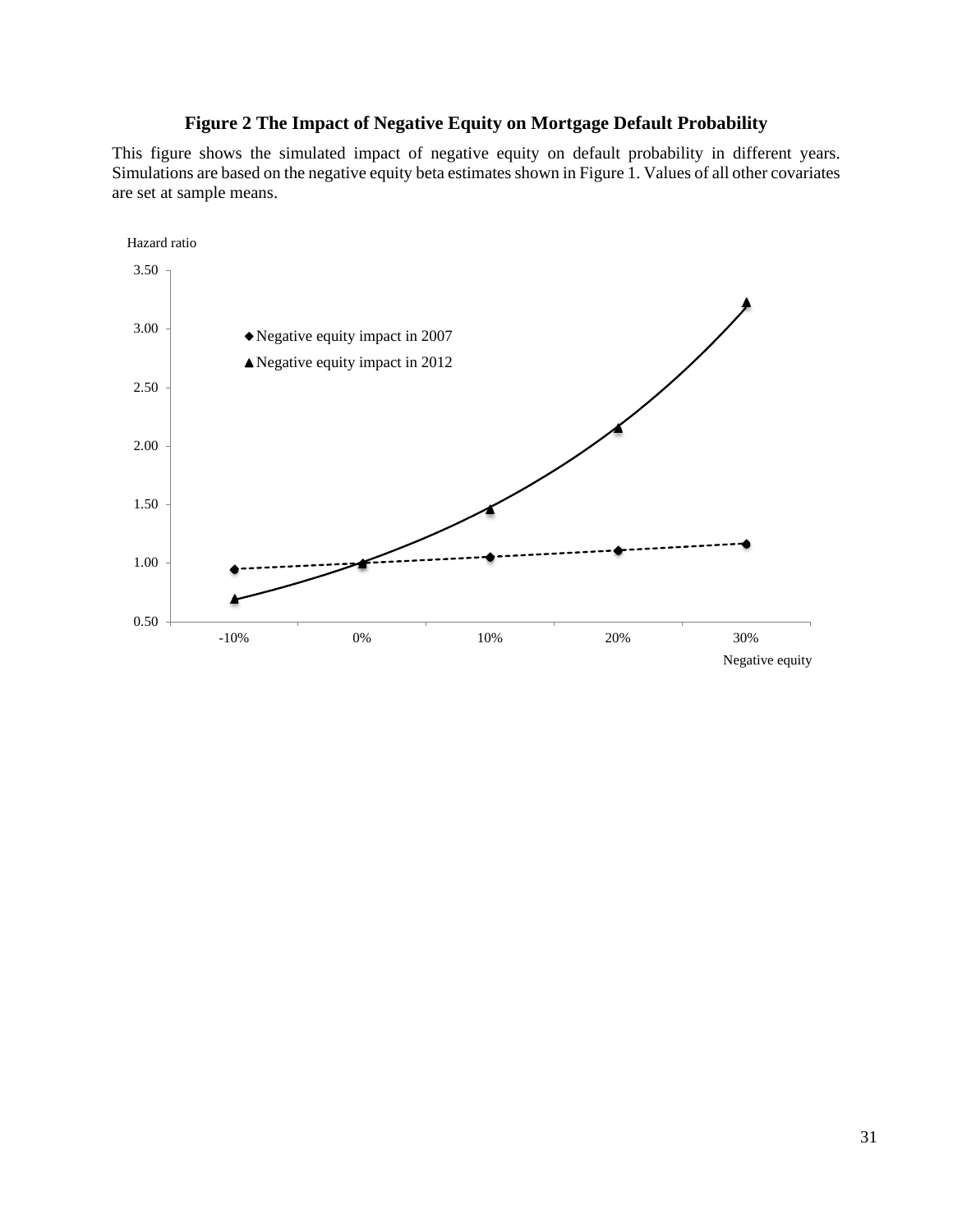### **Figure 3 The Impact of Negative Equity on Default Prediction**

Here we use negative equity beta estimated based on 2003-2008 performance information of the 2003 vintage loans (the wrong beta) to predict 2006-2011 performance of the 2006 vintage loans, assuming we have full foresight of house price movement. The dashed-line shows predicted cumulative default rates by loan age (quarters). As a comparison, the solid line in the chart shows the actual cumulative default rate of the 20006 vintage loans, while the dotted-line shows the prediction with beta estimated based on the actual 2006 vintage data (the correct beta). Over the 23-quarter horizon, the predicted default rate with the wrong beta is only about one third of the actual default rate.

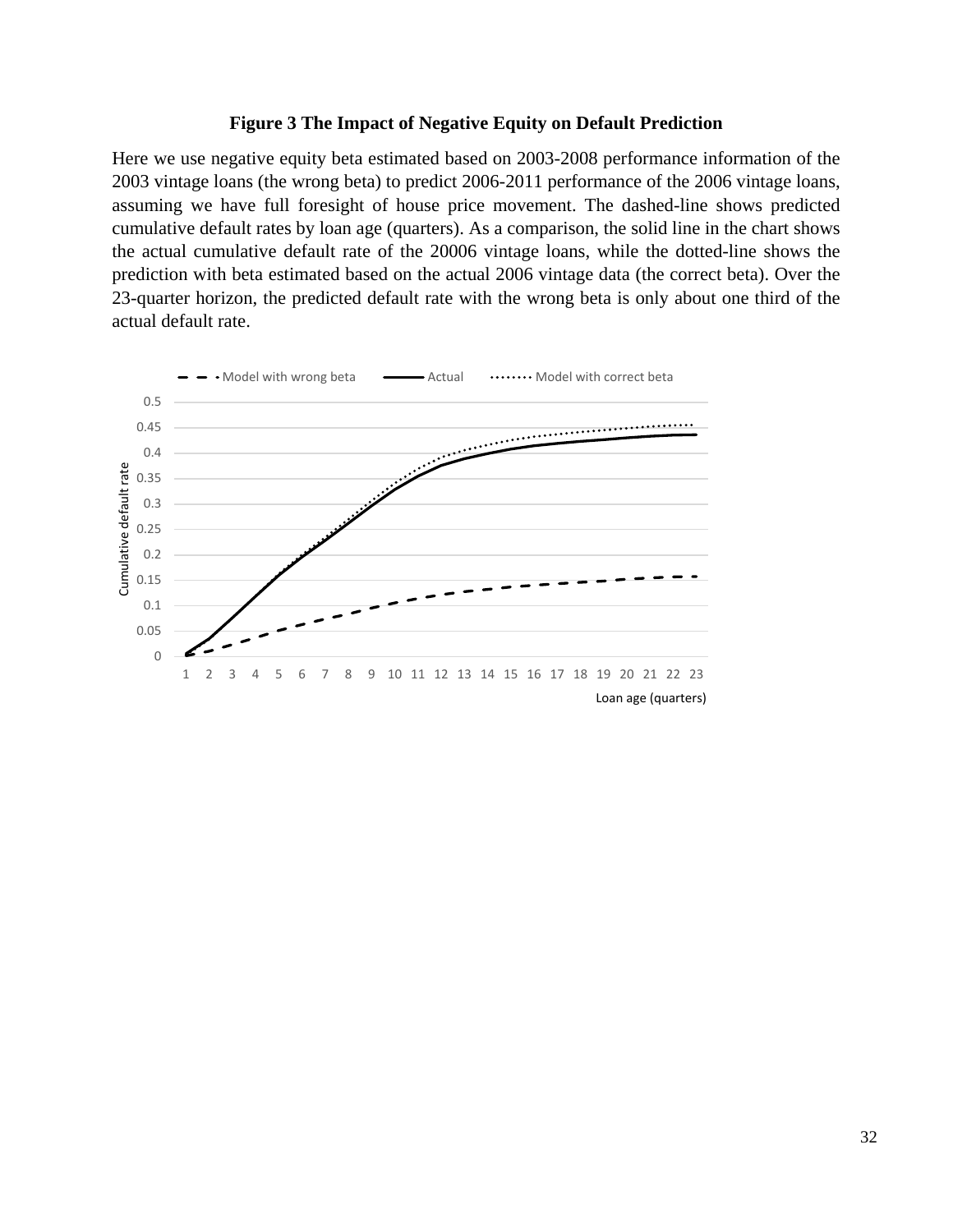### **Figure 4 Negative Equity Beta Time Series for the Top 5 MSAs**

This figures shows the by-MSA point estimates and their fifth-order polynomial of the negative equity beta estimated based on three-year rolling window samples of subprime and Alt-A loans. Given that the estimation accuracy is reduced in the by-MSA sample, we plot the polynomial lines to better illuminate the trend of beta changes.

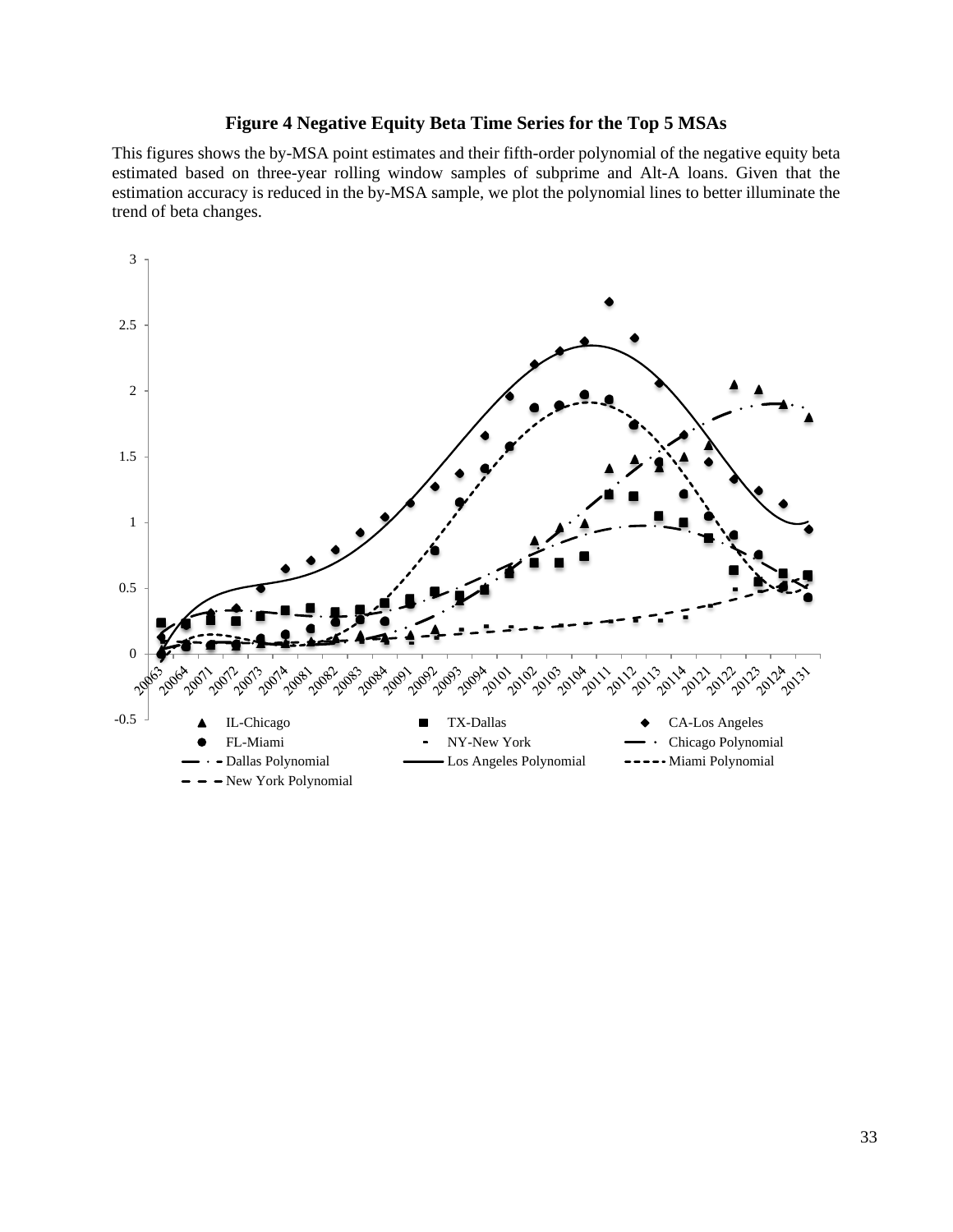### **Table 1 Descriptive Statistics of Sampled Loans**

This table shows the frequency distributions and means of the loan characteristics in our sample. All the loans are originated during the period  $2003 - 2007$  and are securitized by non-agency private-label security (PLS) issuers. We include first-lien, 30-year and 15-year fixed-rate (FRM) Alt-A and subprime mortgage loans for ten major metropolitan statistical areas (MSAs) including New York, NY, Los Angeles, CA, Chicago, IL, Miami, FL, Dallas, TX, Atlanta, GA, Boston, MA, Phoenix, AZ, Detroit, MI, and Washington, DC. MSAs are defined by the Office of Management (OMB) and used by the Census Bureau (see OMB 2008, "Update of Statistical Areas and Guidance on Their Uses" for definitions). We exclude loans with interest only (IO) periods and loans with missing or obvious wrong information on loan origination date, original loan balance, property type, refinance indicator, occupancy status, FICO score, loan-to-value ratio (LTV), documentation type or mortgage note rate (about 13 percent of the sample). The "national sample" refers to all first-lien, 30-year and 15-year fixed-rate, Alt-A and subprime mortgage loans originated and securitized by PLS issuers during the period of 2003-2007 in U.S. Loan termination status is as of January 31, 2014. Default is defined as over 60- day delinquency. Prepayment refers to early repayment of a loan, as a result of borrower move or refinancing for lower interest rates, different loan term or cash out. Current (censor) means that the loan is performing at date of data collection – January 2014. Original loan amount is defined as the amount of principal borrowed as of the closing date of the mortgage. FICO score refers to the FICO (formerly the Fair Isaac Corporation) borrower credit score at the time of the loan closing. Note rate refers to the coupon rate charged to the borrower (fixed given that all our loans are FRMs). LTV (%) refers to the ratio of the original loan amount to the property value at loan origination, while Combined LTV (%) means the ratio of all loan amounts on the property at the time of origination to the property value at loan origination. Payment-to-income ratio refers to the percentage of monthly mortgage payment to borrower's monthly income at loan origination. Documentation type is an indicator whether a particular loan has full, low, no or reduced documentation of income, asset or employment. LTV greater than 80 percent is equal to 1 if the original loan-to-value (LTV) ratio is greater than 80 percent. Race refers to the racial group of the borrower and Gender indicates whether the borrower is male or female. Loan type refers to whether the term of the FRM loan is 30 years or 15 years. Property type refers to the classification of the property securing the mortgage, i.e., single family, PUD (planned-unit development) or condo (condominium). Loan purpose indicates the primary reason the mortgage was taken out by the borrower including home purchase, rate/term refinance and cash-out refinance. Occupancy status indicates whether the home was used as an investment, owner-occupied (primary residence), or second home. Prepayment penalty type is an indicator denoting that a fee will be charged to the borrower if she elects to make unscheduled principal payments. The data are from Blackbox Logic (BBX) based on servicer reports.

| Origination Year | Frequency | Percent | Cumulative |
|------------------|-----------|---------|------------|
|                  |           |         | Percent    |
| 2003             | 15,567    | 11.88   | 11.88      |
| 2004             | 24,510    | 18.71   | 30.59      |
| 2005             | 34,983    | 26.70   | 57.29      |
| 2006             | 41,402    | 31.60   | 88.89      |
| 2007             | 14,553    | 11.11   | 100.00     |
| Total            |           | 131,015 |            |

### *Panel A Loan Vintage Distribution*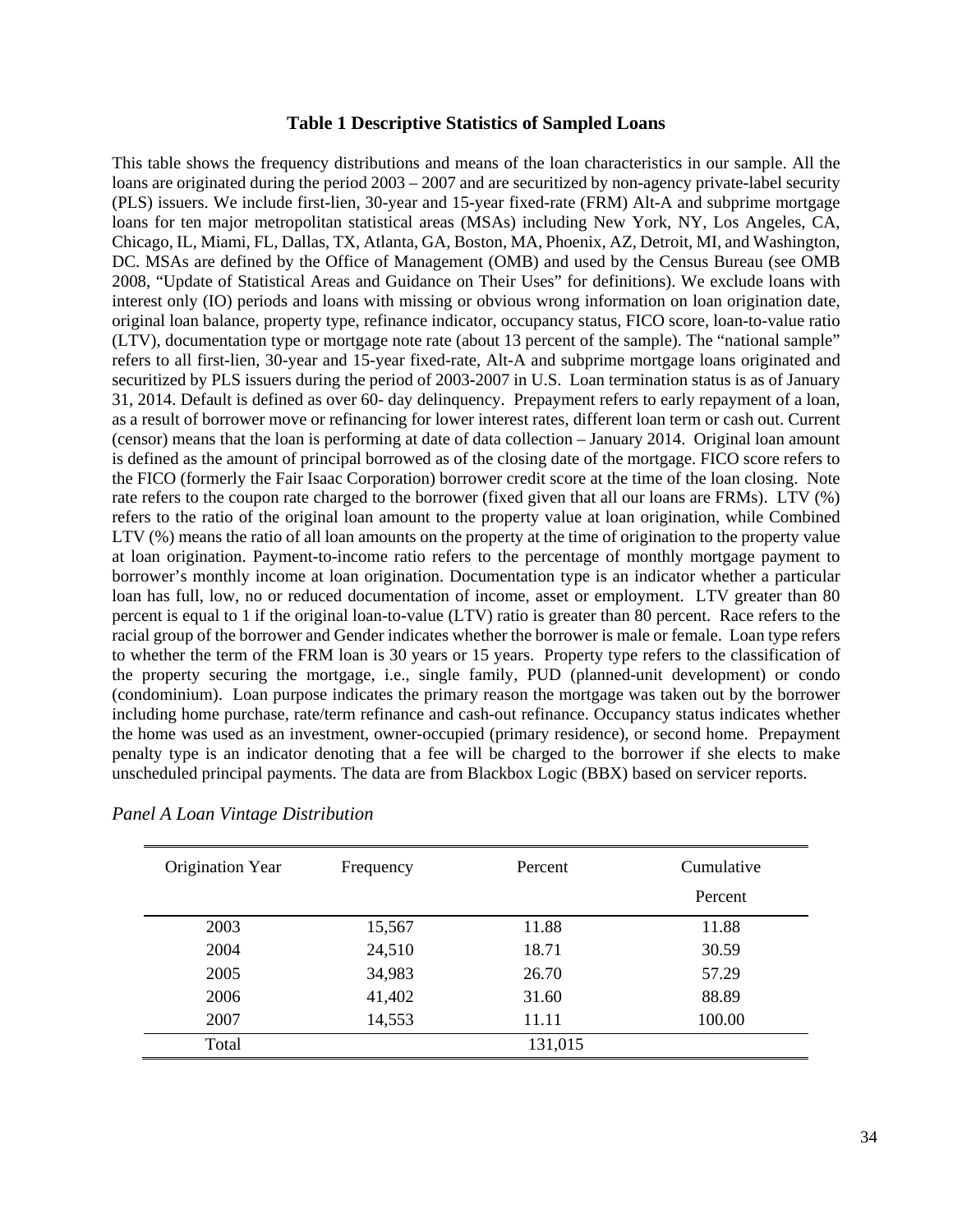| <b>MSA</b> Name | <b>MSA Code</b>                   | Frequency | Percent |
|-----------------|-----------------------------------|-----------|---------|
| Atlanta         | 12060                             | 10,702    | 8.17    |
| <b>Boston</b>   | 14460                             | 6,028     | 4.60    |
| Chicago         | 16980                             | 12,805    | 9.77    |
| Dallas          | 19100                             | 16,708    | 12.75   |
| Detroit         | 19820                             | 8,185     | 6.25    |
| Los Angeles     | 31100                             | 20,379    | 15.55   |
| Miami           | 33100                             | 24,724    | 18.87   |
| New York        | 35620                             | 19,991    | 15.26   |
| Phoenix         | 38060                             | 10,068    | 7.68    |
| Washington DC   | 47900                             | 1,425     | 1.09    |
|                 | Total                             |           | 131,015 |
|                 | As a share of the national sample |           | 23.65%  |

*Panel B Geographic Distribution*

# *Panel C Termination Type*

| Termination type | Frequency | Percent |
|------------------|-----------|---------|
| Current          | 25,052    | 19.12   |
| Prepay           | 46,065    | 35.16   |
| Default          | 59,898    | 45.72   |
| Total            | 131,015   |         |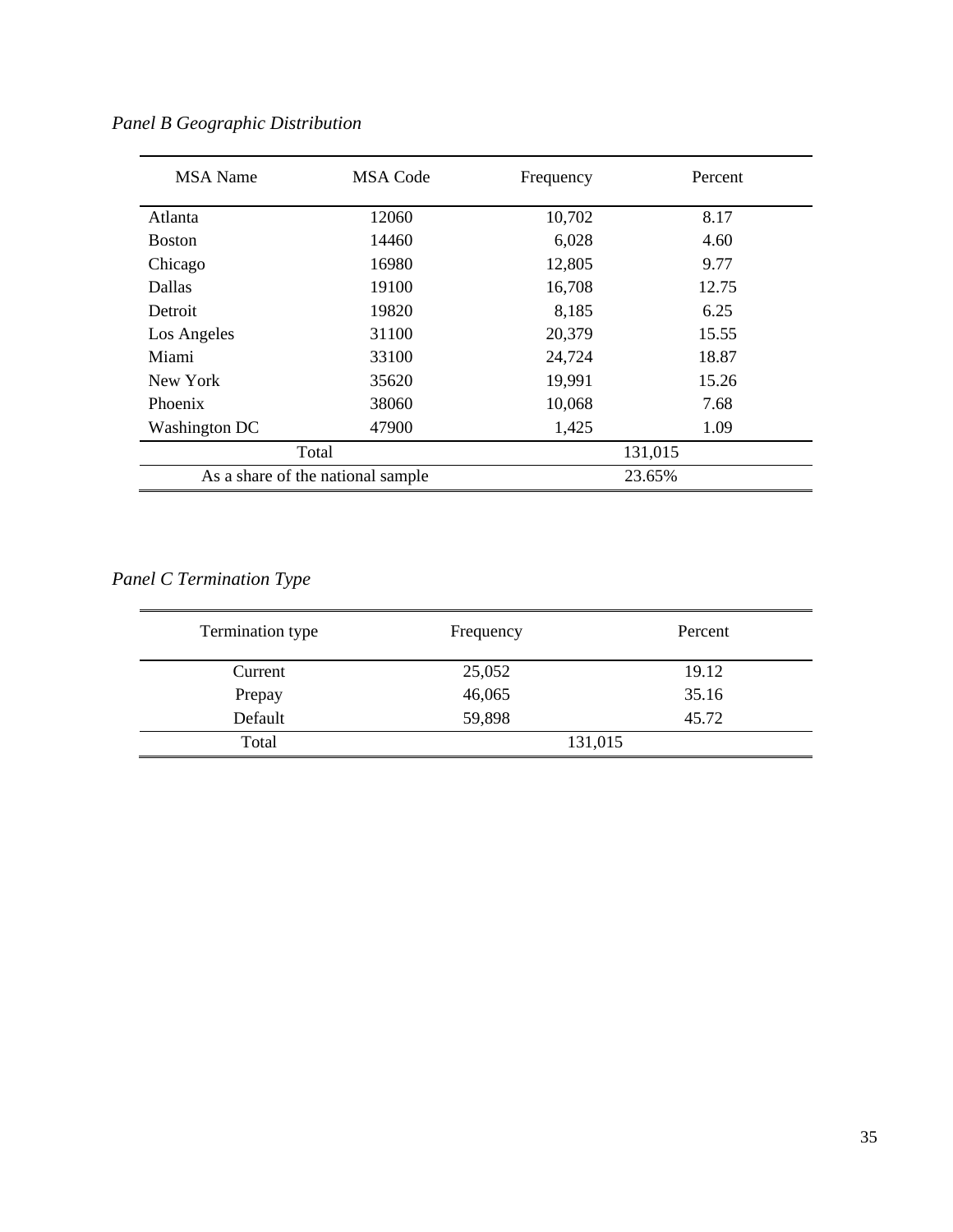| <b>Variable</b>                   | <b>Mean</b> | Std. Dev. | 1 <sup>th</sup><br>Percentile | <b>Median</b>    | 99 <sup>th</sup><br>Percentile |
|-----------------------------------|-------------|-----------|-------------------------------|------------------|--------------------------------|
| Original loan amount              | 214,233     | 140,622   | 50,000                        | 175,500          | 660,000                        |
| Note rate $(\% )$                 | 7.22        | 1.66      | 2.00                          | 7.24             | 11.20                          |
| FICO score                        | 609         | 43        | 350                           | 620              | 678                            |
| Payment-to-income ratio           | 0.25        | 0.24      | 0.08                          | 0.26             | 0.43                           |
| LTV(%)                            | 73          | 16        | 23                            | 78               | 100                            |
| Combined LTV (%)                  | 74          | 17        | 24                            | 79               | 100                            |
| Borrower household income (\$000) | 88          | 97        | 21                            | 69               | 384                            |
| Alt-A loan                        | 0.49        | 0.50      | $\theta$                      | $\theta$         | 1                              |
| Full documentation                | 0.64        | 0.48      | $\boldsymbol{0}$              | 1                | 1                              |
| Low/no documentation              | 0.34        | 0.48      | $\boldsymbol{0}$              | $\theta$         | 1                              |
| Reduced documentation             | 0.02        | 0.02      | $\boldsymbol{0}$              | $\boldsymbol{0}$ | 1                              |
| Owner-occupied property           | 0.94        | 0.24      | $\theta$                      | 1                | 1                              |
| Second/vacation home              | 0.01        | 0.07      | $\boldsymbol{0}$              | $\theta$         | $\mathbf{0}$                   |
| Investment property               | 0.06        | 0.23      | $\boldsymbol{0}$              | $\boldsymbol{0}$ | 1                              |
| LTV greater than 80%              | 0.25        | 0.43      | $\theta$                      | $\theta$         | 1                              |
| Borrower race: White              | 0.55        | 0.50      | $\boldsymbol{0}$              | 1                | 1                              |
| Borrower race: Asian              | 0.03        | 0.17      | $\boldsymbol{0}$              | $\overline{0}$   | 1                              |
| Borrower race: African American   | 0.21        | 0.41      | $\boldsymbol{0}$              | $\boldsymbol{0}$ | 1                              |
| Borrower race: Other              | 0.22        | 0.41      | $\theta$                      | $\boldsymbol{0}$ | 1                              |
| Female borrower                   | 0.37        | 0.48      | $\boldsymbol{0}$              | $\Omega$         | 1                              |
| 30-yearfixed-rate mortgage        | 0.94        | 0.24      | $\boldsymbol{0}$              | 1                | 1                              |
| 15-yearfixed-rate mortgage        | 0.06        | 0.24      | $\Omega$                      | $\theta$         | 1                              |
| Single-family                     | 0.82        | 0.38      | $\theta$                      | 1                | 1                              |
| Planned-unit-development (PUD)    | 0.09        | 0.29      | $\boldsymbol{0}$              | $\Omega$         | 1                              |
| Condo/Coop                        | 0.09        | 0.28      | $\boldsymbol{0}$              | $\theta$         | 1                              |
| Home purchase loan                | 0.19        | 0.39      | $\boldsymbol{0}$              | $\boldsymbol{0}$ | 1                              |
| Rate/term refinance               | 0.20        | 0.40      | $\boldsymbol{0}$              | $\boldsymbol{0}$ | 1                              |
| Cash out refinance                | 0.61        | 0.49      | $\Omega$                      | 1                | 1                              |
| With prepayment penalty           | 0.60        | 0.49      | $\boldsymbol{0}$              | 1                | 1                              |
| Total number of loans             |             |           | 131,015                       |                  |                                |

# *Panel D Loan and Borrower Characteristics*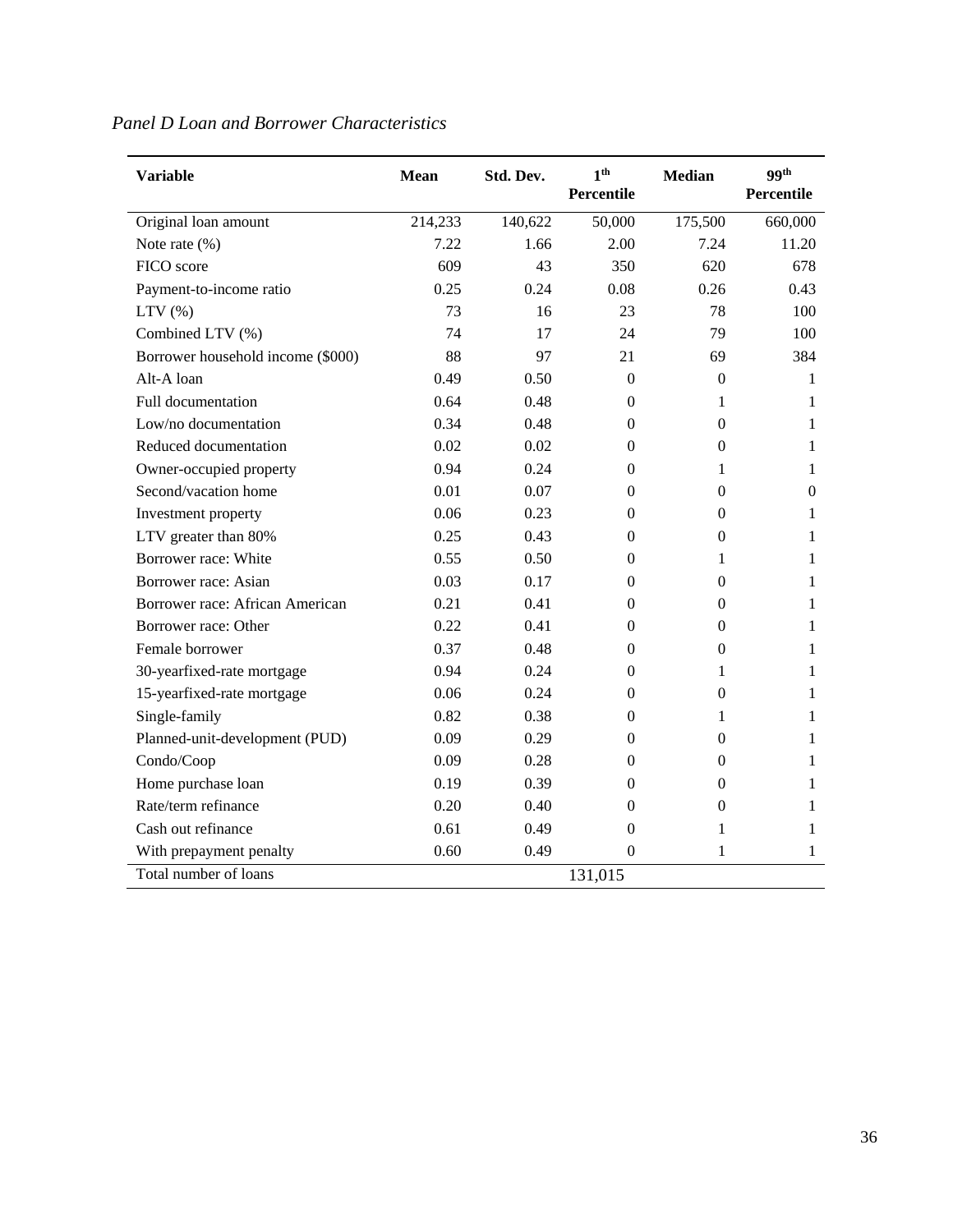### **Table 2 Summary Statistics of the Event History Sample**

This table reports summary statistics of our event-history (loan-quarter) sample. It provides the mean, standard deviation, and the 1<sup>th</sup> and 99<sup>th</sup> percentiles of the key covariates in the event-history sample that are used in the hazard model. Negative equity is the percentage difference between the market value of the property and the market value of the mortgage loan, where the contemporaneous market value of the property is calculated based on property value at origination plus change therein as indicated by a local house price index (HPI). Volatility adjusted negative equity is the negative equity divided by HPI volatility. Refinance incentive is the percentage difference between the book value and market value of the loan, where book value is the remaining balance and market value is calculated as the present value of the remaining mortgage payments using the current prevailing mortgage interest rate as the discount rate. Zip code-level income growth is calculated based on IRS adjusted-gross income (AGI) data. County-level credit card default rate is defined as the percentage of credit card borrowers with 60-plus day delinquency and calculated based on New York Fed Consumer Credit Panel data. Unemployment rate innovation is the current quarter unemployment rate divided by its four-quarter moving average and is based on Bureau of Labor Statistics (BLS) data. Consumer distress index is a quarterly comprehensive measure of the average American household's financial condition compiled by CredAbility and made available by St. Louis Fed.

| <b>Variable</b>                                              | Mean     | Std. Dev. | $1th$ Pctl. | <b>Median</b> | $99th$ Pctl. |
|--------------------------------------------------------------|----------|-----------|-------------|---------------|--------------|
| Negative equity (continuous variable)                        | $-0.41$  | 0.80      | $-3.46$     | $-0.25$       | 0.49         |
| Negative equity dummy                                        | 0.26     | 0.44      | 0.00        | 0.00          | 1.00         |
| Volatility adjusted negative equity                          | $-31.86$ | 73.94     | $-303.01$   | $-12.93$      | 18.12        |
| Refinance incentive (%)                                      | 5.63     | 9.31      | $-6.13$     | 3.52          | 23.69        |
| Zip code income growth                                       | 0.03     | 0.08      | $-0.16$     | 0.03          | 0.29         |
| County credit card delinquency rate (%)                      | 3.90     | 1.47      | 1.75        | 3.53          | 8.48         |
| MSA unemployment rate innovation (%)                         | 1.08     | 0.22      | 0.82        | 1.00          | 1.66         |
| MSA consumer distress index                                  | 73.93    | 8.08      | 60.12       | 74.04         | 87.27        |
| Percentage of loans that ever experienced<br>negative equity |          |           | 48.2%       |               |              |
| Total number of loan-quarters                                |          | 2,929,075 |             |               |              |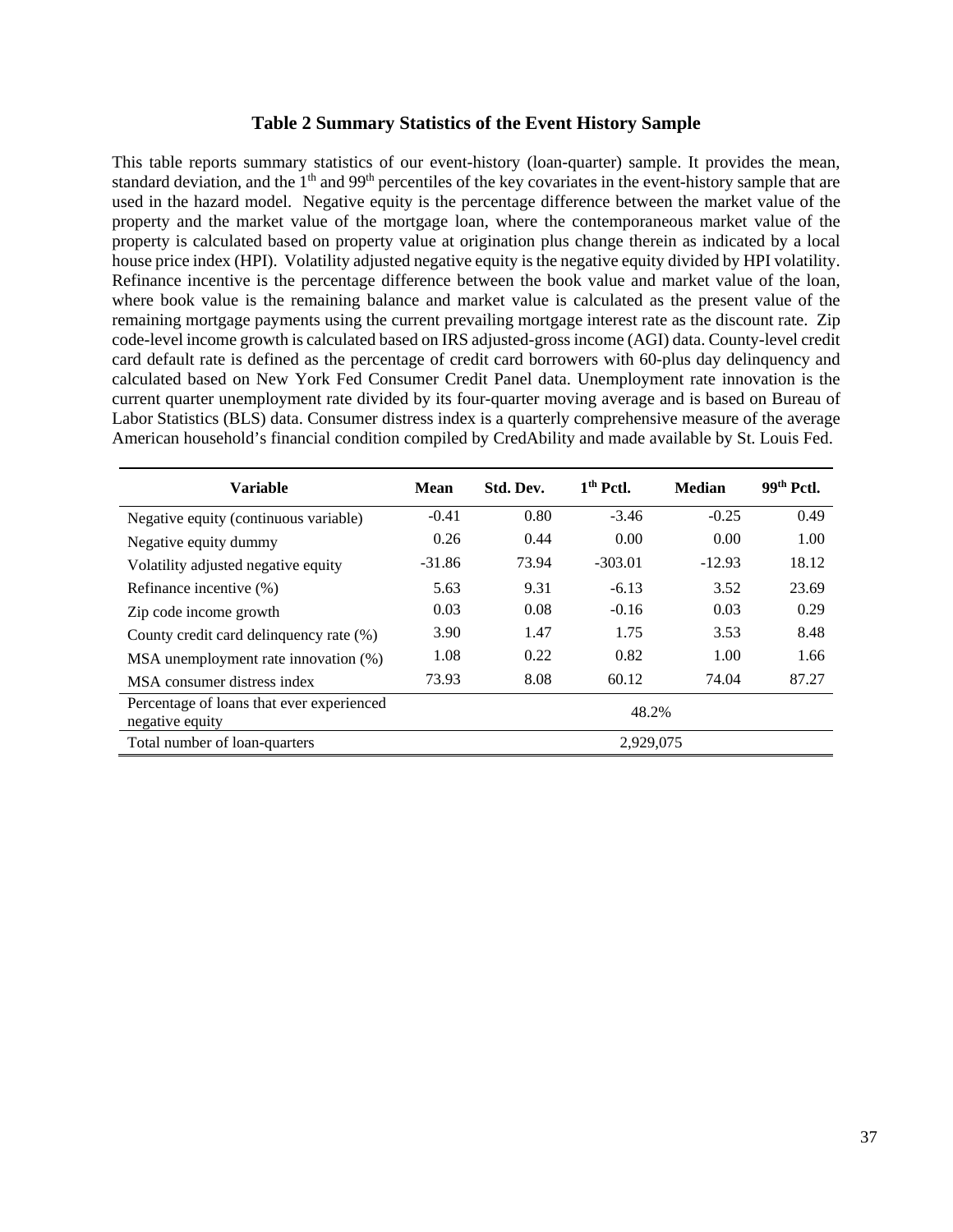### **Table 3 MLE Estimates of the Baseline Default Model**

This table presents the MLE estimates of the Cox proportional hazard model for default for the fixed-rate Alt-A and subprime mortgage loans in the ten largest MSAs. The hazard model is in the form of  $h_i(T, Z'_{i,t}) = h_0(T) \exp(Z'_{i,t} \beta)$ , where  $Z'_{i,t}$  are the risk factors reported in this table. The  $\beta$  is estimated with the standard partial likelihood estimation based on the event-history (loan-quarter) data, where each loan has one record in each quarter of its life. The baseline  $h_0(T)$  is estimated non-parametrically and not reported here. MSA- and vintage-fixed effects are not reported here, either, but they are available upon request. Variable definitions are discussed under Table 2. Parameter point estimates are reported with standard errors included in the parentheses, and \*\*\*, \*\* and \* indicate 0.1%, 1% and 5% significance, respectively.

| Covariate                     | Estimate<br>(S.E.) | Covariate                           | Estimate<br>(S.E.) |
|-------------------------------|--------------------|-------------------------------------|--------------------|
| Income growth                 | $-0.037***$        | LTV at origination greater than 80% | $0.131***$         |
|                               | (0.004)            |                                     | (0.007)            |
| Income growth squared         | $-0.002*$          | 15-year FRM                         | $-0.246***$        |
|                               | (0.001)            |                                     | (0.016)            |
| Negative equity               | $0.214***$         | Planned-unit development            | $-0.054***$        |
|                               | (0.009)            |                                     | (0.011)            |
| Negative equity squared       | $0.003***$         | Condominium                         | $-0.049***$        |
|                               | (0.000)            |                                     | (0.012)            |
| Refinance incentive           | $-0.142*$          | Rate/term refinance                 | $-0.291***$        |
|                               | (0.068)            |                                     | (0.01)             |
| Alt-A loan                    | $-0.295***$        | Cash out refinance                  | $-0.05***$         |
|                               | (0.009)            |                                     | (0.009)            |
| Low or no documentation       | $0.186***$         | With prepayment penalty clause      | $0.045*$           |
|                               | (0.007)            |                                     | (0.02)             |
| Investment property           | $0.179***$         | Unknown prepayment penalty clause   | $-0.014$           |
|                               | (0.014)            |                                     | (0.02)             |
| FICO score                    | $-0.015**$         | Asian borrower                      | $-0.040*$          |
|                               | (0.005)            |                                     | (0.020)            |
| FICO score squared            | $0.039***$         | African American borrower           | $0.061***$         |
|                               | (0.002)            |                                     | (0.008)            |
| Payment-to-Income (PTI) ratio | $0.109***$         | Other non-white borrower            | 0.012              |
|                               | (0.007)            |                                     | (0.008)            |
| PTI squared                   | $-0.003***$        | Female borrower                     | $-0.002$           |
|                               | (0.000)            |                                     | (0.006)            |
| Log balance                   | $0.063***$         | MSA-fixed effect                    | Yes                |
|                               | (0.005)            | Vintage-fixed effect                | Yes                |
| N                             |                    | 2,929,075                           |                    |
| $-2LogL$                      |                    | 2,467,224                           |                    |
| <b>AIC</b>                    |                    | 2,467,300                           |                    |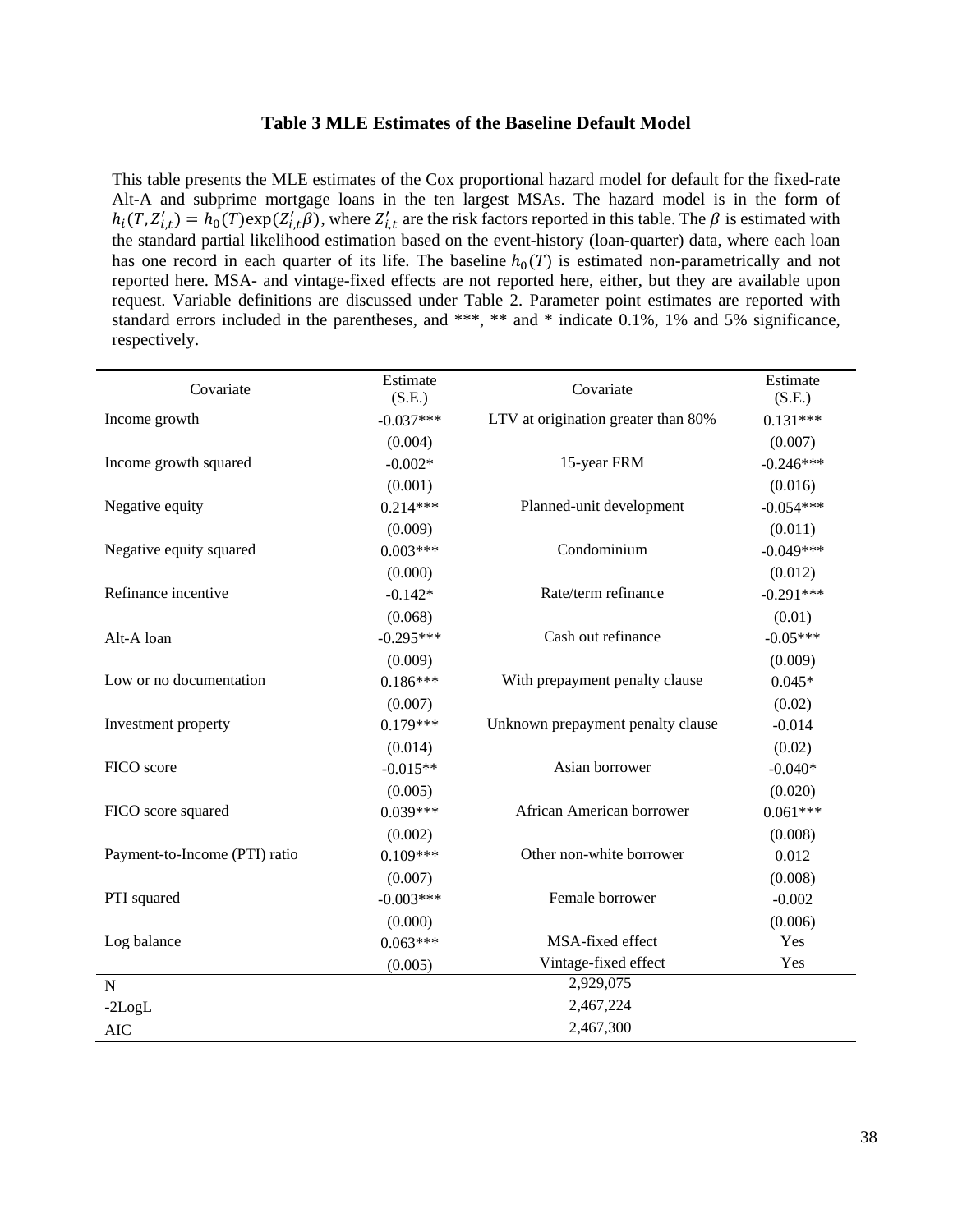### **Table 4 OLS Estimates of the Panel Data Model of Negative Equity Beta**

This table shows the regression results of the panel data model of the negative equity beta. The dependent variable is the negative equity beta estimated from the Cox proportional hazard model for default (the first stage analysis) for each MSA in each quarter (thus a panel of beta). Loans included in the first stage hazard model estimation are Alt-A and subprime FRM loans in the 10 MSAs. Variables definitions are the same as in Tables 2 and 3. In addition, the HPI return is calculated based on the Case-Shiller MSA home price index; change in average AGI is based on zip code-level IRS data aggregated to the MSA-level. \*\*\*, \*\* and \* indicate 0.1%, 1% and 5% significance, respectively.

| Explanatory variable     | Estimate<br>(S.E.) |             |             |             |             |
|--------------------------|--------------------|-------------|-------------|-------------|-------------|
|                          | Model 1            | Model 2     | Model 3     | Model 4     | Model 5     |
| MSA unemployment rate    | $0.364***$         | $0.132***$  |             |             | $0.327*$    |
| innovation               | (0.036)            | (0.028)     |             |             | (0.145)     |
| Orthogonalized MSA       | $-0.095***$        | $-0.176***$ |             |             | $-0.082***$ |
| consumer distress index  | (0.015)            | (0.026)     |             |             | (0.011)     |
|                          | $0.852***$         | $0.805***$  | $1.254***$  | $0.896***$  | $0.916***$  |
| Post 2009Q3              | (0.057)            | (0.055)     | (0.057)     | (0.055)     | (0.050)     |
|                          |                    |             | $-6.171***$ | $-3.001***$ | $-1.979**$  |
| Lagged HPI return        |                    |             | (0.908)     | (0.721)     | (0.702)     |
|                          |                    |             | $-0.593$    | $-0.439$    | $-0.164$    |
| Change in average AGI    |                    |             | (0.728)     | (0.528)     | (0.565)     |
| MSA-fixed effect         | No                 | Yes         | No          | Yes         | Yes         |
| N                        | 287                | 287         | 287         | 287         | 287         |
| <b>Adjusted R-Square</b> | 0.436              | 0.657       | 0.296       | 0.659       | 0.717       |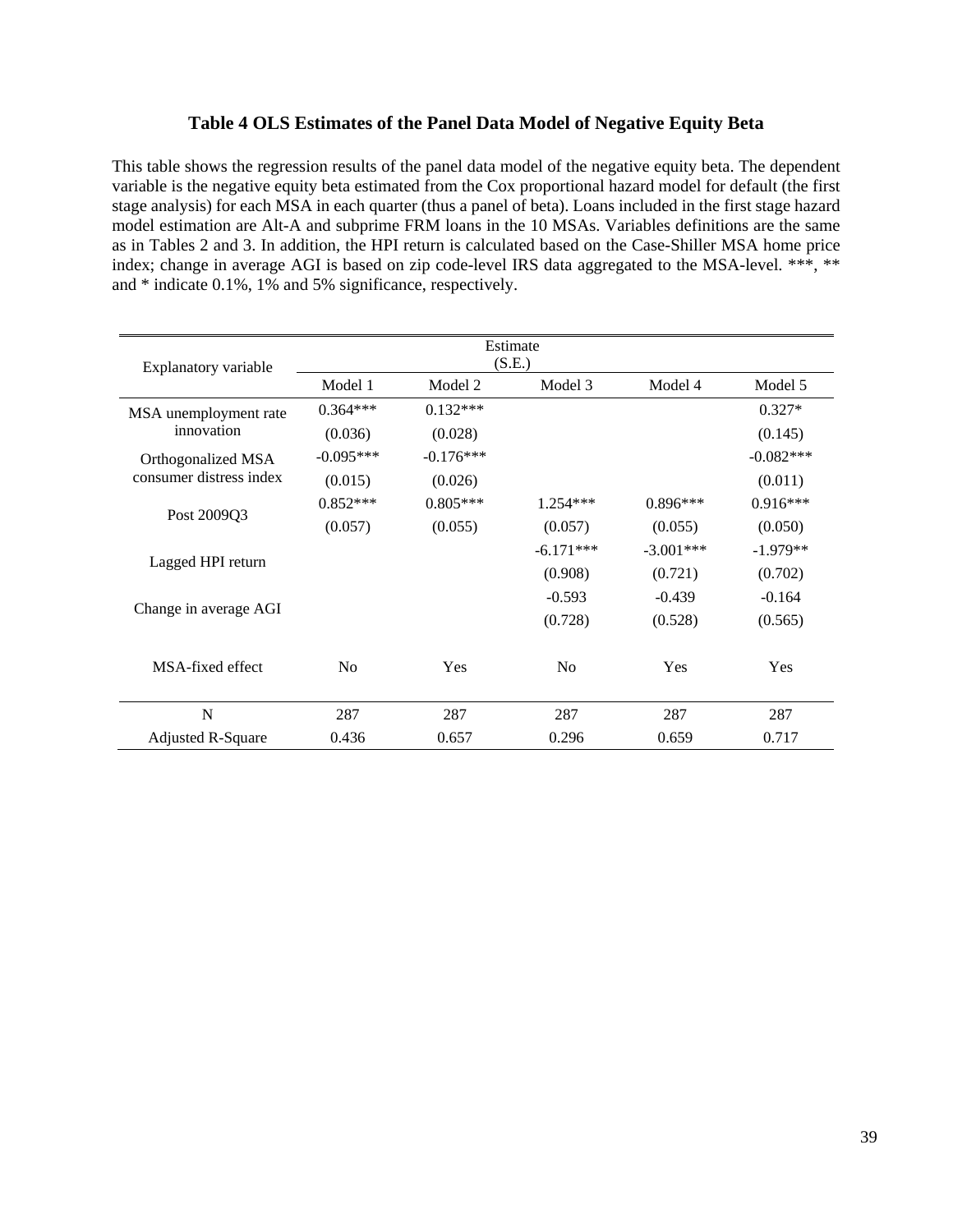### **Table 5 Default Option Exercise and Business Cycle, Sentiment and Structural Break**

This table presents the MLE estimates of the Cox proportional hazard model for default described by equations 7 and 8. Orthogonalized MSA consumer distress index is the residual from a regression where MSA-level consumer distress index is regressed on the MSA-level unemployment rate innovation, MSAfixed effect and year-fixed effect. For the structural break, we test a number of breaking points but find 2009Q3 is the best breaking point based on model fit. The low PTI subsample are loans with PTI in the lower quartile. \*\*\*, \*\* and \* indicate 0.1%, 1% and 5% significance, respectively.

| Covariate                                  | Estimate<br>(S.E.)                                                                                                                                                                                                                                                                                                                                                                                                                                                                                                                                                                                                                                                                                                                                                                                                                                                                                                           |                   |  |
|--------------------------------------------|------------------------------------------------------------------------------------------------------------------------------------------------------------------------------------------------------------------------------------------------------------------------------------------------------------------------------------------------------------------------------------------------------------------------------------------------------------------------------------------------------------------------------------------------------------------------------------------------------------------------------------------------------------------------------------------------------------------------------------------------------------------------------------------------------------------------------------------------------------------------------------------------------------------------------|-------------------|--|
|                                            | Full sample                                                                                                                                                                                                                                                                                                                                                                                                                                                                                                                                                                                                                                                                                                                                                                                                                                                                                                                  | Low PTI Subsample |  |
| Negative equity * MSA unemployment rate    | $0.155***$                                                                                                                                                                                                                                                                                                                                                                                                                                                                                                                                                                                                                                                                                                                                                                                                                                                                                                                   | $0.109***$        |  |
| innovation                                 | (0.008)                                                                                                                                                                                                                                                                                                                                                                                                                                                                                                                                                                                                                                                                                                                                                                                                                                                                                                                      | (0.012)           |  |
|                                            | $0.144***$                                                                                                                                                                                                                                                                                                                                                                                                                                                                                                                                                                                                                                                                                                                                                                                                                                                                                                                   | $0.169***$        |  |
| MSA unemployment rate innovation           | (0.005)                                                                                                                                                                                                                                                                                                                                                                                                                                                                                                                                                                                                                                                                                                                                                                                                                                                                                                                      | (0.009)           |  |
| Negative equity * Orthogonalized MSA       | $-0.096***$                                                                                                                                                                                                                                                                                                                                                                                                                                                                                                                                                                                                                                                                                                                                                                                                                                                                                                                  | $-0.070***$       |  |
| consumer distress index                    | (0.008)                                                                                                                                                                                                                                                                                                                                                                                                                                                                                                                                                                                                                                                                                                                                                                                                                                                                                                                      | (0.012)           |  |
| Orthogonalized MSA consumer distress index | $-0.027***$                                                                                                                                                                                                                                                                                                                                                                                                                                                                                                                                                                                                                                                                                                                                                                                                                                                                                                                  | $-0.066***$       |  |
|                                            | (0.005)                                                                                                                                                                                                                                                                                                                                                                                                                                                                                                                                                                                                                                                                                                                                                                                                                                                                                                                      | (0.008)           |  |
| Negative equity * Post 2009Q3              | $0.261***$                                                                                                                                                                                                                                                                                                                                                                                                                                                                                                                                                                                                                                                                                                                                                                                                                                                                                                                   | $0.158***$        |  |
|                                            | (0.023)                                                                                                                                                                                                                                                                                                                                                                                                                                                                                                                                                                                                                                                                                                                                                                                                                                                                                                                      | (0.033)           |  |
| Post 2009Q3                                | $0.088***$                                                                                                                                                                                                                                                                                                                                                                                                                                                                                                                                                                                                                                                                                                                                                                                                                                                                                                                   | $0.146***$        |  |
|                                            | (0.016)                                                                                                                                                                                                                                                                                                                                                                                                                                                                                                                                                                                                                                                                                                                                                                                                                                                                                                                      | (0.029)           |  |
| Control variables                          | Income growth, income growth squared, negative equity,<br>negative equity squared, refinance incentive, negative<br>equity * Alt-A loan indicator, Alt-A loan indicator,<br>negative equity * low/no doc indicator, low/no doc<br>indicator, negative equity * investment property<br>indicator, investment property indicator, negative equity<br>* FICO, FICO, FICO square, payment-to-income ratio<br>(PTI), PTI squared, log loan balance, indicator of<br>original LTV greater than 80%, 15-year FRM indicator,<br>planned<br>unit<br>development<br>(PID)<br>indicator,<br>condominium indicator, rate/term refinance indicator,<br>cash-out refinance indicator, second/vacation home<br>indicator, prepayment penalty indicators, borrower race<br>(Asian, African American, other non-white), borrower<br>gender (female), MSA-fixed effect in negative equity<br>beta, MSA-fixed effect, and vintage-fixed effect. |                   |  |
| N                                          | 2,929,075                                                                                                                                                                                                                                                                                                                                                                                                                                                                                                                                                                                                                                                                                                                                                                                                                                                                                                                    | 880,899           |  |
|                                            | 2,462,438                                                                                                                                                                                                                                                                                                                                                                                                                                                                                                                                                                                                                                                                                                                                                                                                                                                                                                                    |                   |  |
| $-2LogL$                                   |                                                                                                                                                                                                                                                                                                                                                                                                                                                                                                                                                                                                                                                                                                                                                                                                                                                                                                                              | 570,925           |  |
| <b>AIC</b>                                 | 2,462,552                                                                                                                                                                                                                                                                                                                                                                                                                                                                                                                                                                                                                                                                                                                                                                                                                                                                                                                    | 571,039           |  |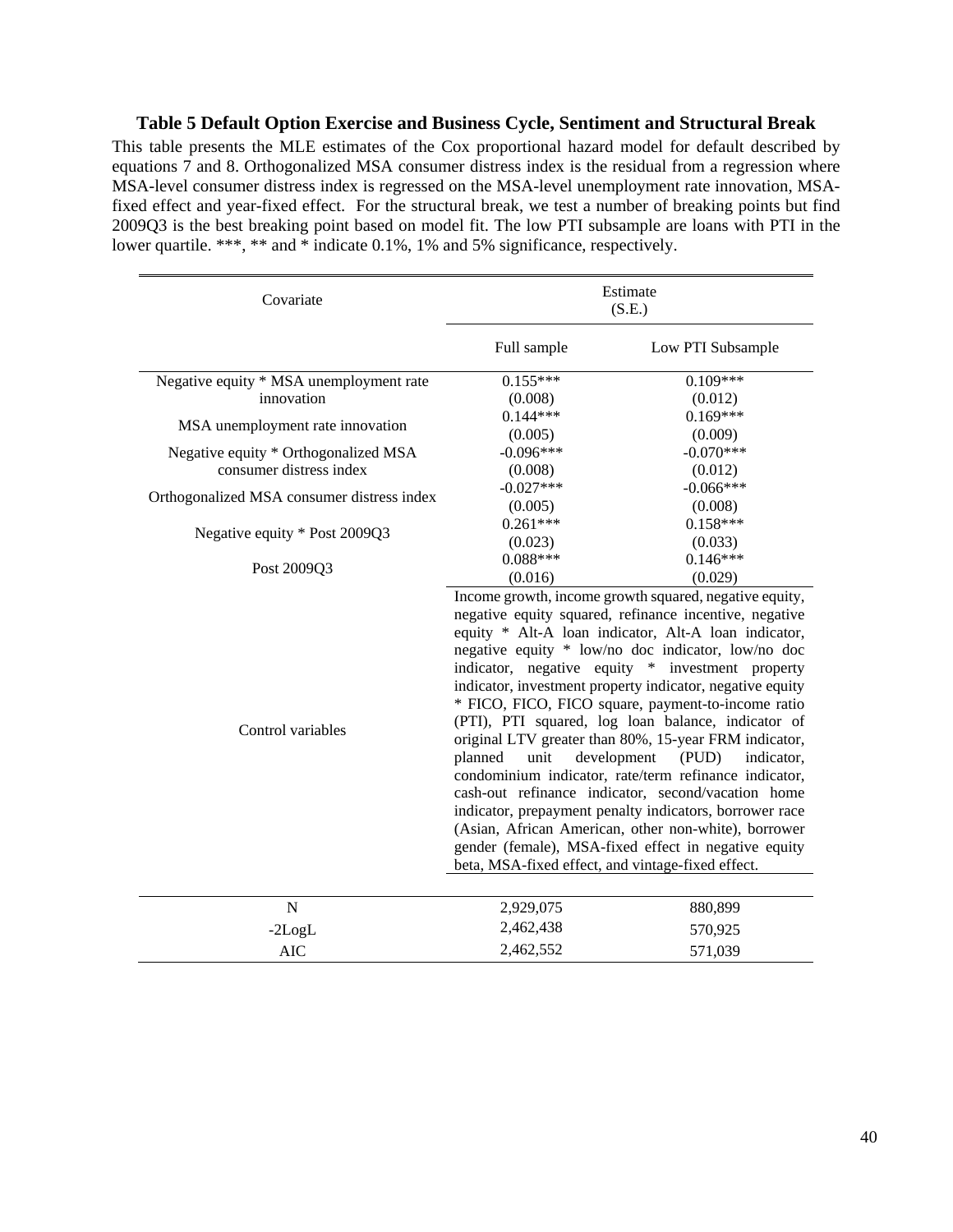### **Table 6 Effects of Business Cycle, Sentiment, and Structural Break on Negative Equity Beta with Loan Portfolios Sorted by Income Growth**

This table presents estimates of the Cox proportional hazard model described in equations 7 and 8 based on subsamples of loans where loans are dynamically sorted into three buckets based on current annual income growth in the zip code. The sorting is dynamic so the same loan can fall into different categories based on the current income growth in the zip code. Income growth is calculated based on IRS AGI data. High income growth means the zip code income growth is in the  $3<sup>rd</sup>$  quartile and highest income growth means the zip code income growth is in the upper quartile. \*\*\*, \*\* and \* indicate 0.1%, 1% and 5% significance, respectively.

|                                         | Estimate<br>(S.E.)                                                                                                                                                                                                                                                                                                                                                                                                                                                                                                                                                                                                                                                                                                                                                                                                                                                                                            |                       |  |  |
|-----------------------------------------|---------------------------------------------------------------------------------------------------------------------------------------------------------------------------------------------------------------------------------------------------------------------------------------------------------------------------------------------------------------------------------------------------------------------------------------------------------------------------------------------------------------------------------------------------------------------------------------------------------------------------------------------------------------------------------------------------------------------------------------------------------------------------------------------------------------------------------------------------------------------------------------------------------------|-----------------------|--|--|
| Covariate                               | High income growth                                                                                                                                                                                                                                                                                                                                                                                                                                                                                                                                                                                                                                                                                                                                                                                                                                                                                            | Highest income growth |  |  |
| Negative equity * MSA unemployment rate | $0.191***$                                                                                                                                                                                                                                                                                                                                                                                                                                                                                                                                                                                                                                                                                                                                                                                                                                                                                                    | $0.111***$            |  |  |
| innovation                              | (0.016)                                                                                                                                                                                                                                                                                                                                                                                                                                                                                                                                                                                                                                                                                                                                                                                                                                                                                                       | (0.012)               |  |  |
|                                         | $0.134***$                                                                                                                                                                                                                                                                                                                                                                                                                                                                                                                                                                                                                                                                                                                                                                                                                                                                                                    | $0.164***$            |  |  |
| MSA unemployment rate innovation        | (0.011)                                                                                                                                                                                                                                                                                                                                                                                                                                                                                                                                                                                                                                                                                                                                                                                                                                                                                                       | (0.009)               |  |  |
| Negative equity * Orthogonalized MSA    | $-0.083***$                                                                                                                                                                                                                                                                                                                                                                                                                                                                                                                                                                                                                                                                                                                                                                                                                                                                                                   | $-0.023*$             |  |  |
| consumer distress index                 | (0.017)                                                                                                                                                                                                                                                                                                                                                                                                                                                                                                                                                                                                                                                                                                                                                                                                                                                                                                       | (0.011)               |  |  |
| Orthogonalized MSA consumer distress    | $-0.018**$                                                                                                                                                                                                                                                                                                                                                                                                                                                                                                                                                                                                                                                                                                                                                                                                                                                                                                    | $-0.017**$            |  |  |
| index                                   | (0.007)                                                                                                                                                                                                                                                                                                                                                                                                                                                                                                                                                                                                                                                                                                                                                                                                                                                                                                       | (0.007)               |  |  |
|                                         | $0.284***$                                                                                                                                                                                                                                                                                                                                                                                                                                                                                                                                                                                                                                                                                                                                                                                                                                                                                                    | $0.329***$            |  |  |
| Negative equity * Post 2009Q3           | (0.055)                                                                                                                                                                                                                                                                                                                                                                                                                                                                                                                                                                                                                                                                                                                                                                                                                                                                                                       | (0.033)               |  |  |
|                                         | $0.109**$                                                                                                                                                                                                                                                                                                                                                                                                                                                                                                                                                                                                                                                                                                                                                                                                                                                                                                     | $-0.081**$            |  |  |
| Post 2009Q3                             | (0.034)                                                                                                                                                                                                                                                                                                                                                                                                                                                                                                                                                                                                                                                                                                                                                                                                                                                                                                       | (0.030)               |  |  |
| Control variables                       | Income growth, income growth squared, negative equity,<br>negative equity squared, refinance incentive, negative<br>equity * Alt-A loan indicator, Alt-A loan indicator, negative<br>equity * low/no doc indicator, low/no doc indicator,<br>negative equity * investment property indicator, investment<br>property indicator, negative equity * FICO, FICO, FICO<br>square, payment-to-income ratio (PTI), PTI squared, log<br>loan balance, indicator of original LTV greater than 80%,<br>15-year FRM indicator, planned unit development (PUD)<br>indicator, condominium indicator, rate/term refinance<br>indicator, cash-out refinance indicator, second/vacation<br>home indicator, prepayment penalty indicators, borrower<br>race (Asian, African American, other non-white), borrower<br>gender (female), MSA-fixed effect in negative equity beta,<br>MSA-fixed effect, and vintage-fixed effect. |                       |  |  |
| $\mathbf N$                             | 1,617,636                                                                                                                                                                                                                                                                                                                                                                                                                                                                                                                                                                                                                                                                                                                                                                                                                                                                                                     | 1,311,439             |  |  |
| $-2LogL$                                | 1,328,790                                                                                                                                                                                                                                                                                                                                                                                                                                                                                                                                                                                                                                                                                                                                                                                                                                                                                                     | 989,911               |  |  |
| <b>AIC</b>                              | 1,328,904<br>990,025                                                                                                                                                                                                                                                                                                                                                                                                                                                                                                                                                                                                                                                                                                                                                                                                                                                                                          |                       |  |  |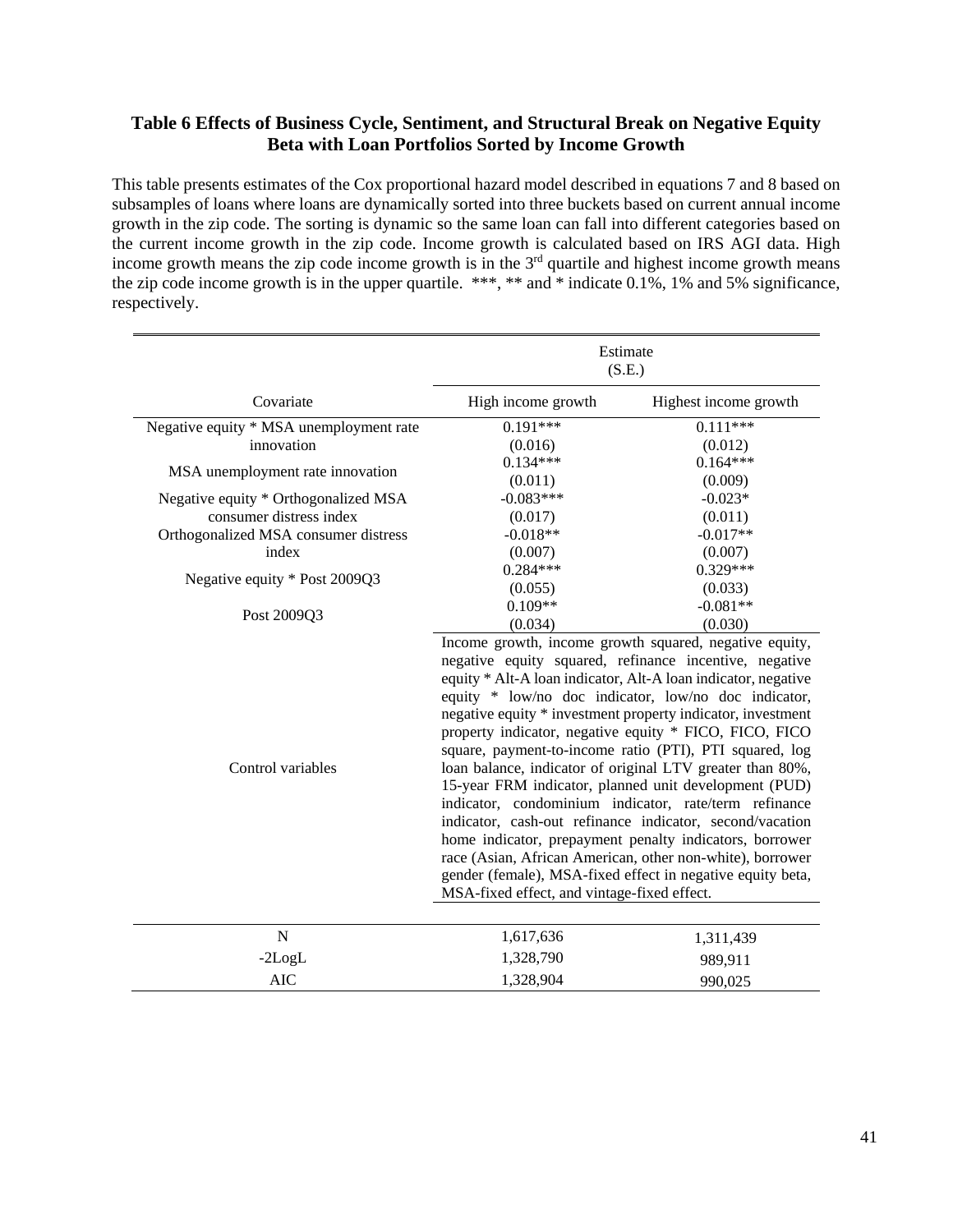### **Table 7 Difference-in-Differences Tests of the HAMP Eligibility Effect**

This table presents the difference-in-differences (DID) test of the HAMP eligibility effect on borrower default option exercise. The DID test is in the form of  $Y = \beta_1 T + \beta_2 T * After + \beta_3 After + Z'\gamma$ , where  $T$  represents the treatment group,  $After$  represents the period after which the policy was implemented, and the Z vector represents a vector of control variables. The model estimated here is a simple linear regression where the dependent variable Y takes value of "1" if a loan falls into default in a particular quarter and "0" otherwise. In the first test, loans in the test are limited to those Alt-A and subprime FRM loans originated before January 2009 with payment-to-income ratio above 31 percent and a remaining balance of no more than \$729,500. The treatment group is owner-occupied property loans, which satisfy the HAMP occupancy requirement. The control group is investor property loans that are not HAMP eligible. In the second test, loans are limited to those fixed-rate jumbo loans originated before January 2009 for owner-occupied properties only with payment-to-income ratio above 31 percent. The treatment group includes those loans with remaining balance of no more than \$729,500, which satisfy the HAMP loan balance requirement. The control group is those with remaining balance over \$729,500 and thus is not HAMP eligible. The time window of our loan performance records is from 2007Q1 to 2011Q1, among which 2009Q1 is when the HAMP starts to be implemented. \*\*\*, \*\* and \* indicate 0.1%, 1% and 5% significance, respectively.

|                                    | Treatment group vs. control group          |                                                                                                                                                                                                                                                                                                                                                                                                                                                                                                                                                                                                                                                                                                                                                                                                                                                                                                                                                                                               |  |
|------------------------------------|--------------------------------------------|-----------------------------------------------------------------------------------------------------------------------------------------------------------------------------------------------------------------------------------------------------------------------------------------------------------------------------------------------------------------------------------------------------------------------------------------------------------------------------------------------------------------------------------------------------------------------------------------------------------------------------------------------------------------------------------------------------------------------------------------------------------------------------------------------------------------------------------------------------------------------------------------------------------------------------------------------------------------------------------------------|--|
|                                    | Owner-occupied loans vs.<br>investor loans | Outstanding balance under<br>vs. over HAMP threshold                                                                                                                                                                                                                                                                                                                                                                                                                                                                                                                                                                                                                                                                                                                                                                                                                                                                                                                                          |  |
| Treatment group beta               | $-0.004***$<br>(0.001)                     | 0.000<br>(0.000)                                                                                                                                                                                                                                                                                                                                                                                                                                                                                                                                                                                                                                                                                                                                                                                                                                                                                                                                                                              |  |
| Treatment group beta * Post 2009Q1 | $0.004***$<br>(0.001)                      | $0.000***$<br>(0.000)                                                                                                                                                                                                                                                                                                                                                                                                                                                                                                                                                                                                                                                                                                                                                                                                                                                                                                                                                                         |  |
| Post 2009Q1                        | $0.002**$<br>(0.001)                       | $0.005***$<br>(0.001)                                                                                                                                                                                                                                                                                                                                                                                                                                                                                                                                                                                                                                                                                                                                                                                                                                                                                                                                                                         |  |
| Control variables                  | effect, and vintage-fixed effect.          | Income growth, income growth squared, negative equity,<br>negative equity squared, refinance incentive, negative equity *<br>MSA unemployment rate innovation, negative equity *<br>orthogonalized MSA consumer distress index, negative equity *<br>Alt-A loan indicator, Alt-A loan indicator, negative equity *<br>low/no doc indicator, low/no doc indicator, negative equity *<br>investment property indicator, investment property indicator,<br>negative equity * FICO, FICO, FICO square, payment-to-income<br>ratio (PTI), PTI squared, log loan balance, indicator of original<br>LTV greater than 80%, 15-year FRM indicator, planned unit<br>development (PUD) indicator, condominium indicator, rate/term<br>refinance indicator, cash-out refinance indicator, second/vacation<br>home indicator, prepayment penalty indicators, borrower race<br>(Asian, African American, other non-white), borrower gender<br>(female), MSA-fixed effect in negative equity beta, MSA-fixed |  |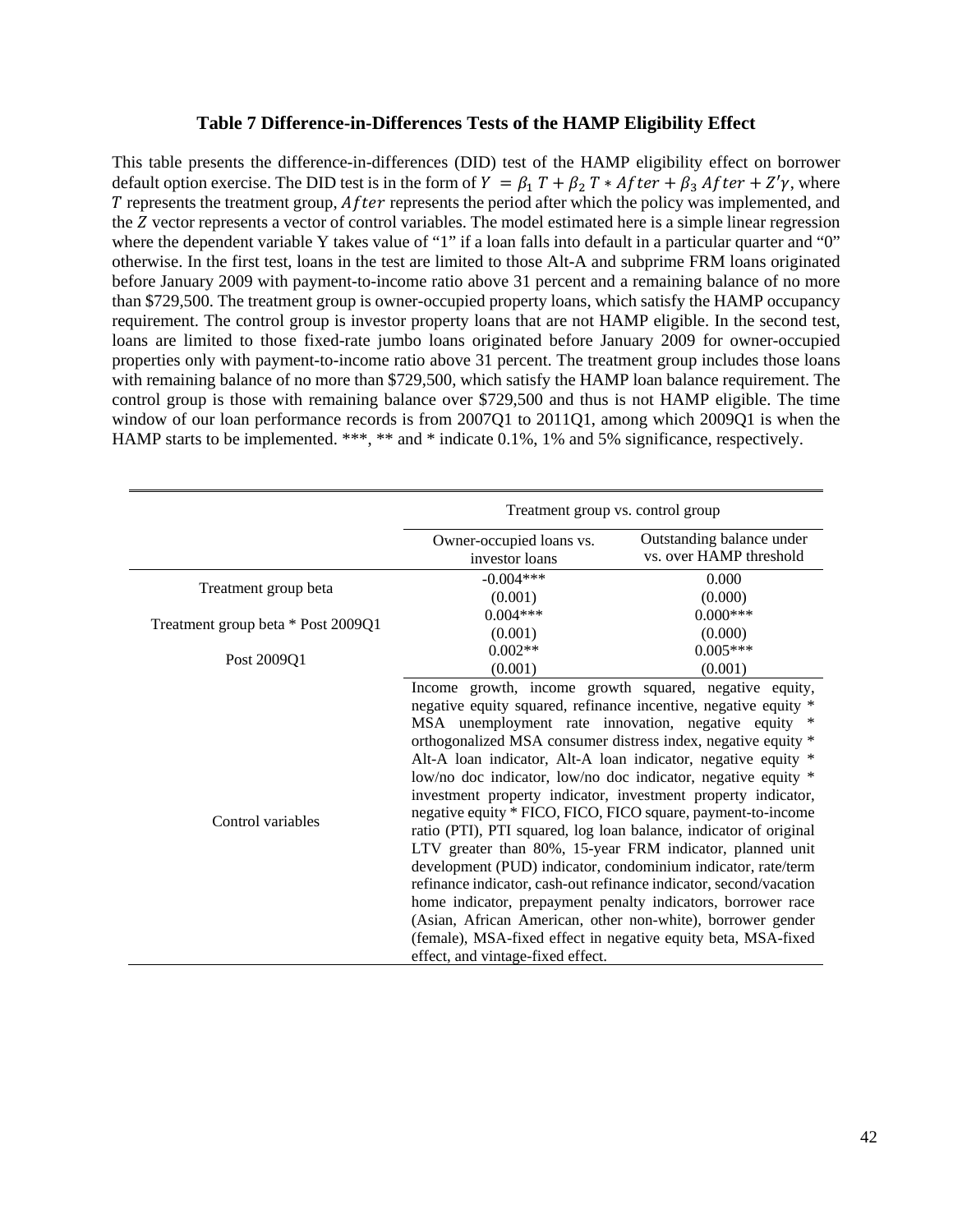### **Table 8 Placebo Test of the Difference-in-Differences Test of the HAMP Eligibility Effect**

This table presents results of a placebo test of the difference-in-differences (DID) test of the HAMP eligibility effect on borrower default option exercise. The test is in the same form as test 1 in Table 7, except that the test window is from 2006Q1 to 2010Q1 and we pick a random break point where there is no policy change. The treatment group are owner-occupied property loans and the control group are investment property loans. \*\*\*, \*\*, and \* indicate 0.1%, 1%, and 5% significance, respectively.

|                                    | Owner-occupied loans vs. investor loans                                                                                                                                                                                                                                                                                                                                                                                                                                                                                                                                                                                                                                                                                                                                                                                                                                                                                                                                                                                             |
|------------------------------------|-------------------------------------------------------------------------------------------------------------------------------------------------------------------------------------------------------------------------------------------------------------------------------------------------------------------------------------------------------------------------------------------------------------------------------------------------------------------------------------------------------------------------------------------------------------------------------------------------------------------------------------------------------------------------------------------------------------------------------------------------------------------------------------------------------------------------------------------------------------------------------------------------------------------------------------------------------------------------------------------------------------------------------------|
|                                    | $-0.003***$                                                                                                                                                                                                                                                                                                                                                                                                                                                                                                                                                                                                                                                                                                                                                                                                                                                                                                                                                                                                                         |
| Treatment group beta               | (0.001)                                                                                                                                                                                                                                                                                                                                                                                                                                                                                                                                                                                                                                                                                                                                                                                                                                                                                                                                                                                                                             |
| Treatment group beta * Post 2008Q1 | $-0.000$                                                                                                                                                                                                                                                                                                                                                                                                                                                                                                                                                                                                                                                                                                                                                                                                                                                                                                                                                                                                                            |
|                                    | (0.001)                                                                                                                                                                                                                                                                                                                                                                                                                                                                                                                                                                                                                                                                                                                                                                                                                                                                                                                                                                                                                             |
| Post 2008Q1                        | $0.008***$                                                                                                                                                                                                                                                                                                                                                                                                                                                                                                                                                                                                                                                                                                                                                                                                                                                                                                                                                                                                                          |
|                                    | (0.001)                                                                                                                                                                                                                                                                                                                                                                                                                                                                                                                                                                                                                                                                                                                                                                                                                                                                                                                                                                                                                             |
| Control variables                  | Income growth, income growth squared, negative equity,<br>negative equity squared, refinance incentive, negative equity *<br>MSA unemployment rate innovation, negative equity *<br>orthogonalized MSA consumer distress index, negative equity<br>* Alt-A loan indicator, Alt-A loan indicator, negative equity *<br>low/no doc indicator, low/no doc indicator, negative equity *<br>investment property indicator, investment property indicator,<br>negative equity * FICO, FICO, FICO square, payment-to-<br>income ratio (PTI), PTI squared, log loan balance, indicator of<br>original LTV greater than 80%, 15-year FRM indicator, planned<br>unit development (PUD) indicator, condominium indicator,<br>rate/term refinance indicator, cash-out refinance indicator,<br>second/vacation home indicator, prepayment penalty indicators,<br>borrower race (Asian, African American, other non-white),<br>borrower gender (female), MSA-fixed effect in negative equity<br>beta, MSA-fixed effect, and vintage-fixed effect. |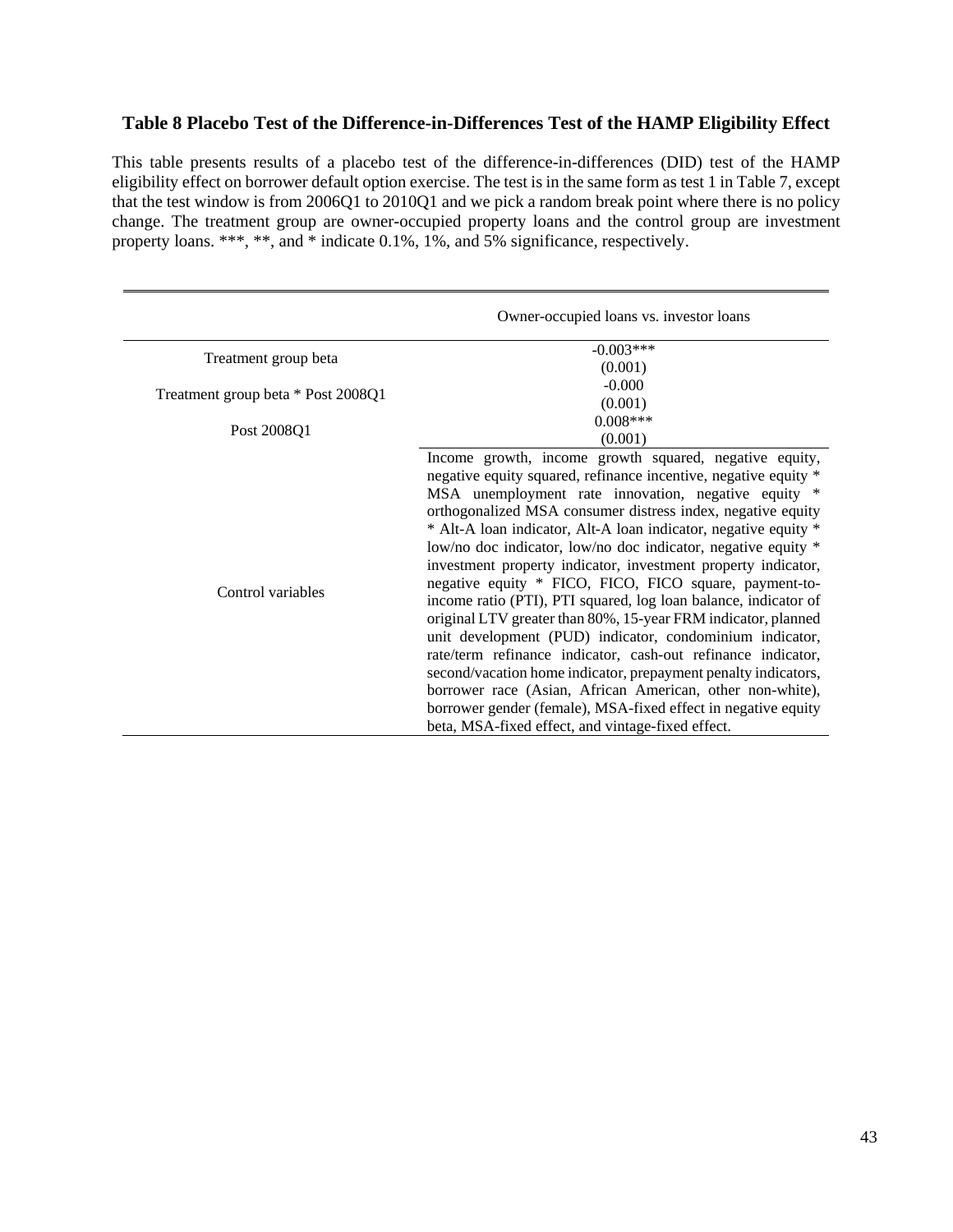# **Appendix Figure 1 Rolling Window Estimates of Negative Equity Beta based on Freddie Mac Fixed-Rate Mortgage Loans**

This figure shows the point estimates (the dark line) and the confidence interval (the shaded area) of negative equity beta in a hazard model based on Freddie Mac data. The estimation is based on three-year rolling window samples of fixed rate prime conventional conforming loans.

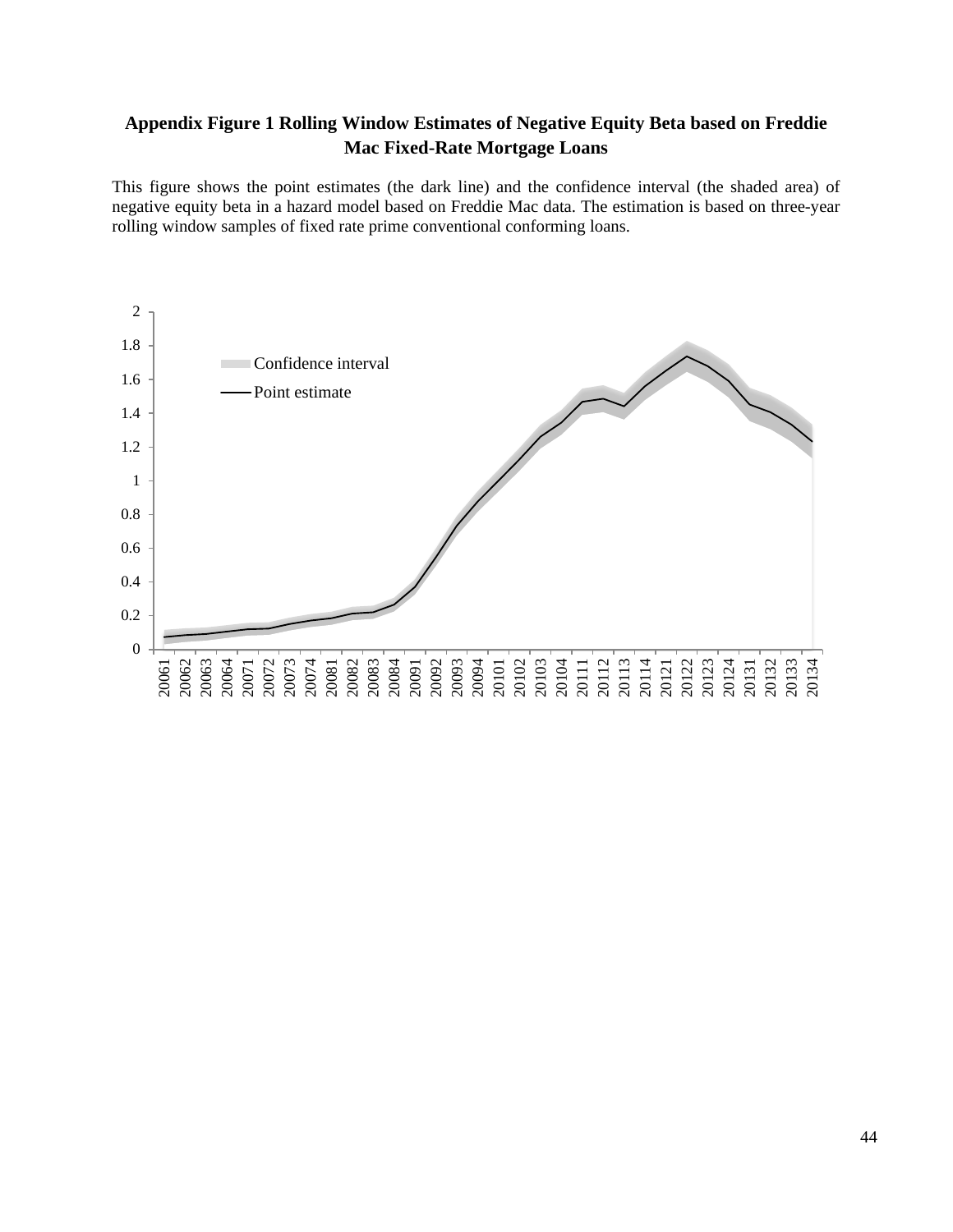## **Appendix Figure 2 Parallel Trend Test for the Difference-in-Differences Test**

This figure shows the linear regression negative equity beta of investor loans and owner loans, respectively, prior to HAMP. The difference between the two groups of loans was relatively stable prior to HAMP, as shown here.

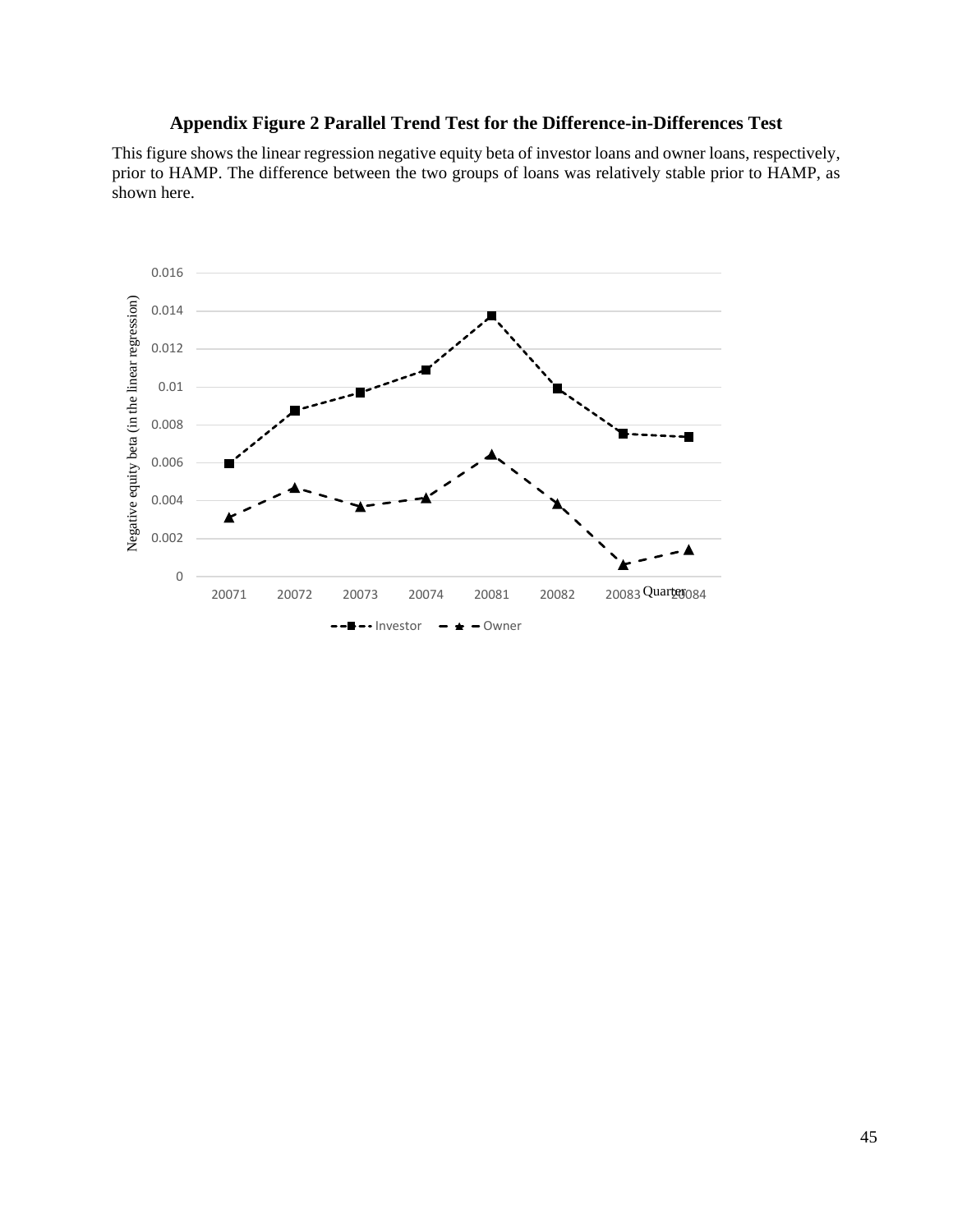### **Appendix Table 1 Alternative Hazard Model Specifications**

This table presents results of alternative specifications of the Cox proportional hazard model for default for the Alt-A and subprime FRM loan sample for the 10 MSAs. Model 1 is the model in Table 5; in model 2, instead of using zip code level adjusted-gross income (AGI) growth, we use county-level credit card delinquency rate to control for income shock effect as in Bhutta, Dokko and Shan (2016); in model 3, we add "number of missed default opportunities" as an additional variable to control for the burn out effect; and finally in model 4, we add a loan age effect in negative equity. \*\*\*, \*\* and \* indicate 0.1%, 1% and 5% significance, respectively. Standard errors are not shown in this table but they are available upon request.

|                                                                 | Estimate                                                                                                                                                                                                                                                                                                                                                                                                                                                                                                                                                                                                                                                                                                                                                                                                                                                                          |               |               |               |  |
|-----------------------------------------------------------------|-----------------------------------------------------------------------------------------------------------------------------------------------------------------------------------------------------------------------------------------------------------------------------------------------------------------------------------------------------------------------------------------------------------------------------------------------------------------------------------------------------------------------------------------------------------------------------------------------------------------------------------------------------------------------------------------------------------------------------------------------------------------------------------------------------------------------------------------------------------------------------------|---------------|---------------|---------------|--|
|                                                                 | Current model                                                                                                                                                                                                                                                                                                                                                                                                                                                                                                                                                                                                                                                                                                                                                                                                                                                                     | Alternative 1 | Alternative 2 | Alternative 3 |  |
| Negative equity * MSA unemployment<br>rate innovation           | $0.155***$                                                                                                                                                                                                                                                                                                                                                                                                                                                                                                                                                                                                                                                                                                                                                                                                                                                                        | $0.150***$    | $0.119***$    | $0.196***$    |  |
| MSA unemployment rate innovation                                | $0.144***$                                                                                                                                                                                                                                                                                                                                                                                                                                                                                                                                                                                                                                                                                                                                                                                                                                                                        | $0.225***$    | $0.188***$    | $0.134***$    |  |
| Negative equity * Orthogonalized MSA<br>consumer distress index | $-0.096***$                                                                                                                                                                                                                                                                                                                                                                                                                                                                                                                                                                                                                                                                                                                                                                                                                                                                       | $-0.097***$   | $-0.074***$   | $-0.086***$   |  |
| Orthogonalized MSA consumer distress<br>index                   | $-0.027***$                                                                                                                                                                                                                                                                                                                                                                                                                                                                                                                                                                                                                                                                                                                                                                                                                                                                       | $-0.054***$   | $-0.048***$   | $-0.030***$   |  |
| Negative equity * Post 2009Q3                                   | $0.261***$                                                                                                                                                                                                                                                                                                                                                                                                                                                                                                                                                                                                                                                                                                                                                                                                                                                                        | $0.258***$    | $0.156***$    | $0.586***$    |  |
| Post 2009Q3                                                     | $0.088***$                                                                                                                                                                                                                                                                                                                                                                                                                                                                                                                                                                                                                                                                                                                                                                                                                                                                        | $0.225***$    | $0.221***$    | $-0.025$      |  |
| Negative equity * "number of missed<br>default opportunities"   |                                                                                                                                                                                                                                                                                                                                                                                                                                                                                                                                                                                                                                                                                                                                                                                                                                                                                   |               | $-0.304***$   |               |  |
| "Number of missed default opportunities"                        |                                                                                                                                                                                                                                                                                                                                                                                                                                                                                                                                                                                                                                                                                                                                                                                                                                                                                   |               | $0.545***$    |               |  |
| Income growth                                                   | $-0.024***$                                                                                                                                                                                                                                                                                                                                                                                                                                                                                                                                                                                                                                                                                                                                                                                                                                                                       |               | $-0.015***$   | $-0.026***$   |  |
| Income growth squared                                           | $-0.001$                                                                                                                                                                                                                                                                                                                                                                                                                                                                                                                                                                                                                                                                                                                                                                                                                                                                          |               | $-0.001$      | $-0.001*$     |  |
| Credit card delinquency rate                                    |                                                                                                                                                                                                                                                                                                                                                                                                                                                                                                                                                                                                                                                                                                                                                                                                                                                                                   | $-0.137***$   |               |               |  |
| Credit card delinquency rate squared                            |                                                                                                                                                                                                                                                                                                                                                                                                                                                                                                                                                                                                                                                                                                                                                                                                                                                                                   | $0.027***$    |               |               |  |
| Negative equity * [loan age of 1 quarter,                       |                                                                                                                                                                                                                                                                                                                                                                                                                                                                                                                                                                                                                                                                                                                                                                                                                                                                                   |               |               | Yes           |  |
| loan age of 2 quarters, , loan age of 64<br>quarters]           |                                                                                                                                                                                                                                                                                                                                                                                                                                                                                                                                                                                                                                                                                                                                                                                                                                                                                   |               |               |               |  |
| Other control variables                                         | Negative equity, negative equity squared, refinance incentive,<br>negative equity * Alt-A loan indicator, Alt-A loan indicator,<br>negative equity * low/no doc indicator, low/no doc indicator,<br>negative equity * investment property indicator, investment<br>property indicator, negative equity * FICO, FICO, FICO<br>square, payment-to-income ratio (PTI), PTI squared, log loan<br>balance, indicator of original LTV greater than 80%, 15-year<br>FRM indicator, planned unit development (PUD) indicator,<br>condominium indicator, rate/term refinance indicator, cash-out<br>second/vacation<br>refinance<br>indicator,<br>home<br>indicator,<br>prepayment penalty indicators, borrower race (Asian, African<br>American, other non-white), borrower gender (female), MSA-<br>fixed effect in negative equity beta, MSA-fixed effect, and<br>vintage-fixed effect. |               |               |               |  |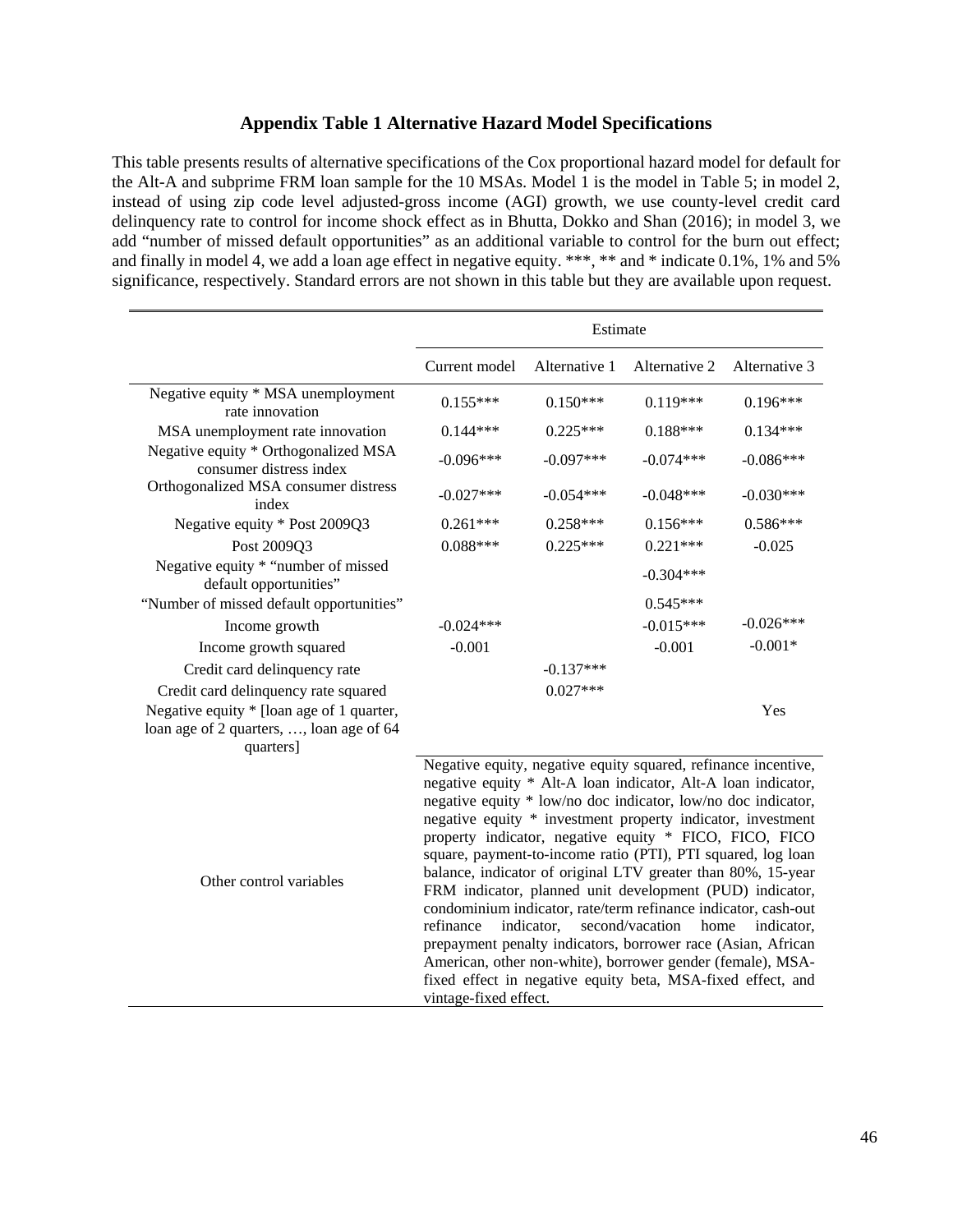# **Appendix Table 2 Effects of Business Cycle, Sentiment, and Structural Break on Negative Equity Beta: Alternative Loan Samples**

This table presents results of a Cox proportional hazard model using different loan samples. Model specification is the same as that in Table 5. \*\*\*, \*\* and \* indicate 0.1%, 1% and 5% significance, respectively.

| Covariate                                  | Estimate<br>(S.E.)                                                                                                                                                                                                                                                                                                                                                                                                                                                                                                                                                                                                                                                                                                                                                                                                                                                                                            |             |             |
|--------------------------------------------|---------------------------------------------------------------------------------------------------------------------------------------------------------------------------------------------------------------------------------------------------------------------------------------------------------------------------------------------------------------------------------------------------------------------------------------------------------------------------------------------------------------------------------------------------------------------------------------------------------------------------------------------------------------------------------------------------------------------------------------------------------------------------------------------------------------------------------------------------------------------------------------------------------------|-------------|-------------|
|                                            | Current sample                                                                                                                                                                                                                                                                                                                                                                                                                                                                                                                                                                                                                                                                                                                                                                                                                                                                                                | PLS Jumbo   | Freddie Mac |
| Negative equity * MSA unemployment rate    | $0.099***$                                                                                                                                                                                                                                                                                                                                                                                                                                                                                                                                                                                                                                                                                                                                                                                                                                                                                                    | $0.429***$  | $0.320***$  |
| innovation                                 | (0.010)                                                                                                                                                                                                                                                                                                                                                                                                                                                                                                                                                                                                                                                                                                                                                                                                                                                                                                       | (0.028)     | (0.017)     |
| MSA unemployment rate innovation           | $0.128***$                                                                                                                                                                                                                                                                                                                                                                                                                                                                                                                                                                                                                                                                                                                                                                                                                                                                                                    | $0.196***$  | $0.068***$  |
|                                            | (0.006)                                                                                                                                                                                                                                                                                                                                                                                                                                                                                                                                                                                                                                                                                                                                                                                                                                                                                                       | (0.018)     | (0.010)     |
| Negative equity * Orthogonalized MSA       | $-0.063***$                                                                                                                                                                                                                                                                                                                                                                                                                                                                                                                                                                                                                                                                                                                                                                                                                                                                                                   | $-0.098***$ | $-0.187***$ |
| consumer distress index                    | (0.010)                                                                                                                                                                                                                                                                                                                                                                                                                                                                                                                                                                                                                                                                                                                                                                                                                                                                                                       | (0.028)     | (0.014)     |
|                                            | $-0.034***$                                                                                                                                                                                                                                                                                                                                                                                                                                                                                                                                                                                                                                                                                                                                                                                                                                                                                                   | $-0.017$    | $-0.017*$   |
| Orthogonalized MSA consumer distress index | (0.006)                                                                                                                                                                                                                                                                                                                                                                                                                                                                                                                                                                                                                                                                                                                                                                                                                                                                                                       | (0.016)     | (0.008)     |
| Negative equity * Post 2009Q3              | $0.273***$                                                                                                                                                                                                                                                                                                                                                                                                                                                                                                                                                                                                                                                                                                                                                                                                                                                                                                    | $0.159*$    | $0.523***$  |
|                                            | (0.029)                                                                                                                                                                                                                                                                                                                                                                                                                                                                                                                                                                                                                                                                                                                                                                                                                                                                                                       | (0.064)     | (0.044)     |
| Post 2009Q3                                | 0.026                                                                                                                                                                                                                                                                                                                                                                                                                                                                                                                                                                                                                                                                                                                                                                                                                                                                                                         | $0.561***$  | $0.267***$  |
|                                            | (0.021)                                                                                                                                                                                                                                                                                                                                                                                                                                                                                                                                                                                                                                                                                                                                                                                                                                                                                                       | (0.043)     | (0.026)     |
| Control variables                          | Income growth, income growth squared, negative equity,<br>negative equity squared, refinance incentive, negative equity<br>* Alt-A loan indicator, Alt-A loan indicator, negative equity<br>* low/no doc indicator, low/no doc indicator, negative equity<br>investment property indicator, investment property<br>indicator, negative equity * FICO, FICO, FICO square,<br>payment-to-income ratio (PTI), PTI squared, log loan<br>balance, indicator of original LTV greater than 80%, 15-year<br>FRM indicator, planned unit development (PUD) indicator,<br>condominium indicator, rate/term refinance indicator, cash-<br>out refinance indicator, second/vacation home indicator,<br>prepayment penalty indicators, borrower race (Asian,<br>African American, other non-white), borrower gender<br>(female), MSA-fixed effect in negative equity beta, MSA-<br>fixed effect, and vintage-fixed effect. |             |             |
| $\mathbf N$                                |                                                                                                                                                                                                                                                                                                                                                                                                                                                                                                                                                                                                                                                                                                                                                                                                                                                                                                               | 790,697     |             |
|                                            | 1,508,195                                                                                                                                                                                                                                                                                                                                                                                                                                                                                                                                                                                                                                                                                                                                                                                                                                                                                                     |             | 4,675,542   |
| $-2LogL$                                   | 1,359,948                                                                                                                                                                                                                                                                                                                                                                                                                                                                                                                                                                                                                                                                                                                                                                                                                                                                                                     | 310,820     | 1,190,920   |
| <b>AIC</b>                                 | 1,360,058                                                                                                                                                                                                                                                                                                                                                                                                                                                                                                                                                                                                                                                                                                                                                                                                                                                                                                     | 310,920     | 1,191,017   |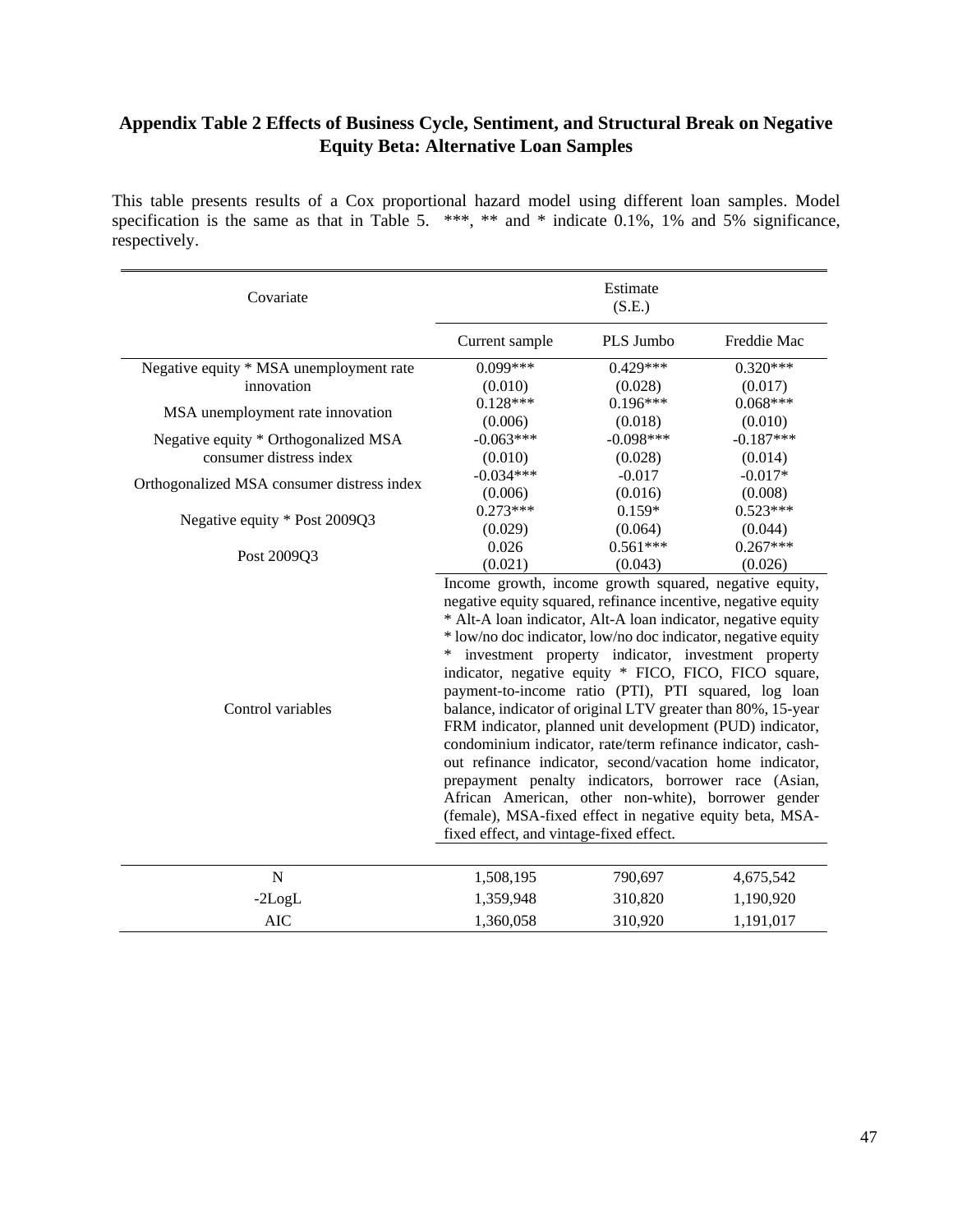### **Appendix Table 3 By-Vintage Hazard Model Results**

*Subprime and Alt-A sample of loans in the 10 MSAs*

| This table presents results of Cox proportional hazard models with separate vintage loans. ***, ** and * |  |
|----------------------------------------------------------------------------------------------------------|--|
| indicate 0.1%, 1% and 5% significance, respectively.                                                     |  |

|                                            |                                                                                                                                                                                                                                                                                                                                                                                                                                                                                                                                                                                                                                                                                                                                                                                                                                                                                                                | Estimate    |             |
|--------------------------------------------|----------------------------------------------------------------------------------------------------------------------------------------------------------------------------------------------------------------------------------------------------------------------------------------------------------------------------------------------------------------------------------------------------------------------------------------------------------------------------------------------------------------------------------------------------------------------------------------------------------------------------------------------------------------------------------------------------------------------------------------------------------------------------------------------------------------------------------------------------------------------------------------------------------------|-------------|-------------|
| Covariate                                  | (S.E.)                                                                                                                                                                                                                                                                                                                                                                                                                                                                                                                                                                                                                                                                                                                                                                                                                                                                                                         |             |             |
|                                            | 2003                                                                                                                                                                                                                                                                                                                                                                                                                                                                                                                                                                                                                                                                                                                                                                                                                                                                                                           | 2005        | 2007        |
| Negative equity * MSA unemployment rate    | $0.062***$                                                                                                                                                                                                                                                                                                                                                                                                                                                                                                                                                                                                                                                                                                                                                                                                                                                                                                     | $0.115***$  | $0.018**$   |
| innovation                                 | (0.018)                                                                                                                                                                                                                                                                                                                                                                                                                                                                                                                                                                                                                                                                                                                                                                                                                                                                                                        | (0.018)     | (0.006)     |
| MSA unemployment rate innovation           | $0.069***$                                                                                                                                                                                                                                                                                                                                                                                                                                                                                                                                                                                                                                                                                                                                                                                                                                                                                                     | $0.207***$  | $0.182***$  |
|                                            | (0.020)                                                                                                                                                                                                                                                                                                                                                                                                                                                                                                                                                                                                                                                                                                                                                                                                                                                                                                        | (0.017)     | (0.023)     |
| Negative equity * Orthogonalized MSA       | $-0.067***$                                                                                                                                                                                                                                                                                                                                                                                                                                                                                                                                                                                                                                                                                                                                                                                                                                                                                                    | $-0.116***$ | $-0.013***$ |
| consumer distress index                    | (0.023)                                                                                                                                                                                                                                                                                                                                                                                                                                                                                                                                                                                                                                                                                                                                                                                                                                                                                                        | (0.018)     | (0.002)     |
| Orthogonalized MSA consumer distress index | $-0.009$                                                                                                                                                                                                                                                                                                                                                                                                                                                                                                                                                                                                                                                                                                                                                                                                                                                                                                       | $-0.028**$  | $-0.070***$ |
|                                            | (.013)                                                                                                                                                                                                                                                                                                                                                                                                                                                                                                                                                                                                                                                                                                                                                                                                                                                                                                         | (0.009)     | (0.013)     |
| Negative equity * Post 2009Q3              | $0.193***$                                                                                                                                                                                                                                                                                                                                                                                                                                                                                                                                                                                                                                                                                                                                                                                                                                                                                                     | $0.183***$  | $0.065*$    |
|                                            | (0.061)                                                                                                                                                                                                                                                                                                                                                                                                                                                                                                                                                                                                                                                                                                                                                                                                                                                                                                        | (0.045)     | (0.030)     |
| Post 2009Q3                                | $0.314***$                                                                                                                                                                                                                                                                                                                                                                                                                                                                                                                                                                                                                                                                                                                                                                                                                                                                                                     | $0.462***$  | $0.126*$    |
| Control variables                          | (0.065)<br>(0.045)<br>(0.060)<br>Negative equity, negative equity square, business cycle<br>indicator, negative equity * Alt-A loan indicator, Alt-A loan<br>indicator, negative equity * low/no doc indicator, low/no<br>doc indicator, negative equity * investment property<br>indicator, investment property indicator, negative equity *<br>FICO, FICO, FICO square, refinance incentive, borrower<br>financial hardship, payment-to-income ratio, log loan<br>balance, indicator of original LTV greater than 80%, 15-<br>year FRM indicator, planned unit development indicator,<br>condominium indicator, rate/term refinance indicator, cash-<br>out refinance indicator, second/vacation home indicator,<br>prepayment penalty indicators, borrower race (Asian,<br>African American, other non-white), borrower gender<br>(female), MSA fixed effect in negative equity beta, MSA-<br>fixed effect. |             |             |
|                                            |                                                                                                                                                                                                                                                                                                                                                                                                                                                                                                                                                                                                                                                                                                                                                                                                                                                                                                                |             |             |
| $\mathbf N$                                | 584,432                                                                                                                                                                                                                                                                                                                                                                                                                                                                                                                                                                                                                                                                                                                                                                                                                                                                                                        | 789,867     | 282,163     |
| $-2LogL$                                   | 279,302                                                                                                                                                                                                                                                                                                                                                                                                                                                                                                                                                                                                                                                                                                                                                                                                                                                                                                        | 557,417     | 308,043     |
| <b>AIC</b>                                 | 279,408                                                                                                                                                                                                                                                                                                                                                                                                                                                                                                                                                                                                                                                                                                                                                                                                                                                                                                        | 557,523     | 308,149     |